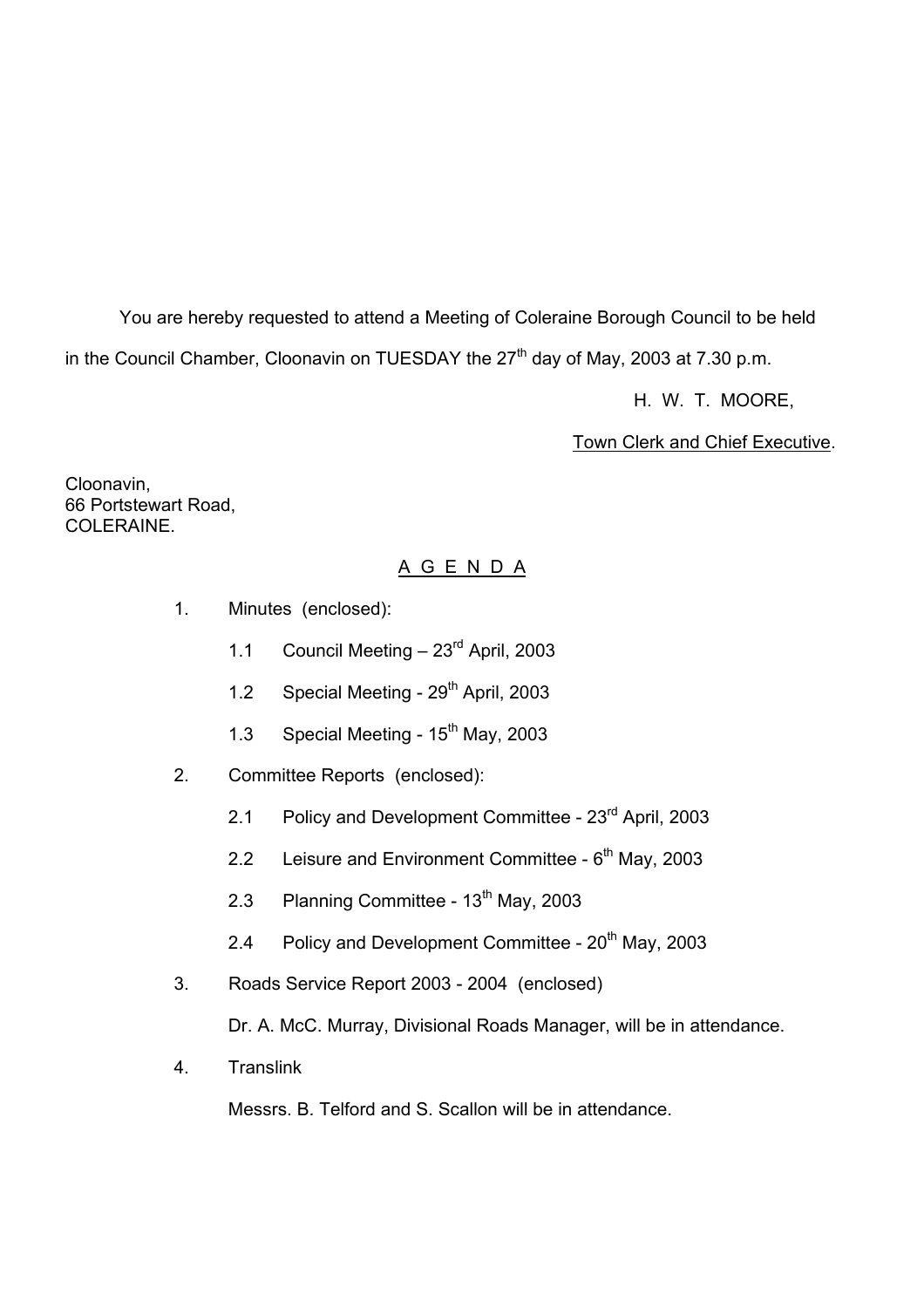5. The undernoted Notice of Motion has been submitted by Alderman B. Leonard:

 ìCouncil agrees to introduce bye-laws prohibiting the taking of sand from all beaches within the Borough."

- 6. Correspondence
- 7. Documents for Sealing

# **Enclosed for Information:**

Minutes of the Northern Health and Social Services Council dated 2<sup>nd</sup> April, 2003

To: Each Member of Council. 23<sup>rd</sup> May, 2003.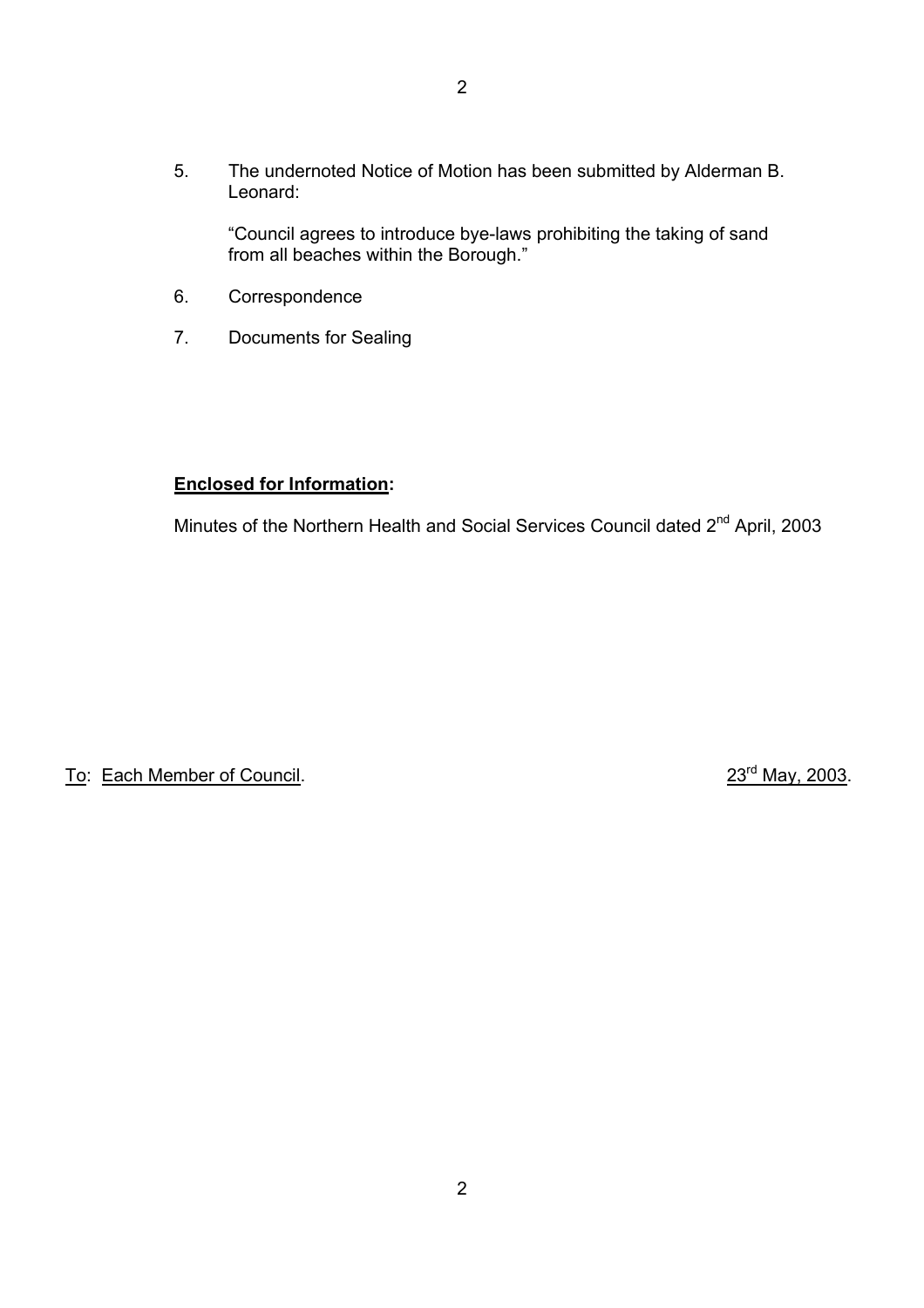# **COLERAINE BOROUGH COUNCIL**

 Minutes of proceedings of Coleraine Borough Council held in the Council Chamber, Cloonavin on Wednesday, 23rd April, 2003 at 8.45 p.m.

**Convened:** As per Notice attached

**Present:** The Mayor, Councillor O. M. Church (Mrs.) in the Chair

The Deputy Mayor, Councillor G. L. McLaughlin

#### **Aldermen**

P. E. A. Armitage (Mrs.) W. T. Creelman<br>E. T. Black (Mrs.) B. Leonard E. T. Black (Mrs.) (Items 1.0 - 4.0) W. J. McClure

#### **Councillors**

| W. A. King                                                                                                                                                       |
|------------------------------------------------------------------------------------------------------------------------------------------------------------------|
| D. McClarty                                                                                                                                                      |
| R. A. McPherson                                                                                                                                                  |
| A. McQuillan                                                                                                                                                     |
| E. M. Mullan                                                                                                                                                     |
| R. D. Stewart                                                                                                                                                    |
| W. J. Watt                                                                                                                                                       |
|                                                                                                                                                                  |
| C. S. Alexander (Ms.)<br>(Items $1.0 - 12.0$ )<br>J. M. Bradley<br>J. J. Dallat<br>T. J. Deans<br>E. P. Fielding (Mrs.)<br>N. F. Hillis<br>E. A. Johnston (Mrs.) |

# **Officers in**

 **Attendance:** Town Clerk and Chief Executive, Director of Corporate Services, Director of Technical Services, Director of Leisure Services, Senior Environmental Health Officer and Administrative Assistant

**Apology:** Councillor Barbour

#### **1.0 MINUTES**

The Minutes of the Council Meeting of 25<sup>th</sup> March, 2003 were confirmed and signed.

Matters arising:

| 1.1 | <b>Anderson Park -</b><br>Phase III | The Director of Leisure Services reported<br>that improvements would be carried out to<br>the football pitch during Phase III. |
|-----|-------------------------------------|--------------------------------------------------------------------------------------------------------------------------------|
|     |                                     | Minor alterations to the putting green would<br>be carried out by the Parks Department.                                        |
| 1.2 | Anderson Park - Litter, etc.        | Concern was expressed regarding the                                                                                            |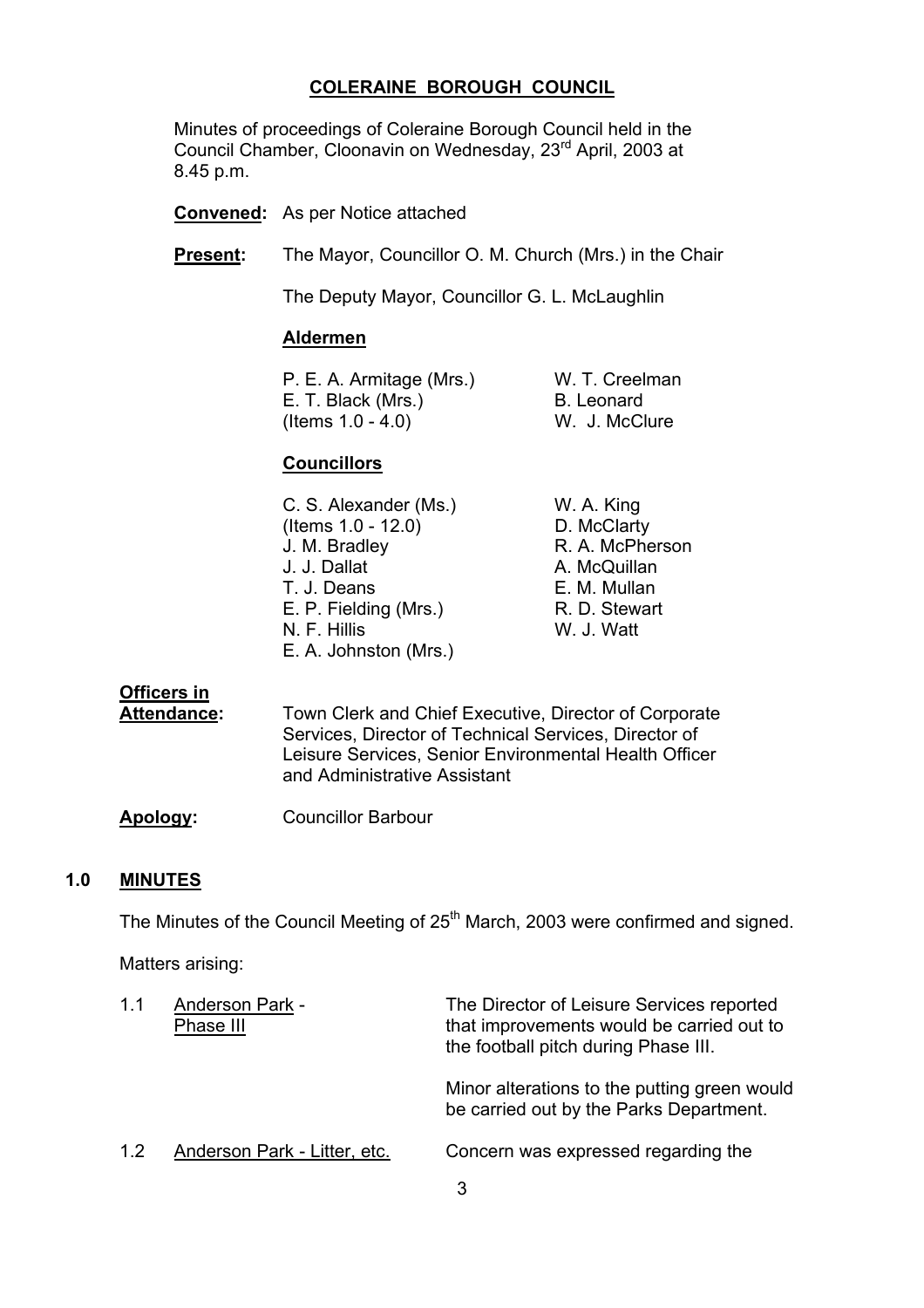untidy state of Anderson Park mainly caused by litter and weeds.

The officers would have this matter addressed.

 1.3 Warmer Homes The Director of Technical Services reported that no contribution had been made to Warmer Homes.

Noted.

# **2.0 COMMITTEE REPORTS**

2.1 Police Liaison - North West The Chairman, Councillor Mrs. Johnston,<br>200' Sub-Committee moved the adoption of the Police Liaison moved the adoption of the Police Liaison - North West '200' Sub Committee Report; this was duly seconded by Councillor

McClarty and agreed. 2.2 Leisure and Environment The Chairman, Alderman Mrs. Black, moved Committee **the adoption of the Leisure and Environment** Committee Report; this was duly seconded by

Matters arising:

 2.2.1 Entertainments Licence - The Director of Technical Services reported The Quays Bar, Portrush that Mr. Crawley had revised his application for the renewal of an Entertainments Licence at:

Councillor Deans.

 The Quays Bar, 63 Eglinton Street, Portrush Sunday mornings 1.00am - 1.30am.

Agreed:

 That an Entertainments Licence be granted.

 2.2.2 Tenders - Footbridge at Consideration was given to the Director of Ballyreagh Golf Course Technical Services' Report on Tenders -Footbridge at Ballyreagh Golf Course.

Four tenders had been received as follows:

| <b>Contractor</b>                            | <b>Tender Amount excluding VAT</b> |
|----------------------------------------------|------------------------------------|
| P. Scullion Construction Ltd.<br>Magherafelt | £14,350.00                         |
| <b>Fabricat Ireland Contractors Ltd.</b>     |                                    |
| Pomeroy                                      | £18,699.00                         |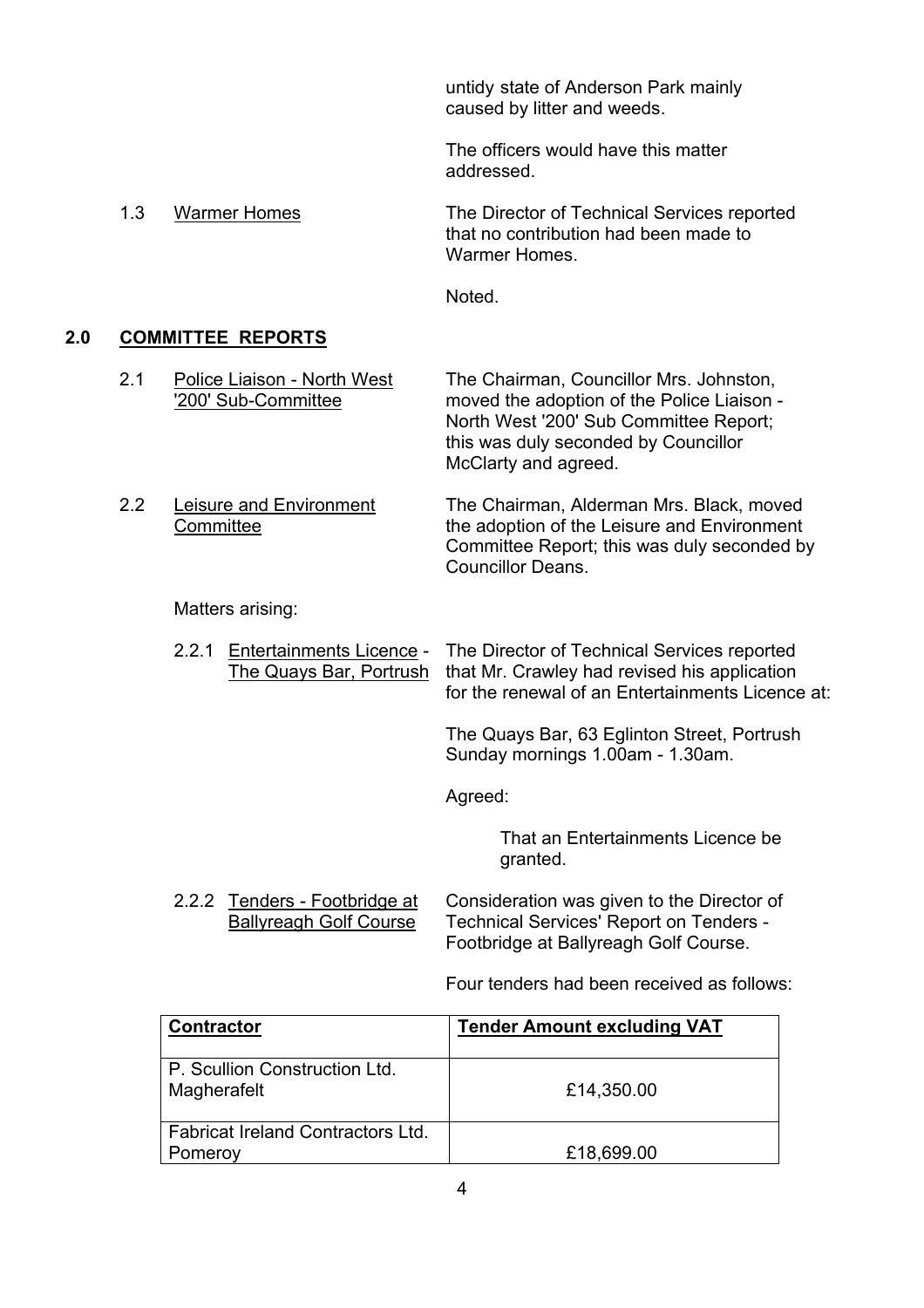| John Rainey & Co.<br>Portrush | £20,946.49 |
|-------------------------------|------------|
| A. McKee & Co.<br>Coleraine   | £22,860.00 |

Agreed:

 That the tender submitted by Fabricat Ireland Ltd., in the sum of £18,699.00, be accepted as recommended by Ivan Scott Associates, Consultants for the scheme.

The Committee Report was, therefore, adopted subject to these amendments.

2.3 Planning CommitteeThe Chairman, Councillor Bradley, moved the adoption of the Planning Committee Report; this was duly seconded by Councillor McPherson.

Matters arising:

2.3.1 Strand Hotel Site, Reference was made to the outcome of the Portstewart meeting with the developer.

It was noted that the developer had undertaken to tidy up the site after Easter.

A further reply would be sent to Mr. J. Montgomery.

2.3.2 Development Issues Following discussion it was agreed:

 That a Sub-Committee be formed, consisting of one representative from each Party, together with the Chairman of the Planning Committee and Councillor Ms. Alexander, to discuss development and planning issues.

The Committee Report was, therefore, adopted subject to these amendments.

 2.4 Policy and Development The Chairman, Councillor Hillis, moved the Committee adoption of the Policy and Development Committee Report; this was duly seconded by Councillor Stewart and agreed.

# **3.0 RECOMMENDATIONS OF POLICY AND DEVELOPMENT COMMITTEE -**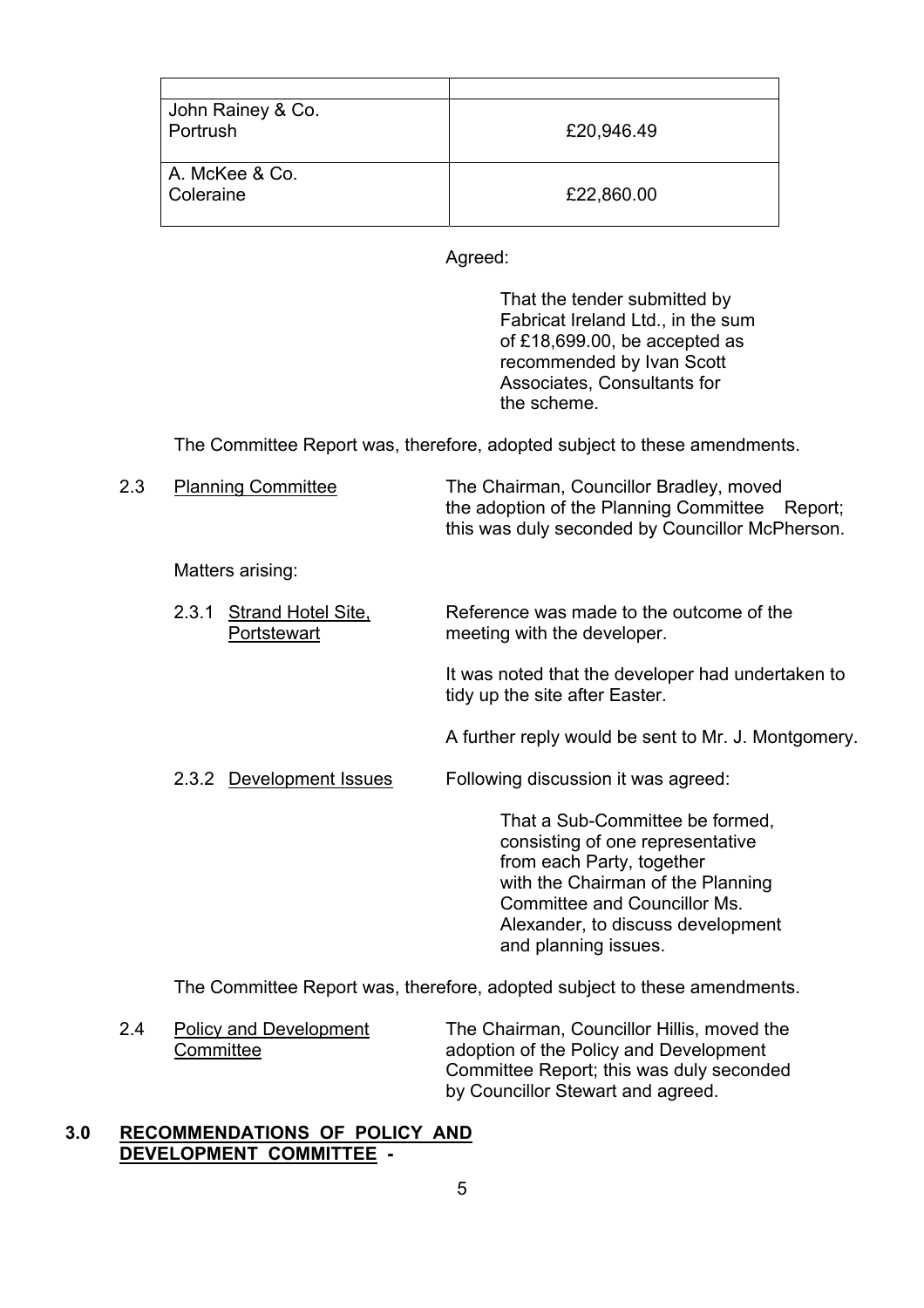# **23RD APRIL, 2003**

Consideration was given to the following recommendations of the Policy and Development Committee dated  $23^{rd}$  April, 2003 (circulated to each member).

3.1 Land and Property

| 3.2 | <b>Entertainments Licences</b>                                       |                                                                                                                                                                                                                                                                     |
|-----|----------------------------------------------------------------------|---------------------------------------------------------------------------------------------------------------------------------------------------------------------------------------------------------------------------------------------------------------------|
|     | The Golf Links Hotel,<br>3.2.1<br><b>Bushmills Road,</b><br>Portrush | Recommended:<br>That Council grant an extension<br>of the Entertainments Licence on<br>Thursday and Saturday mornings<br>from 1.00am until 1.30am.                                                                                                                  |
|     | 3.2.2 Traks Complex,<br>16c Eglinton Street,<br>Portrush             | Recommended:<br>That Council grant an extension<br>of the Entertainments Licence on<br><b>Tuesday and Saturday mornings</b><br>from 1.00am until 1.30am.                                                                                                            |
| 3.3 | <b>Coleraine Harbour</b>                                             | Recommended:<br>That Council send a deputation<br>to the Minister for Regional<br>Development to highlight public<br>interest issues on the Cushowen<br>project and the need for an overall<br>development framework for<br>riverside lands.                        |
| 3.4 | <b>Fix Date and Time for</b><br><b>Annual Meeting</b>                | Recommended:<br>That the Annual Meeting of Council<br>be held on Monday, 16 <sup>th</sup> June, 2003<br>at 7.30 p.m                                                                                                                                                 |
| 3.5 | <b>Translink</b>                                                     | Recommended:<br>To invite senior management from<br>Translink to discuss, inter alia,<br>future train services to this Borough<br>arising from Easter Monday<br>cancellation of services, together<br>with other serious rail and bus issues<br>affecting the area. |
| 3.6 | Letters of Support/Sympathy                                          | Recommended:<br>To send a letter to the Royal Irish                                                                                                                                                                                                                 |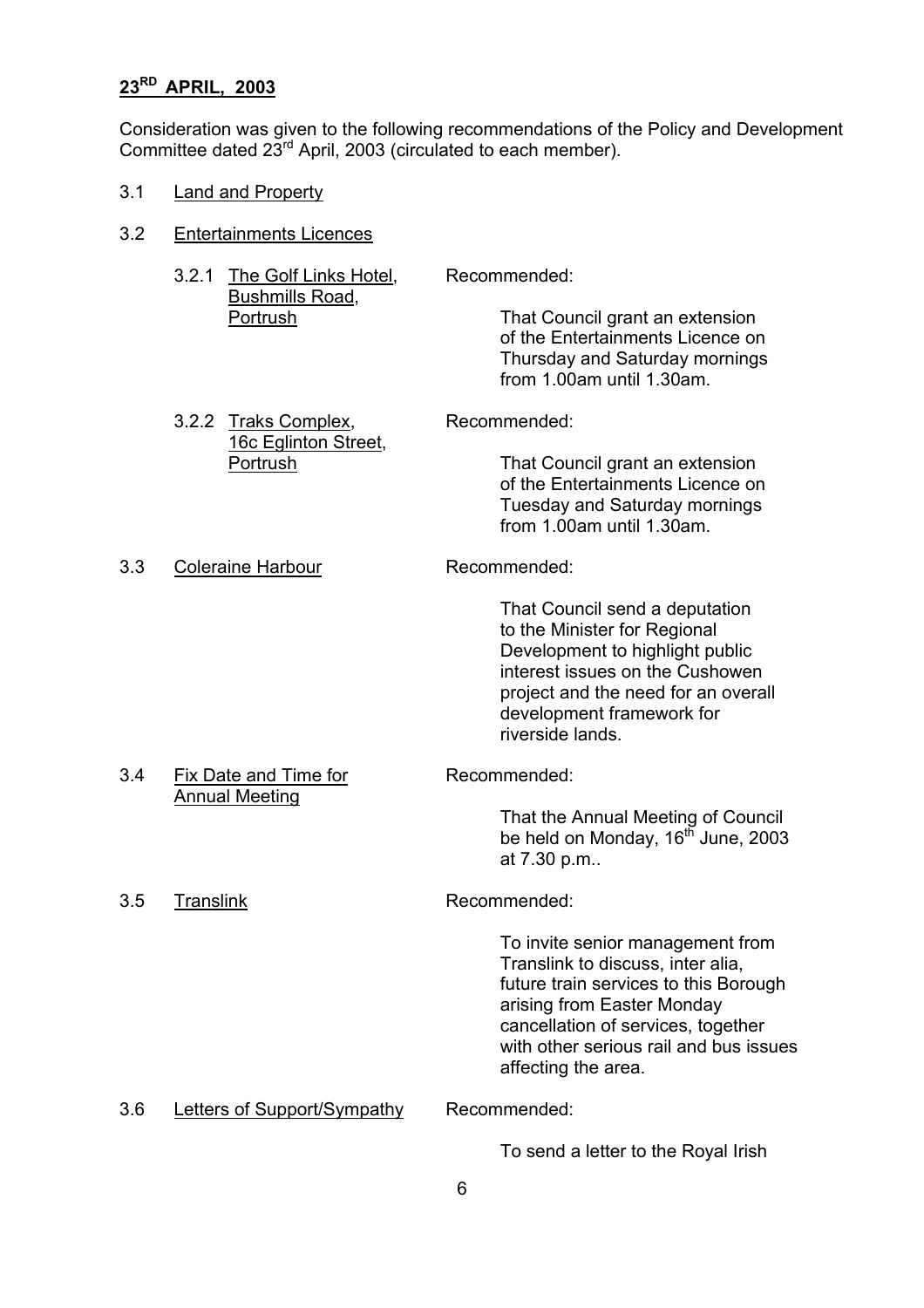Regiment congratulating the regiment on their efforts in Iraq and also a letter of sympathy to the family of the Irish Guardsman who lost his life in the campaign.

3.7 Invitation to the Chief Recommended: Executive of the Causeway

Trust Trust To invite the Chief Executive of the Causeway Trust to update members on current issues affecting hospital services waiting lists, bed-blocking and provision of facilities for smokers.

Agreed:

That the recommendations be adopted.

# **4.0 DEPARTMENT OF THE ENVIRONMENT - THE NORTHERN IRELAND CODE OF LOCAL GOVERNMENT CONDUCT - A CODE OF RECOMMENDED PRACTICE FOR THE GUIDANCE OF COUNCILLORS**

Consideration was given to The Northern Ireland Code of Local Government Conduct (previously supplied).

 Following discussion it was proposed by Councillor Dallat, seconded by Councillor Ms. Alexander and agreed:

 That the Town Clerk and Chief Executive write to the Department expressing Council's concern about the lack of enforcement mechanism within the Code and emphasise the importance of making the Code mandatory.

#### **5.0 PROVISION OF A LAND SITE FOR A NEW POLICE TRAINING COLLEGE**

 The Town Clerk and Chief Executive advised members that a 90 acre site had been identified for the provision of a land site for a new Police Training College.

A formal tender had now been lodged.

# **6.0 POLICE LIAISON COMMITTEE/ COMMUNITY FORUM**

 The Town Clerk and Chief Executive advised members that due to the formation of the District Policing Partnership the Police Liaison Committee/Community Police Forum was superfluous to the new process.

It was agreed that the Meeting scheduled for  $8<sup>th</sup>$  May, 2003 would not take place.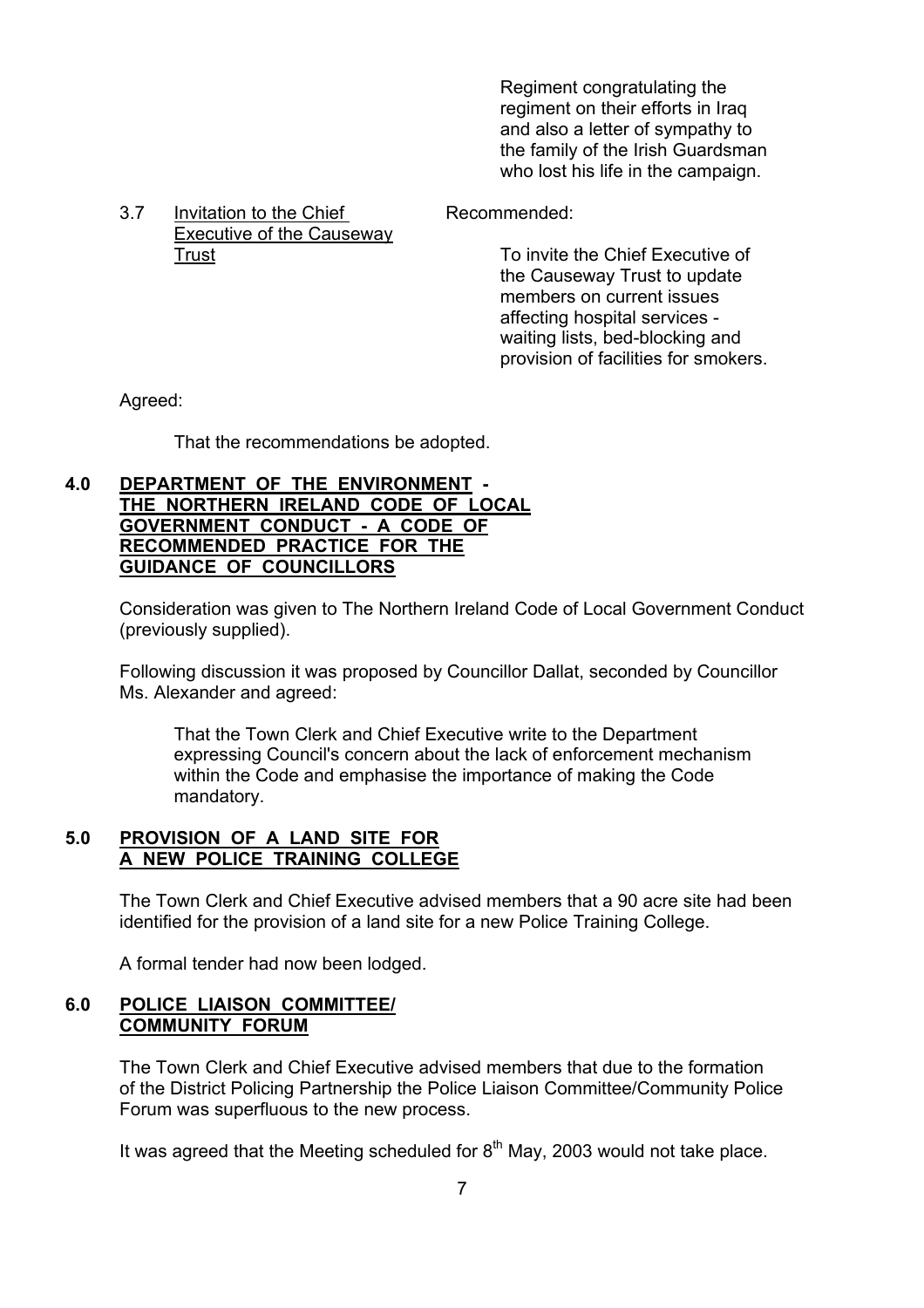# **7.0 BANKING MANDATE**

 The Director of Corporate Services' Report on Banking Mandate was considered (previously supplied).

Council's bankers required an updated mandate to be completed and it was agreed:

 'That banking accounts be continued with Northern Bank Ltd. at their Coleraine branch and that the Bank be and is hereby empowered to honour cheques, bills of exchange and promissory notes drawn, signed, accepted or made on behalf of the Council by any two of the persons named below and to act on any instructions given by the persons so authorised with regard to any accounts whether in credit or overdrawn or any transactions of the Council.

 The Council represents to the Bank (which representation will be deemed to be repeated by the Council at all times until the termination of this Mandate) that:

- 1. The Council has the power to execute the Mandate and any other documentation relating to its Bank accounts and has taken all necessary action to authorise such execution;
- 2. In executing the Mandate it has acted within its statutory powers as set out in Part V of the 1972 Act and all the requirements of Part V of the Act have been complied with.'

| <b>Authorised Signatories:-</b> | <b>Town Clerk and Chief Executive</b> |
|---------------------------------|---------------------------------------|
|                                 | Director of Corporate Services        |
|                                 | Director of Leisure Services          |
|                                 | Director of Environmental Health      |
|                                 | <b>Director of Technical Services</b> |
|                                 | <b>Finance Officer</b>                |
|                                 | Principal Administrative Officer -    |
|                                 | <b>Chief Executive's Department</b>   |
|                                 |                                       |

#### **8.0 FOREVER YOUNG NETWORK**

Read letter from Forever Young Network inviting a member of Council to attend the inaugural meeting of the Coleraine Older People's Forum on Wednesday, 11th June, 2003 at 10.30 a.m. in Cloonavin.

Agreed:

That the Deputy Mayor attend.

#### **9.0 'JUST SAY NO' CAMPAIGN GROUP - OPEN CAST LIGNITE MINE**

Read letter from the 'Just Say No' Campaign Group offering to make a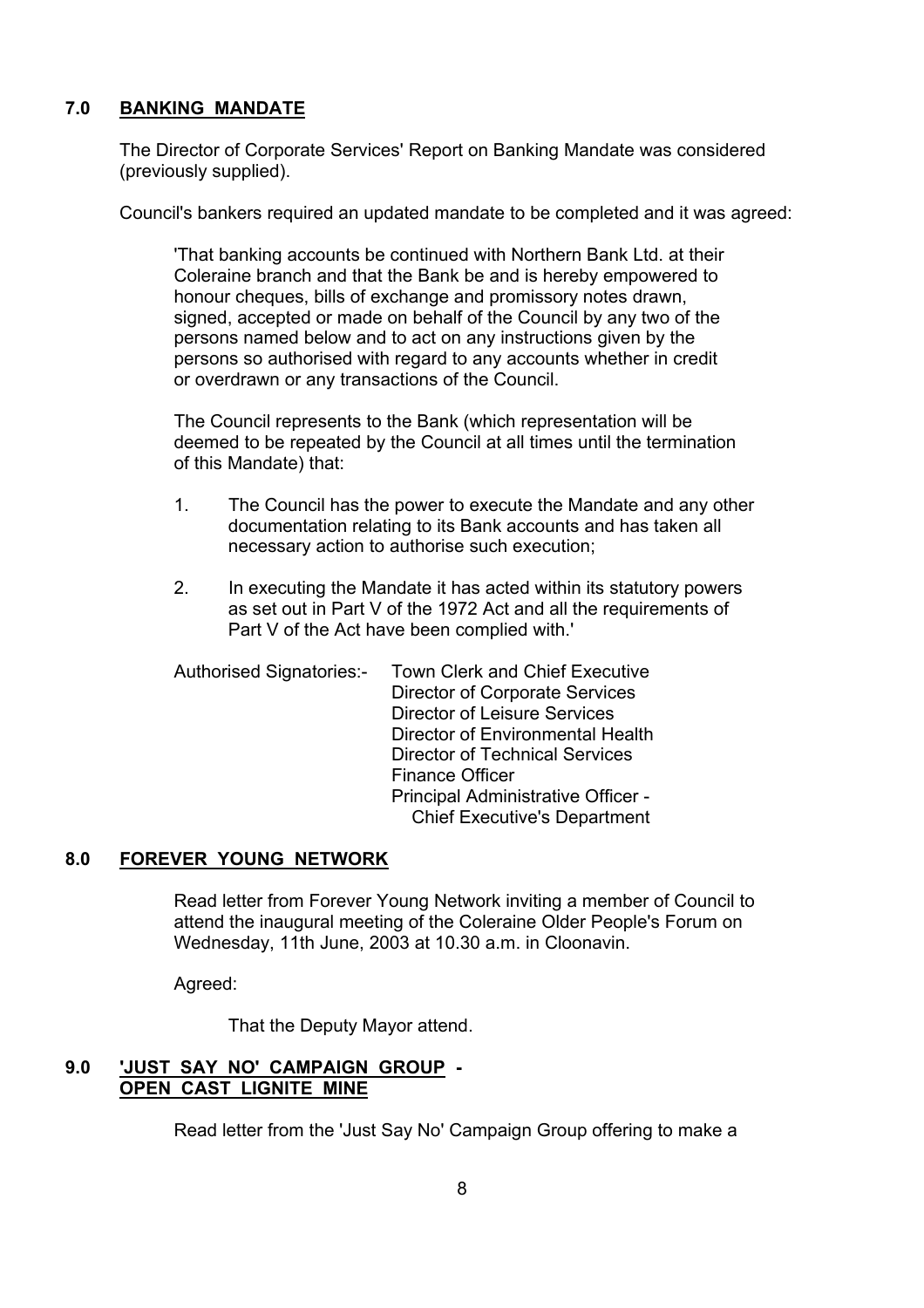presentation to Council outlining the community's response to the planning application for the open cast lignite mine in Ballymoney.

Agreed:

 That the Group be advised of the presentation by Ballymoney Power on 29<sup>th</sup> April, 2003 and that Council avail of a presentation from the 'Just Say No' Campaign Group.

## **10.0 DEPARTMENT OF THE ENVIRONMENT - ALL-ISLAND CONTRACT FOR THE MANAGEMENT OF WASTE REFRIGERATORS AND FREEZERS**

 Read letter from the Department of the Environment advising members of the positive outcome to the recent procurement process for the above contract. The procurement process, which commenced in the autumn of 2002, attracted considerable interest with twenty-one completed tenders being submitted. The evaluation process was now complete and the contract had been awarded to Atlas at a unit rate of £11 per fridge for all Council areas, a rate which was fixed for four years. The cost would be met by the Department.

Noted.

#### **11.0 REVIEW OF PUBLIC ADMINISTRATION**

 Read letter from the Review of Public Administration which referred to the Secretary of State's announcement that he would not be issuing a consultative document on the Review of Public Administration in the period during the run-up to the Northern Ireland Assembly elections.

The work on the review and in particular on the essential research and analysis which will contribute to the final outcome of the review would be continuing.

Noted.

# **12.0 DEPARTMENT OF AGRICULTURE AND RURAL DEVELOPMENT - O'HARE REVIEW**

 Reported that the Parliamentary Under-Secretary of State with responsibility for Agriculture and Rural Development had announced final decisions on the Government's response to the O'Hare Review of agri-food education and R&D.

The current provision of education and R&D in the School of Agriculture and Food Science would be transferred to either Queen's University or the University of Ulster by a competitive process.

Noted.

# **13.0 GARVAGH ENVIRONMENTAL IMPROVEMENT SCHEME**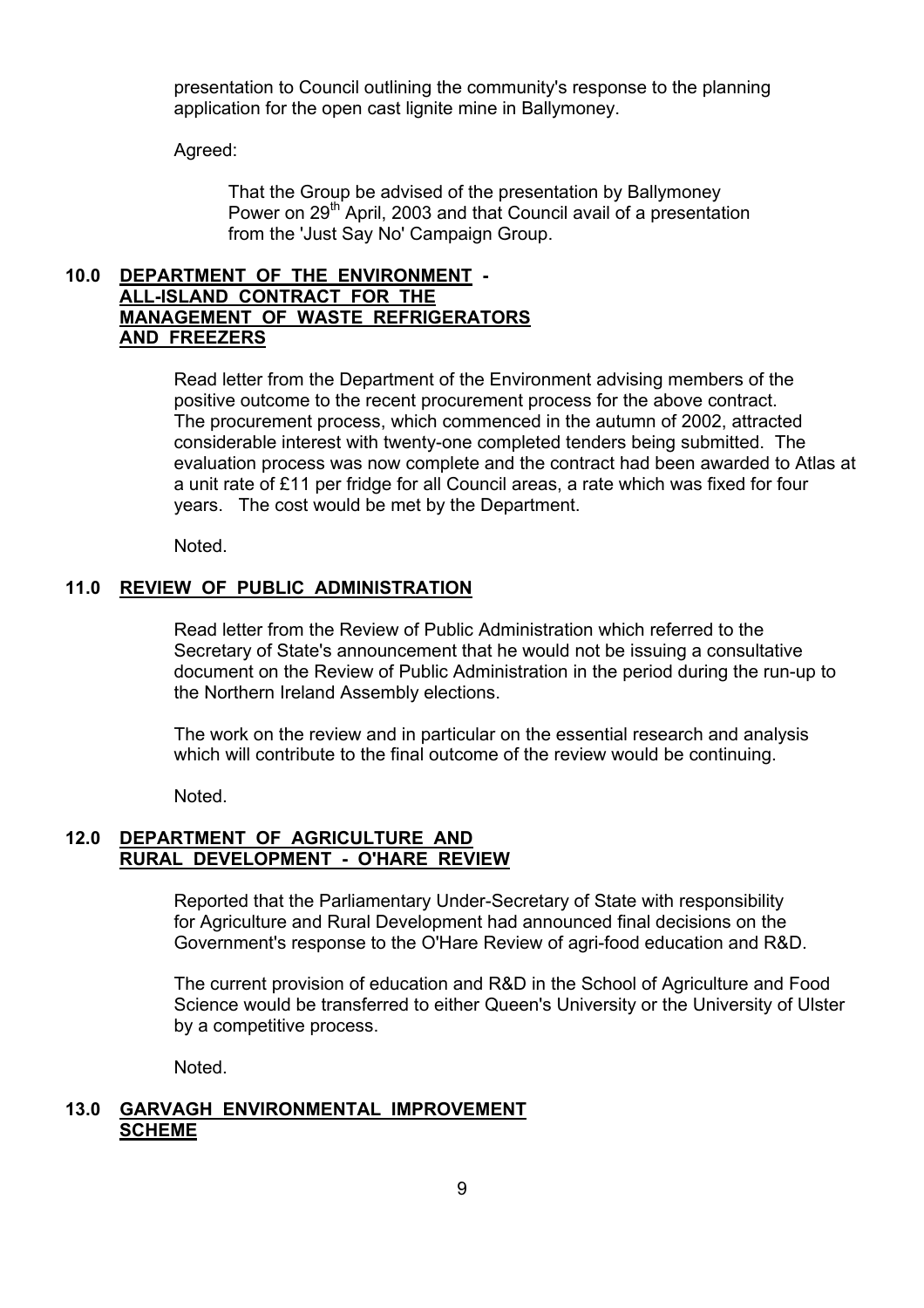Read letter of thanks from Dr. John Kerr, Chairman of Garvagh Environmental Improvement Scheme, for Council's part in the work carried out in the town.

Noted.

#### **14.0 OLD COLERAINE HOSPITAL SITE**

Reported that a Press Release had been received from the Causeway Health and Social Services Trust confirming that the boundaries of an old workhouse cemetery dating back to the mid  $19<sup>th</sup>$  century had been located at the old Coleraine Hospital site.

The Trust, working with the developer, would now sensitively reinstate the original boundary and create an appropriate memorial or garden of remembrance.

Noted.

#### **15.0 MALL CAR PARK, COLERAINE**

 Read letter from the Department for Social Development confirming that a Vesting Order for the Mall Car Park, Coleraine came into operation on 27<sup>th</sup> March, 2003.

Noted.

#### **16.0 N.I. HOUSING EXECUTIVE**

Tabled:

 Executive's draft Corporate Plan 2003-2006 and Business Plan 2003-2004.

#### **17.0 NILGA - SEMINAR**

 Reported that a seminar organised by NILGA entitled "Building Better Local Government: Learning from Others" was being held on 9<sup>th</sup> May, 2003 in the Island Civic Centre, Lisburn.

 It was proposed by Councillor Watt, seconded by Councillor Stewart and agreed:

 That the five NILGA representatives attend the seminar together with the Town Clerk and Chief Executive.

#### **18.0 NATIONAL ASSOCIATION OF COUNCILLORS - SEMINAR**

 Reported that the Association were holding a one day conference on Friday, 16<sup>th</sup> May, 2003 in the Slieve Donard Hotel, Newcastle. Topics would be the Northern Ireland Provisions Order 2002 and its effect on Councils, the issue of Rural Post Offices and the Northern Ireland Police Board.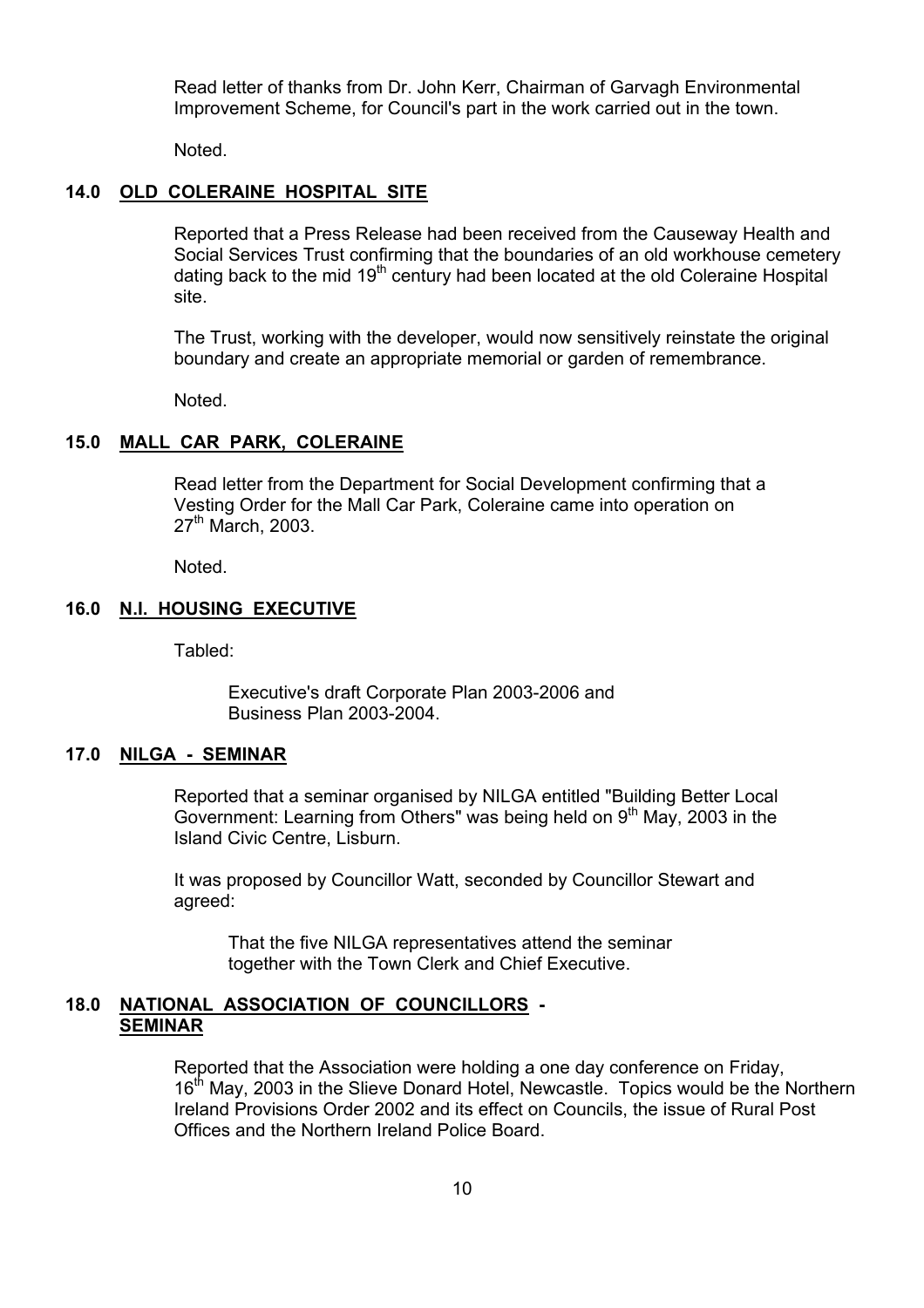Agreed:

That the Deputy Mayor and Councillor Stewart attend.

# **19.0 NORTHERN IRELAND TOURIST BOARD**

 Read letter from Northern Ireland Tourist Board advising Council of their willingness to participate in discussions regarding the overall tourism strategy for the region. A Special Meeting would be arranged.

Noted.

# **20.0 ENVIRONMENT AND HERITAGE SERVICE**

 Read letter from the Permanent Secretary, Department of the Environment regarding the negative response received from the Environment and Heritage Service about providing a presentation to Council.

 The Chief Executive of the Environment and Heritage Service would be making arrangements for his Build Heritage representatives to meet with Council.

Noted.

# **21.0 DOCUMENTS TABLED**

- (a) Minutes of the North-Eastern Education and Library Board dated  $25<sup>th</sup>$  February, 2003;
- (b) Report of the Chief Medical Officer 2002.

# **22.0 DOCUMENTS FOR SEALING**

Resolved:

That the following documents be sealed:

| Conveyance and | Land at Berne Road, Portstewart;        |
|----------------|-----------------------------------------|
| Counterpart    | Coleraine Borough Council to Garry Owen |
|                | O'Neill                                 |

2. Car Loan Repayment

| <b>Cemetery Titles</b> | <b>Grant of Right of Burial Deeds:</b> |
|------------------------|----------------------------------------|
|                        | Register Nos. 2875 - 2883              |

| Agherton    |   |
|-------------|---|
| Coleraine   | ົ |
| Kilrea      |   |
| Portstewart | 5 |

Advance Deeds: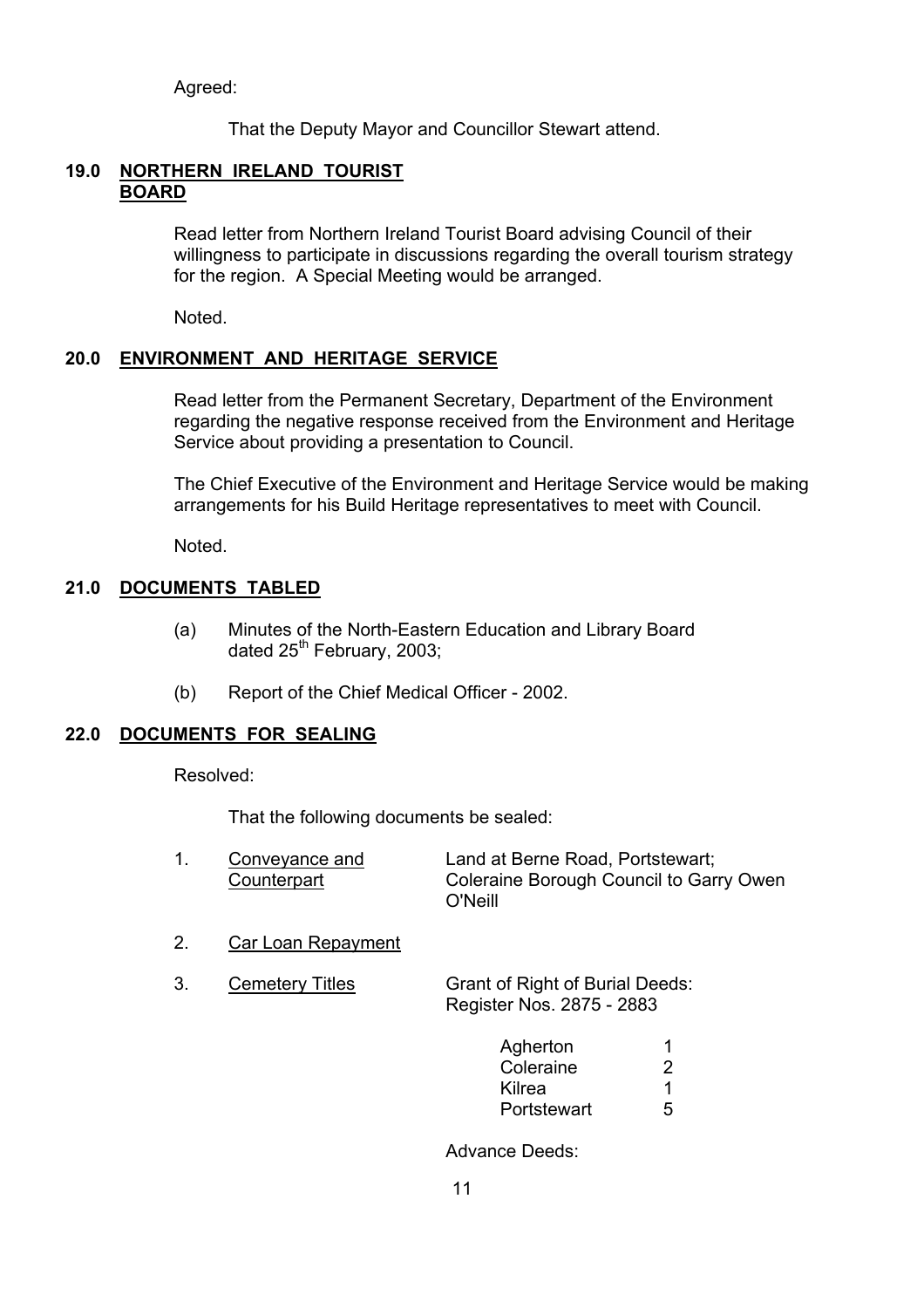Register Nos. 0053 - 0054

| Agherton<br>-                           |
|-----------------------------------------|
| Ballywillan<br>$\overline{\phantom{0}}$ |
| Coleraine                               |
| Portstewart                             |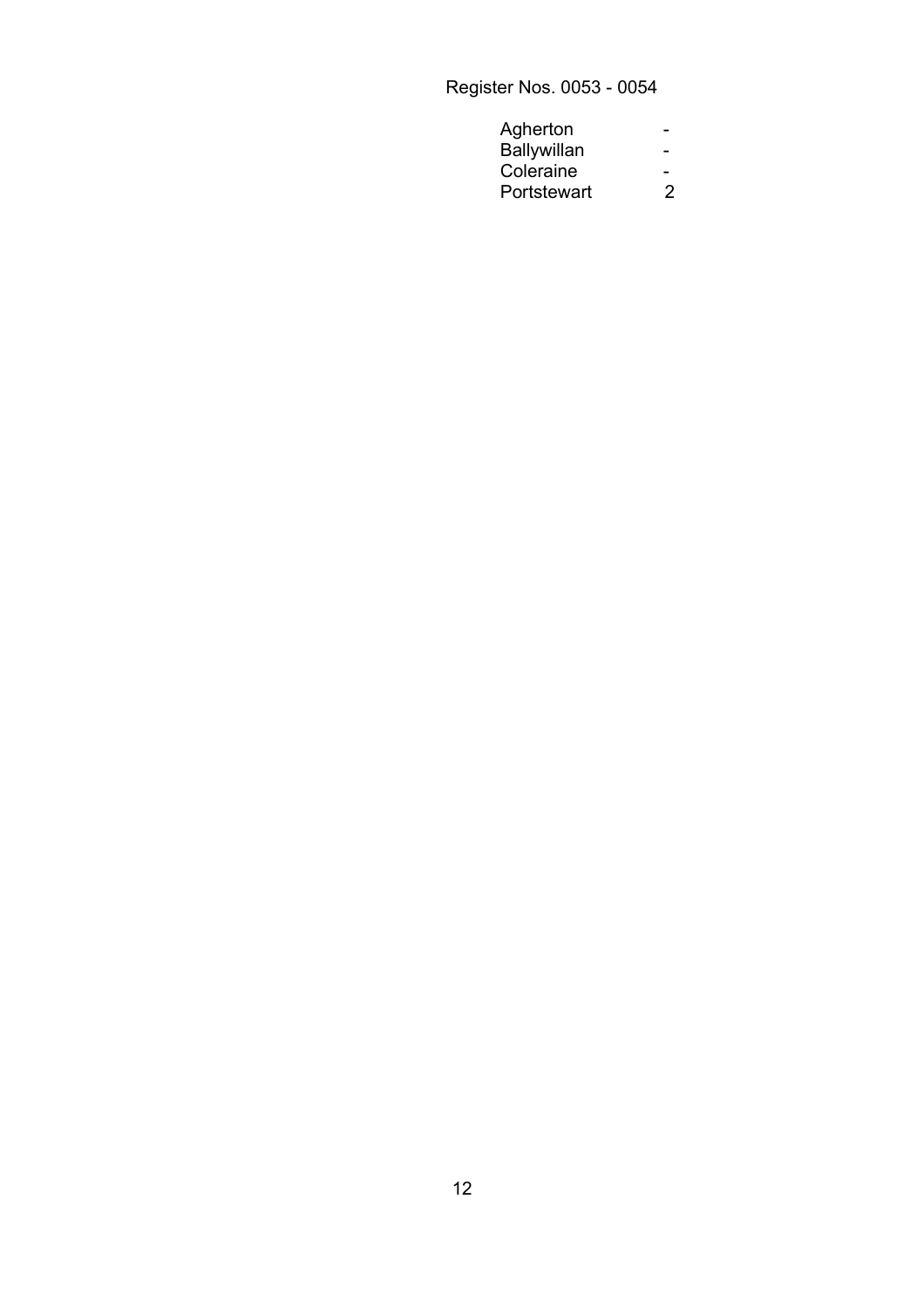# **SPECIAL MEETING**

# **29th April, 2003.**

- **Convened:** To receive presentation on the proposed open cast lignite mine at Ballymoney
- **Present:** The Mayor, Councillor O. M. Church (Mrs.), in the Chair

The Deputy Mayor, Councillor G. L. McLaughlin

#### **Aldermen**

P. E. A. Armitage (Mrs.) B. Leonard (Items 2.0 - 3.0) W. J. McClure E. T. Black (Mrs.)

# **Councillors**

C. S. Alexander (Ms.) D. McClarty (Items 1.0 - 2.0) R. A. McPherson D. D. Barbour A. McQuillan J. J. Dallat E. M. Mullan T. J. Deans (Items 2.0 - 3.0) E. P. Fielding (Mrs.) R. D. Stewart N. F. Hillis W. J. Watt

# **Officers in**

 **Attendance:** Director of Leisure Services, Director of Technical Services, Principal Administrative Officer, Senior Environmental Health Officer and Administrative Assistant

**Apologies:** Councillors Mrs. Johnston and King

#### **1.0 WATER REFORM NORTHERN IRELAND - PUBLIC CONSULTATION MEETINGS**

 Reference was made to the Public Consultation Meetings on the Options for Water Reform being held in Londonderry, Ballymena, Belfast and Craigavon during April and May, 2003.

It was agreed:

 That a letter be forwarded to the Water Reform Unit expressing Council's anger and disappointment that Coleraine had not been considered as a venue for the meetings.

# **2.0 PROPOSED OPEN CAST LIGNITE MINE - BALLYMONEY**

The Mayor welcomed Mr. W. McClay, Project Director of Ballymoney Power Ltd. and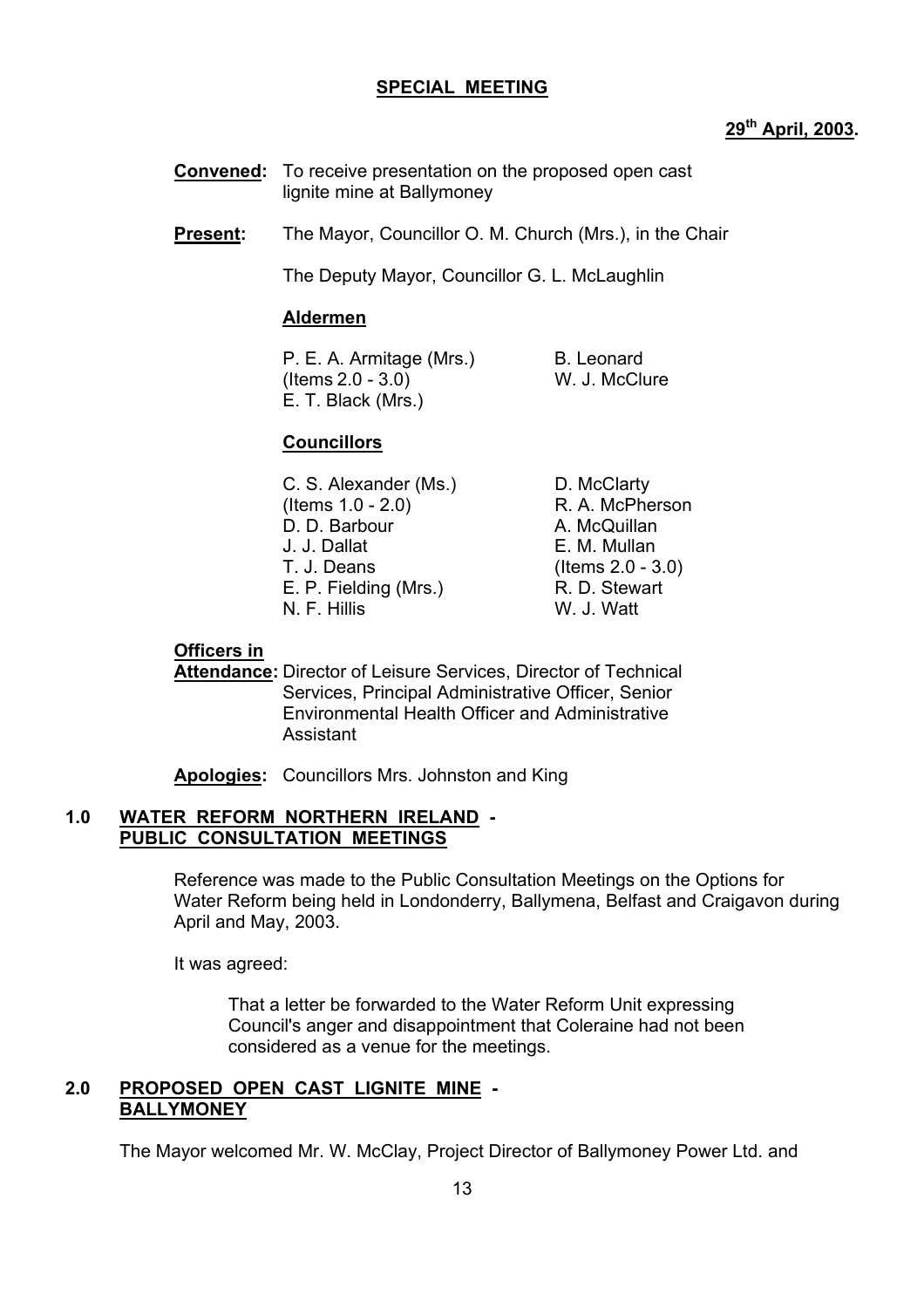Mr. A. Burnside, Citigate P.R. Co., who were in attendance to make a presentation to Council on the above project.

 Mr. McClay outlined the proposal for an open cast lignite mine and power station on lands to the north-east of Ballymoney. The proposal was estimated to cost in the region of £500m, create approximately 1,500 jobs in the design and construction stage and 300 jobs over the lifetime of the project which was estimated at thirty years.

Mr. McClay answered various questions raised by members.

 The Mayor thanked the representatives for a most interesting presentation after which they withdrew.

# **3.0 'JUST SAY NO' CAMPAIGN GROUP**

 The Principal Administrative Officer referred to the offer from the 'Just Say No' Campaign Group to make a presentation to Council on the same topic.

 It was proposed by Councillor Deans, seconded by Councillor Stewart and agreed:

 That a Special Meeting of Council be held to receive a presentation from the 'Just Say No' Campaign Group.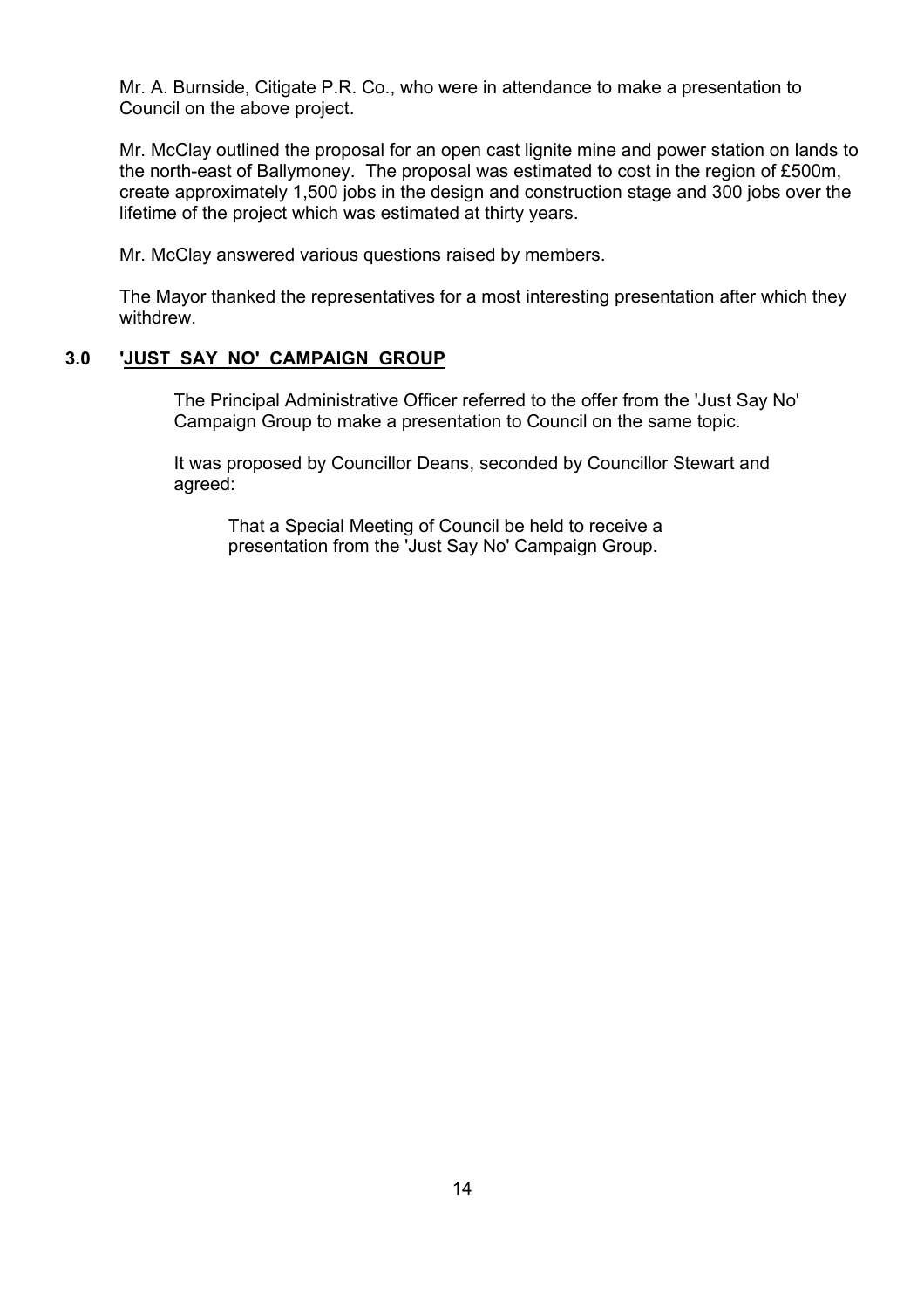# **SPECIAL MEETING**

# **15th May, 2003.**

- **Convened:** To receive presentation on the proposed open cast lignite mine at Ballymoney
- **Present:** The Deputy Mayor, Councillor G. L. McLaughlin, in the Chair

# **Aldermen**

| P. E. A. Armitage (Mrs.) | B. Leonard           |
|--------------------------|----------------------|
| (Items $2.0 - 3.0$ )     | W. J. McClure        |
| W. T. Creelman           | (Items $1.0 - 2.0$ ) |

# **Councillors**

| J. J. Dallat    | A. McQuillan         |
|-----------------|----------------------|
| N. F. Hillis    | W. J. Watt           |
| W. A. King      | (Items $1.0 - 2.0$ ) |
| R. A. McPherson |                      |

#### **Officers in**

 **Attendance:** Principal Administrative Officer and Administrative Assistant

 **Apologies:** The Mayor, Councillors Deans, Mrs. Fielding, Mrs. Johnston and Stewart

#### **1.0 SYMPATHY**

 The Deputy Mayor referred to the death of the Town Clerk and Chief Executive's mother. Members stood in silence as a mark of respect.

It was agreed that a letter of sympathy be sent to Mr. Moore and his family.

# **2.0 PROPOSED OPEN CAST LIGNITE MINE - BALLYMONEY**

 The Deputy Mayor welcomed the following representatives from the 'Just Say No' Campaign Group who were in attendance to make a presentation to Council on the above project:

 Mr. J. Patton - Chairman of Campaign Group Mr. R. Richmond, Dr. C. Liddell, Dr. T. Brown and Mr. M. Todd

The representatives outlined the Group's serious concerns and anxiety arising from the planning proposal submitted by Ballymoney Power. The main issues addressed included:

- (a) Is there a need for electricity generation in Northern Ireland?
- (b) Will this proposed lignite mine and power station create jobs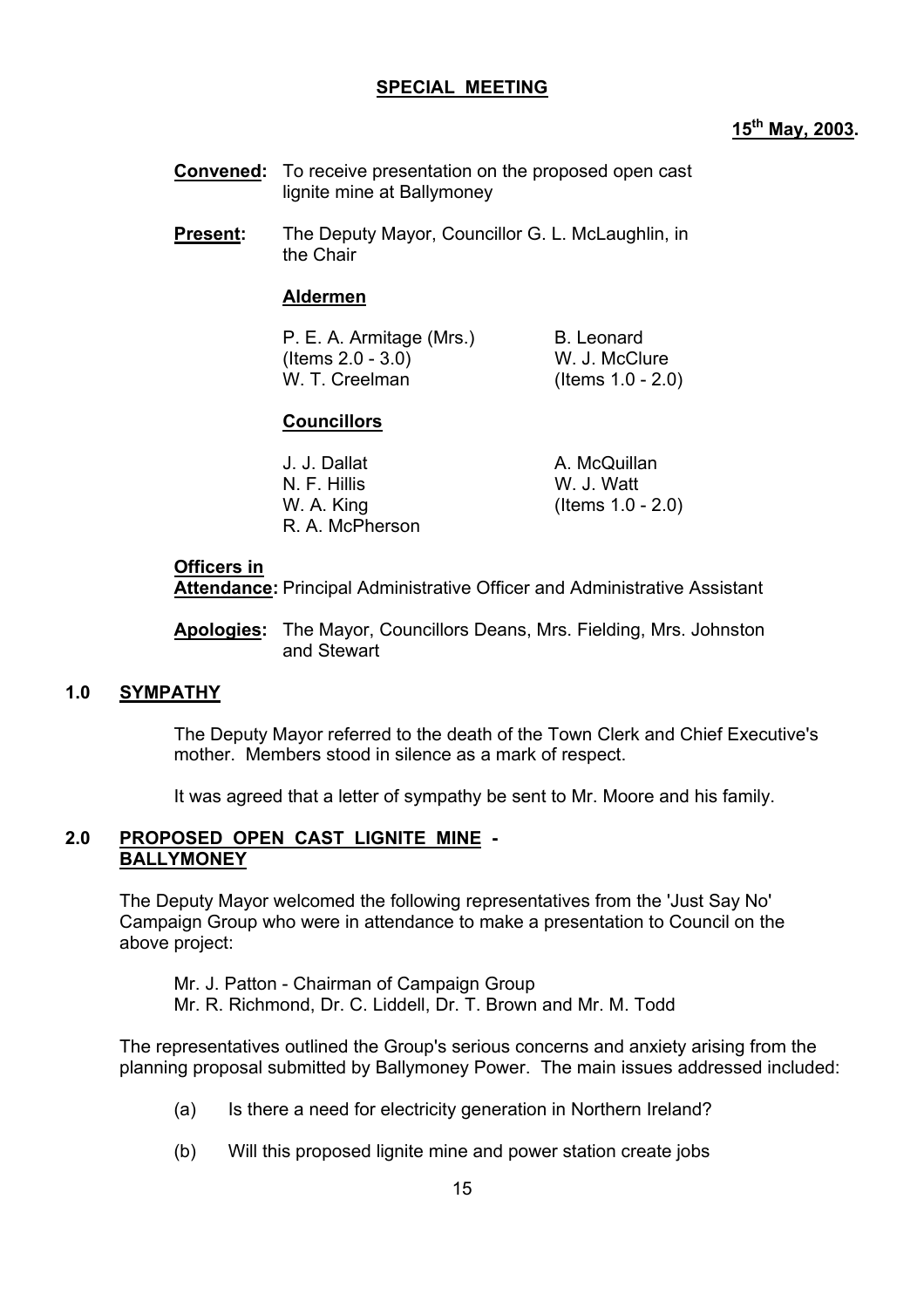and inward investment for the area?

- (c) Environmental issues;
- (d) Associations between lignite mining and health issues.

The representatives answered various questions raised by members.

The Deputy Mayor thanked the representatives for a most interesting and informative presentation after which they withdrew.

# **3.0 NOTICE OF MOTION SUBMITTED BY COUNCILLOR DEANS**

 It was agreed that the Notice of Motion, submitted by Councillor Deans, relating to the Open Cast Lignite Mine, be placed on the Agenda for the May Policy and Development Committee Meeting.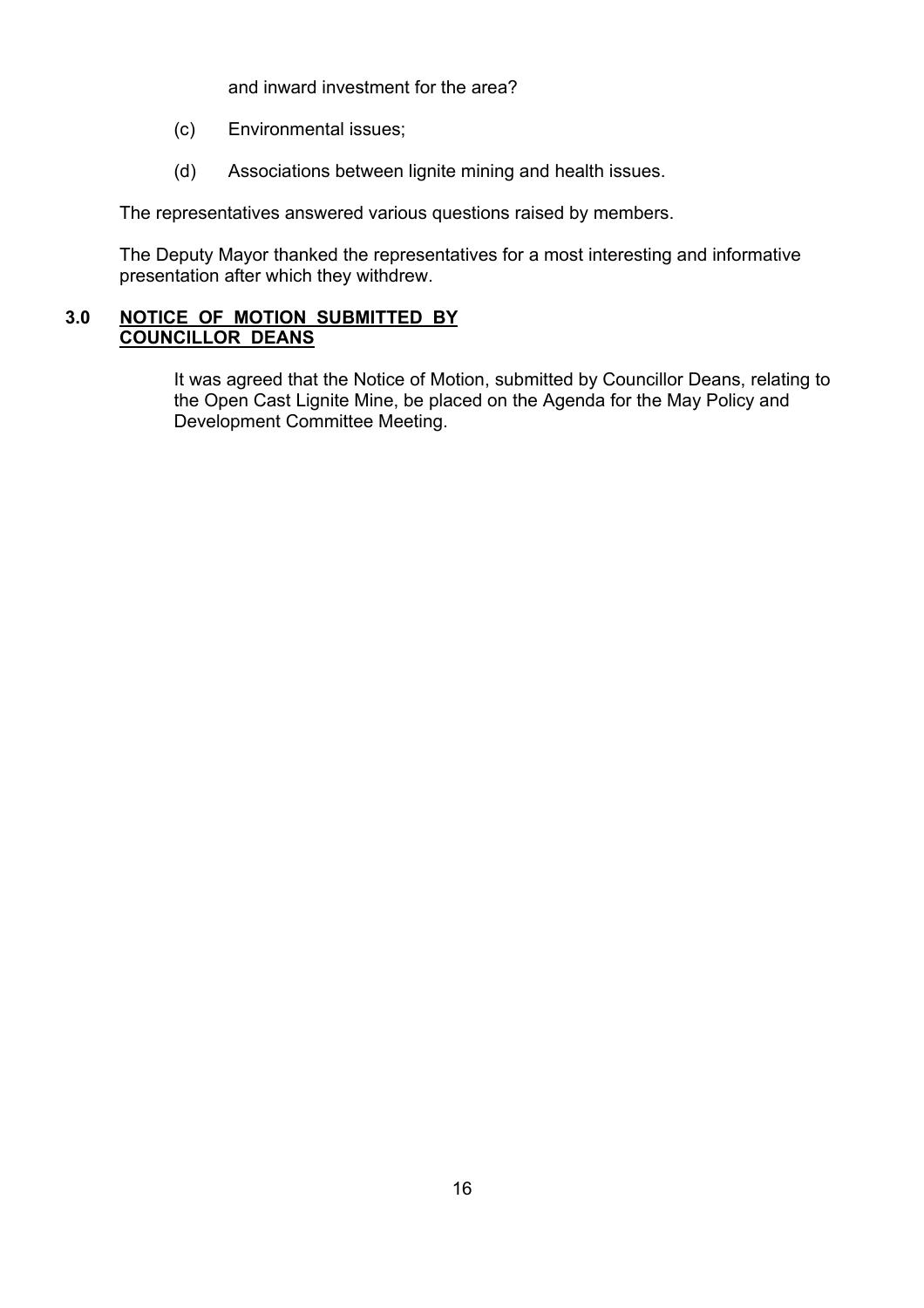## **POLICY AND DEVELOPMENT COMMITTEE**

# **23rd April, 2003.**

**Present:** Councillor N. F. Hillis, in the Chair

The Mayor, Councillor O. M. Church (Mrs.)

The Deputy Mayor, Councillor G. L. McLaughlin

Aldermen

P. E. A. Armitage (Mrs.) B. Leonard E. T. Black (Mrs.) W. J. McClure  $($  ltems  $3.0 - 15.0)$ W. T. Creelman  $($  Items  $3.0 - 15.0)$ 

**Councillors** 

- C. S. Alexander (Ms.) J. M. Bradley  $($  ltems  $3.0 - 15.0)$ J. J. Dallat T. J. Deans E. P. Fielding (Mrs.) E. A. Johnston (Mrs.)
- W. A. King
- D. McClarty R. A. McPherson A. McQuillan E. M. Mullan R. D. Stewart W. J. Watt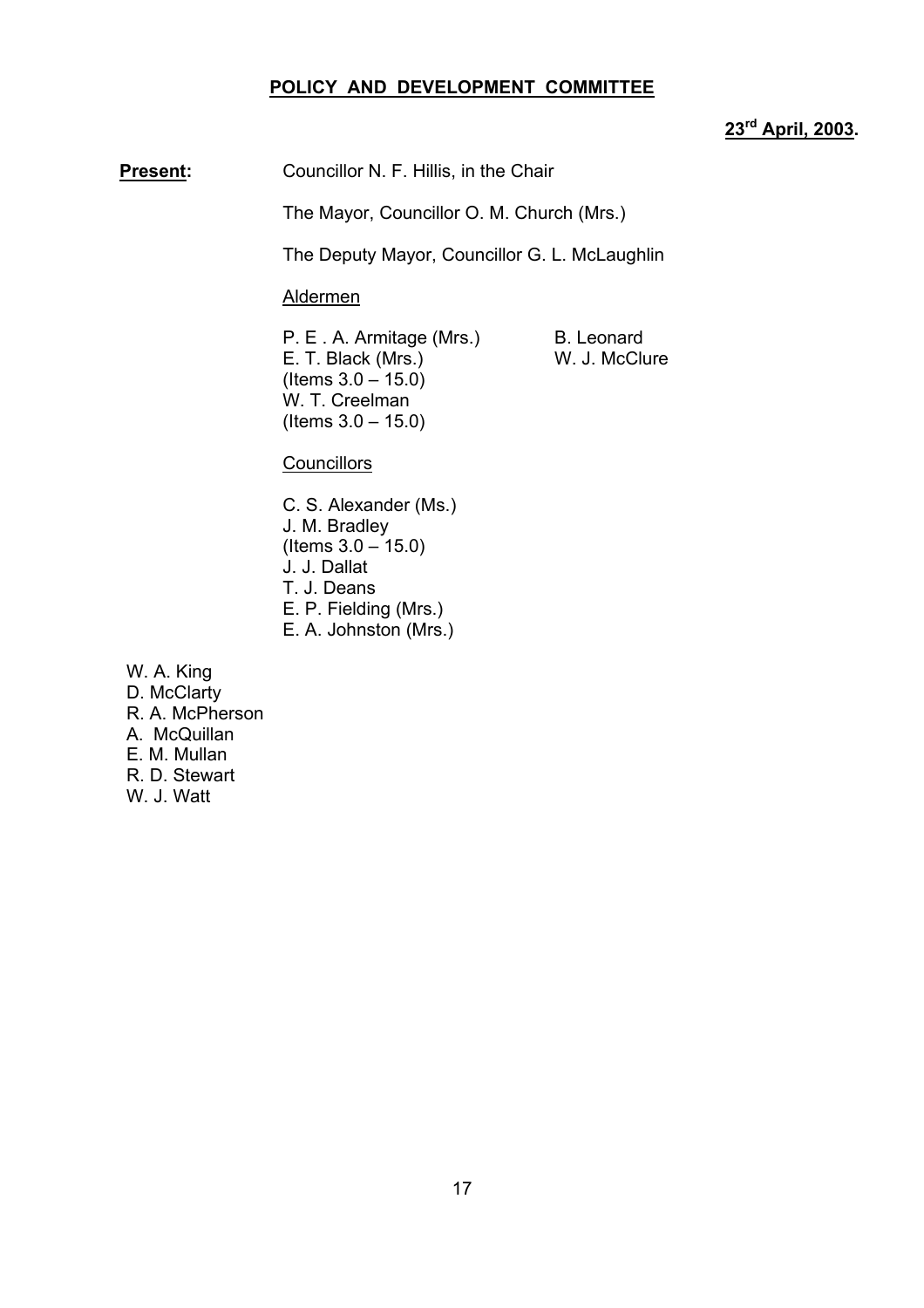# **Officers in**

 **Attendance:** Town Clerk and Chief Executive, Director of Corporate Services, Director of Technical Services, Director of Leisure Services, Senior Environmental Health Officer and Administrative Assistant

**Apology:** Councillor Barbour

# **1.0 LAND AND PROPERTY**

 The Report of the Principal Administrative Officer on Land and Property was considered (previously supplied).

# **2.0 ENTERTAINMENTS LICENCES**

 The report of the Director of Technical Services on Entertainments Licences was considered (previously supplied).

Matters arising:

# 2.1 Variation of Licences

- 
- Portrush until 1.30am.

2.1.1 Mr. T. Wilson, The Golf Council is recommended to grant an extension Links Hotel, Bushmills of the entertainments licence at this premises Road, Portrush on Thursday and Saturday mornings from 1.00am until 1.30am.

2.1.2 Mr. R.J. Martin and Mrs. I. Council is recommended to grant an extension of Anderson, Traks Complex, the entertainments licence at this premises on the entertainments licence at this premises on 16c Eglinton Street, Tuesday and Saturday mornings from 1.00am

# **3.0 COLERAINE HARBOUR**

The report of the Town Clerk and Chief Executive on Coleraine Harbour was considered (previously supplied).

Committee noted information, as detailed in the report, on the outcome of the meetings convened with representatives from Coleraine Harbour Commissioners and Coleraine Town Partnership on  $31^{st}$  March, 2003 and  $3^{rd}$  April, 2003.

A full discussion ensued following which it was proposed by Councillor Dallat and seconded by Alderman Leonard:

 That Council send a deputation to the Minister for Regional Development to highlight public interest issues on the Cushowen project and the need for an overall development framework for riverside lands.

On a request for a recorded vote, the proposal was put to the Meeting and the members voted thus:

**For:** The Mayor The Deputy Mayor Aldermen Mrs. Armitage, Creelman, Leonard and McClure Councillors Ms. Alexander, Bradley, Dallat, Deans, Fielding, Hillis,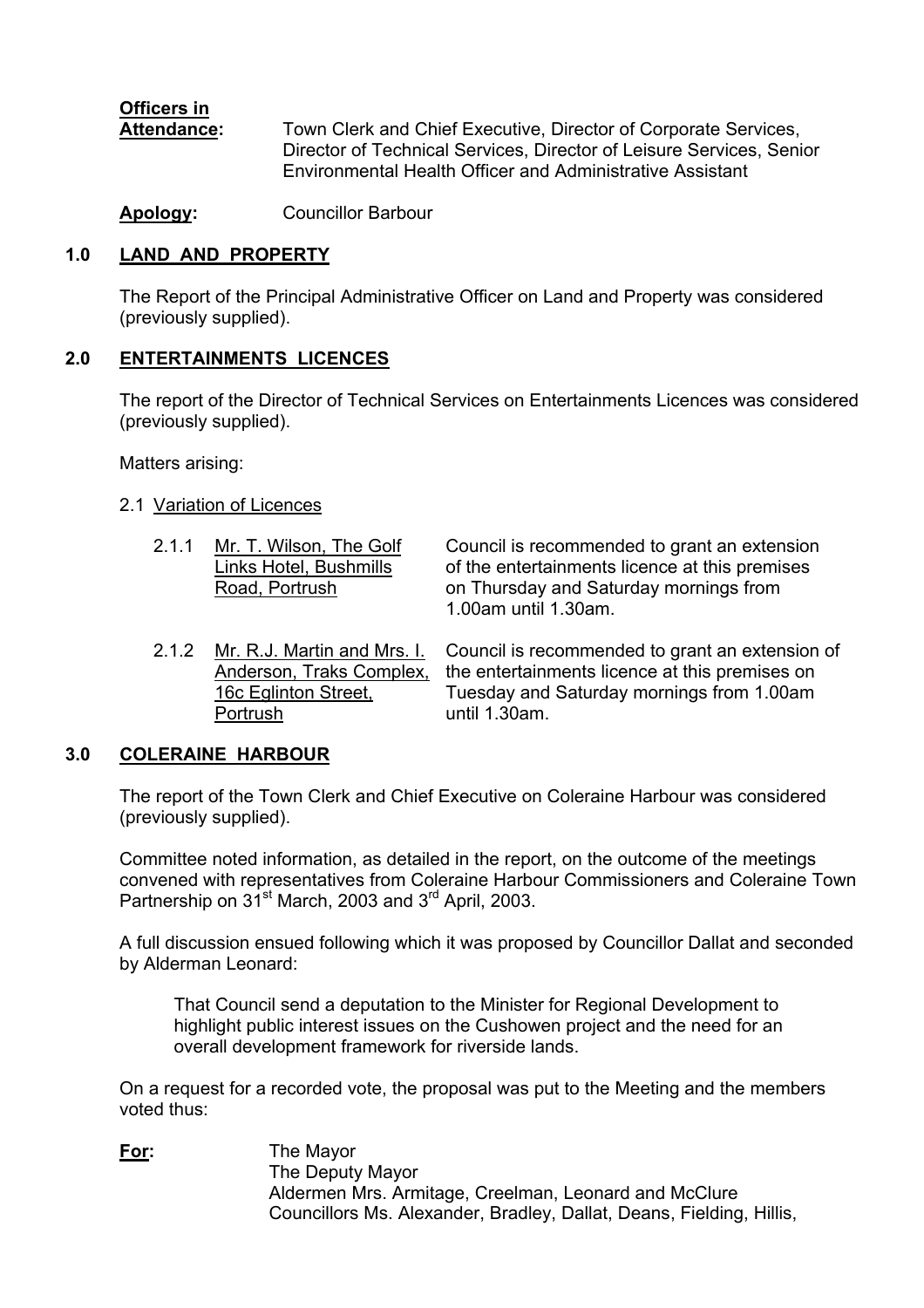McClarty, McPherson, McQuillan, Mullan and Stewart (17)

**Abstentions:** Alderman Mrs. Black Councillors Mrs. Johnston, King and Watt (4)

The proposal was, therefore, carried by seventeen votes to nil and it was recommended:

- (i) That Council send a deputation to the Minister for Regional Development to highlight public interest issues on the Cushowen project and the need for an overall development framework for riverside lands.
- (ii) That the deputation comprise:

Aldermen Mrs. Armitage and Leonard Councillors Ms. Alexander, Dallat, McClarty and McQuillan along with one further member who would be nominated by the DUP.

Members noted that in the event that Mrs. Armitage was not available that the Chairman, Councillor Hillis, would take her place on the deputation.

## **4.0 CONTINUOUS IMPROVEMENT IN LOCAL GOVERNMENT**

Consideration was given to the report of the Town Clerk and Chief Executive and the paper from the Guidance Working Group (previously supplied) and members noted information contained therein.

# **5.0 ZOMBA RELATIONSHIPS - UPDATE - APRIL 2003**

Committee noted information on the development of the relationship between Zomba and Coleraine, as contained in the report (previously supplied).

Members expressed their appreciation for the efforts of those involved in establishing this relationship.

# **6.0 FIX DATE AND TIME FOR ANNUAL MEETING**

Recommended:

That the Annual Meeting of Council be held on Monday 16<sup>th</sup> June, 2003.

## **7.0 CONSULTATION PAPER**

The following consultation paper had been received and was available for members who wished to consider making a response:

 (i) Department of the Environment - Environmental Policy Division ìTransposition of the End of Life Vehicles Directive (2000/53/EC) - A Consultation Paper on the End of Life Vehicles Regulations 2003<sup>"</sup>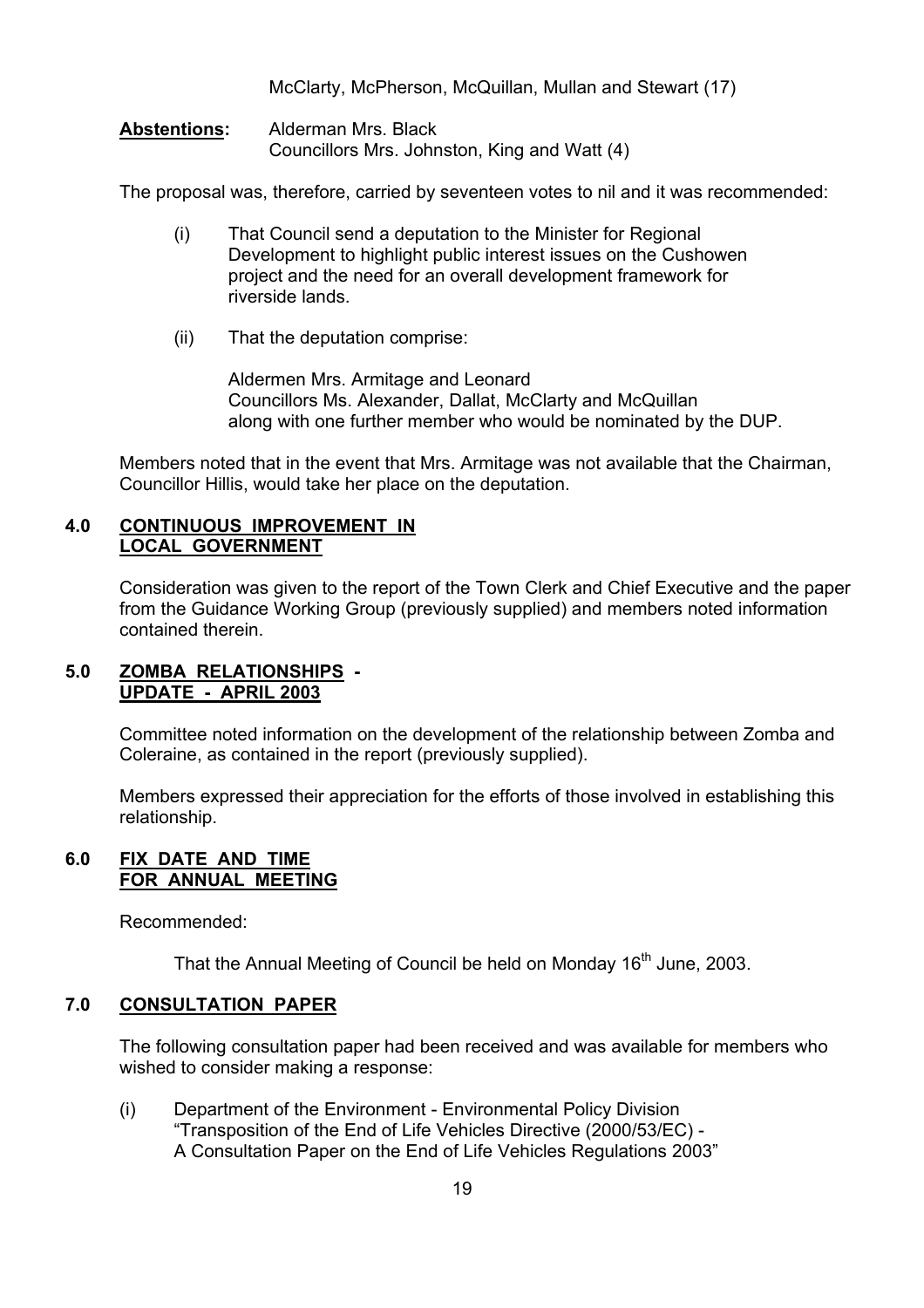Comments due by:  $13<sup>th</sup>$  June, 2003

# **8.0 THE ELECTORAL COMMISSION**

Read letter inviting Council's comments on the impact of the Electoral Fraud Act 2002 (previously supplied).

Members were requested to forward comments to the Town Clerk and Chief Executive for submission by  $28<sup>th</sup>$  April, 2003.

# **9.0 NILGA**

Members noted information from NILGA (previously supplied) on:

- (i) Meeting on  $14<sup>th</sup>$  March, 2003 Members' Briefing/Summary of Outcomes
- (ii) Quarterly meeting with DoE Minister, Angela Smith MP, on  $25<sup>th</sup>$  March, 2003

# **10.0 THE NATIONAL ASSOCIATION OF COUNCILLORS NORTHERN IRELAND REGION**

 Members noted that the following papers had been received and copies were available on request:

- (i) Rural Planning National NAOC Seminar  $-17<sup>th</sup>$  January, 2003
- (ii) Report for NILGA and the NAC  $-$  Research Study into The Changing Role of Councillors in Northern Ireland

# **11.0 POSTCOMM**

Tabled:

Review of Royal Mail Group plc's Price and Service Quality Regulation -March 2003

# **12.0 SOCIAL SECURITY AGENCY**

Tabled:

 Social Security Fraud Act (Northern Ireland) 2001: Code of Practice on Obtaining Information

#### **13.0 OFREG**

Tabled:

Annual Report 2001

#### **14.0 TRANSLINK**

It was proposed by Councillor Watt, seconded by Councillor Stewart and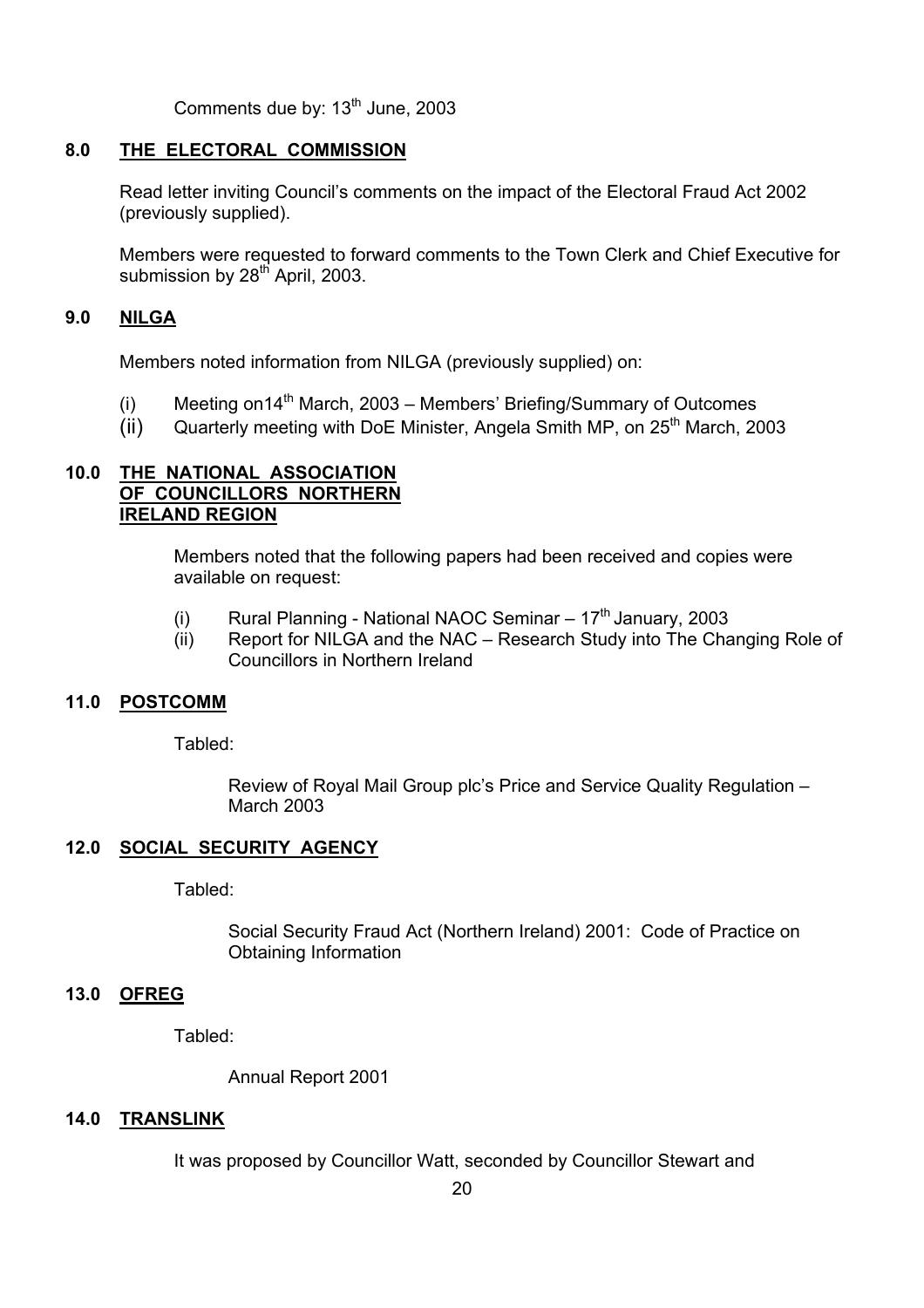recommended:

 That Council invite senior management from Translink to discuss, inter alia, future train services to this Borough arising from Easter Monday cancellation of services, together with other serious rail and bus issues affecting the area.

## **15.0 LETTERS OF SUPPORT/ SYMPATHY**

It was proposed by Councillor McQuillan and seconded by Councillor McClarty:

 That Council send a letter of support to the Commander of the Royal Irish Regiment congratulating the regiment on their efforts in Iraq.

 On being put to the Meeting the proposal was carried by fifteen votes to nil and, following discussion, it was recommended:

- (a) That Council send a letter of support to the Commander of the Royal Irish Regiment congratulating the regiment on their efforts in Iraq.
- (b) That Council also send a letter of sympathy to the family of the Irish Guardsman, Ian Malone, who lost his life in the campaign.

## **16.0 INVITATION TO THE CHIEF EXECUTIVE OF THE CAUSEWAY TRUST**

 Council is recommended to invite the Chief Executive of the Causeway Trust to update members on current issues affecting hospital services including waiting lists, bed-blocking and provision of facilities for smokers.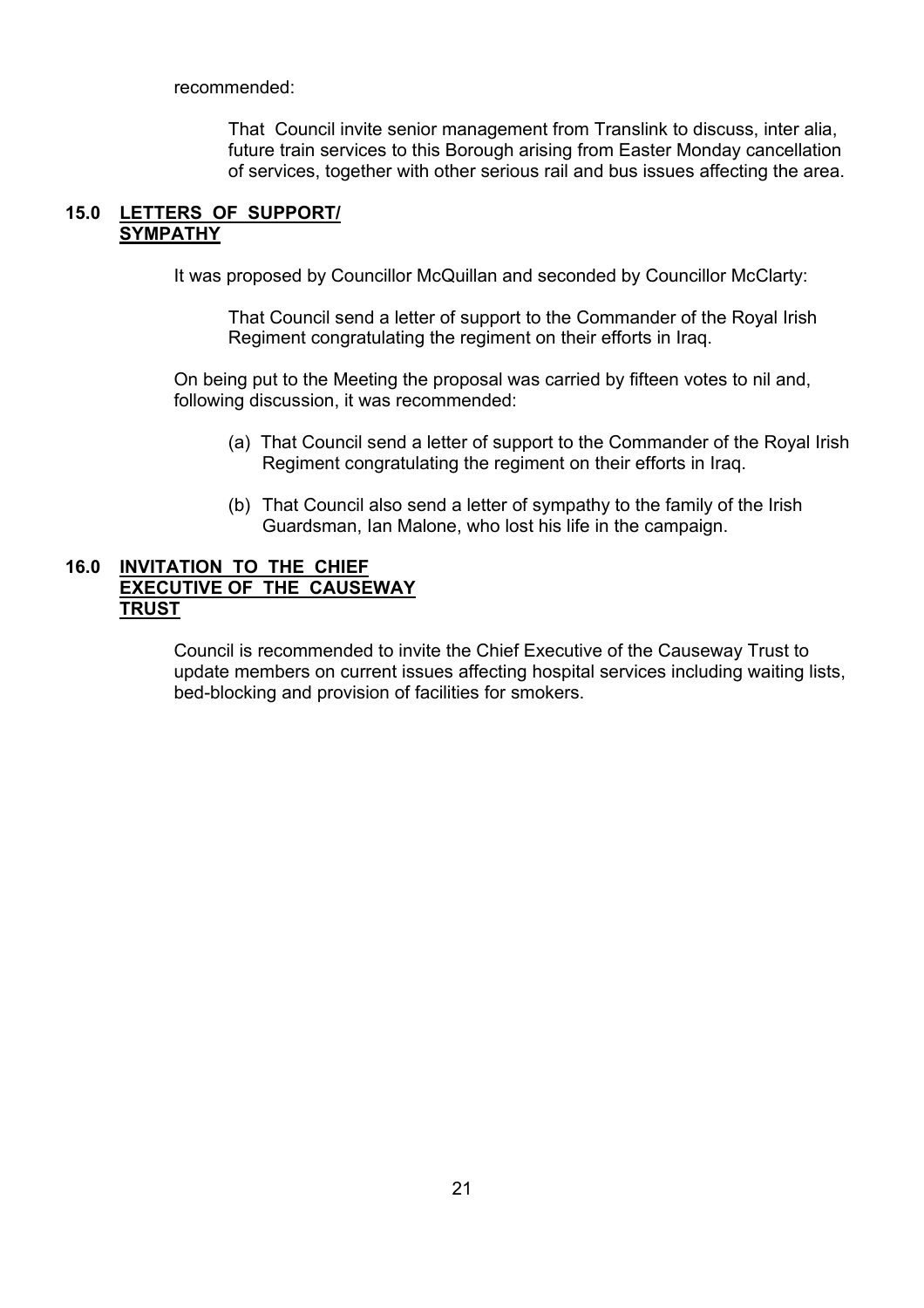#### **LEISURE AND ENVIRONMENT COMMITTEE**

# **6th May, 2003.**

| <b>Present:</b> | Alderman E. T. Black (Mrs.), in the Chair |
|-----------------|-------------------------------------------|
|-----------------|-------------------------------------------|

The Mayor, Councillor O. M. Church (Mrs.)

 The Deputy Mayor, Councillor G. L. McLaughlin  $($  Items  $1.0 - 1.6)$ 

#### **Aldermen**

W. T. Creelman B. Leonard  $($  Items  $1.0 - 13.0)$  W. J. McClure

#### **Councillors**

- D. D. Barbour W. A. King J. M. Bradley D. McClarty J. J. Dallat R. A. McPherson T. J. Deans **A. McQuillan**  $($ ltems  $1.0 - 3.4)$  E. M. Mullan E. P. Fielding (Mrs.) R. D. Stewart  $($  Items  $1.0 - 3.4)$  W. J. Watt N. F. Hillis (Items  $1.0 - 12.0$ )
- C. S. Alexander (Ms.) E. A. Johnston (Mrs.)

#### **Officers in**

 **Attendance:** Director of Technical Services, Director of Leisure Services, Senior Environmental Health Officer, Leisure Services Officers, Principal Administrative Officer, Senior Technical Officer and Administrative Assistant

**Apology:** Alderman Mrs. Armitage

#### **1.0 TECHNICAL SERVICES REPORT**

The report of the Director of Technical Services was considered (previously supplied).

Matters arising:

 1.1 Portballintrae Coastal The Chairman extended a welcome to the Protection members of Portballintrae Residentsí Association who were seated in the public gallery and to Mr. Adrian Bell from Kirk McClure Morton, who was in attendance to address Committee on the survey of the bay which had been carried out by the consultants.

> Mr. Bell detailed the additional coastal protection works which were considered necessary by Kirk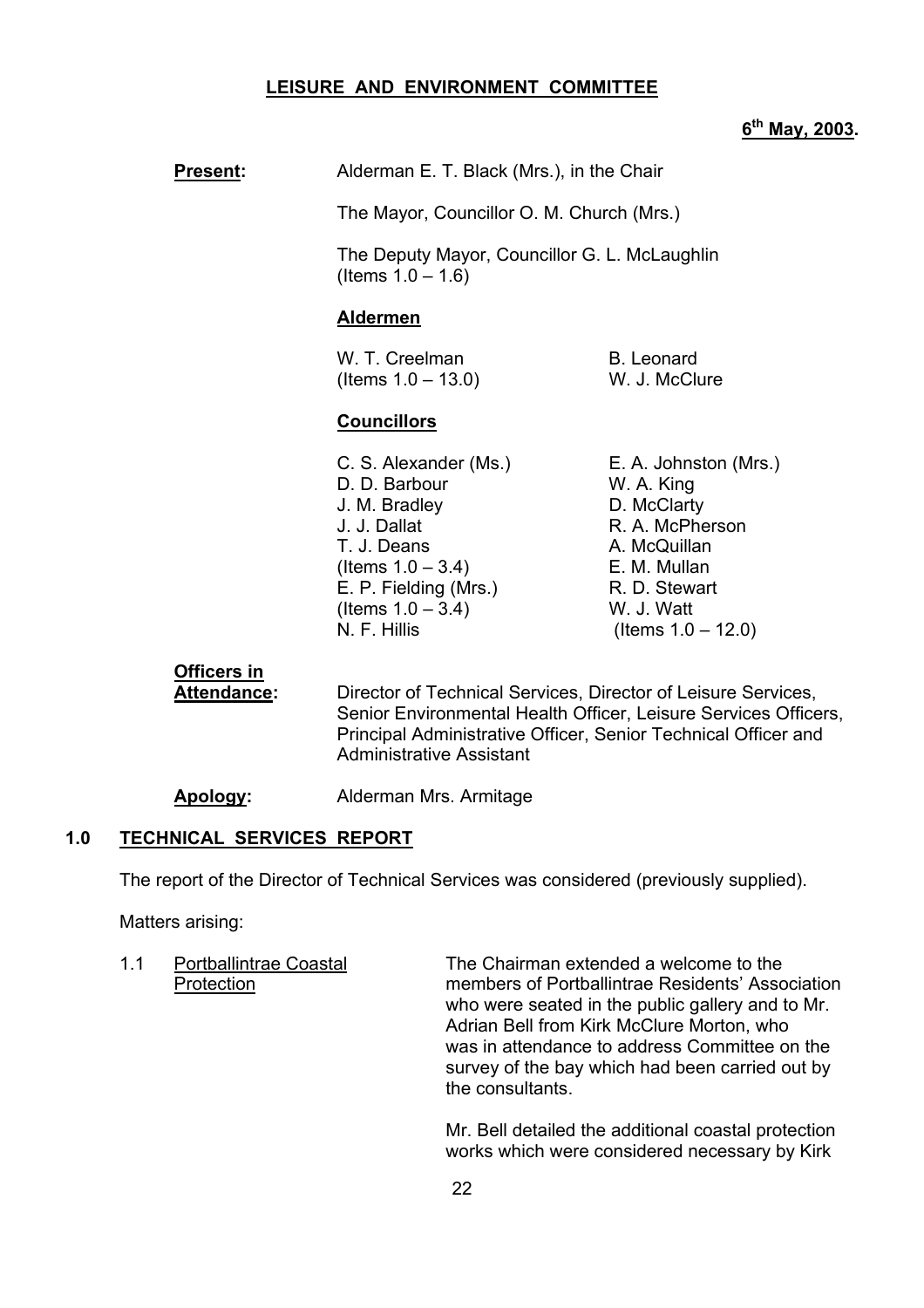McClure Morton and outlined how this work could be carried out in phases. During the discussion which ensued, Mr. Bell answered members' questions.

Recommended:

That Council accept the consultants' report for additional coastal protection works and make provision for funding of the project when considering the next five year capital plan in September/October 2003.

 It was also agreed that the availability of grant aid for such a scheme would be investigated.

 1.2 Consultation Documents Committee considered information, as detailed in the report, on two Government consultation documents which had been received relating to UK wide implementation of European Council Directives, viz:

> (i) The Waste Electrical and Electronic Equipment Directive (WEEE).

> > It was noted that, whilst the mandatory targets for this Directive applied to manufacturers, distributors, importers and retailers and not to Council, under *Article 5 -Separate Collection* of the document it was proposed that Council infrastructure and logistics should be used to help achieve targets.

It was, therefore, recommended that:

Council's response include the requirement for an undertaking that additional costs arising from these activities would be met by an agreed mechanism with either Government or the Trade Associations, before this proposal could be accepted.

(ii) The Restriction of the Use of Certain Hazardous Substances in Electrical and Electronic Equipment (ROHS).

> It was noted that this Directive would affect product manufacturers rather than Council and, as such, it was recommended: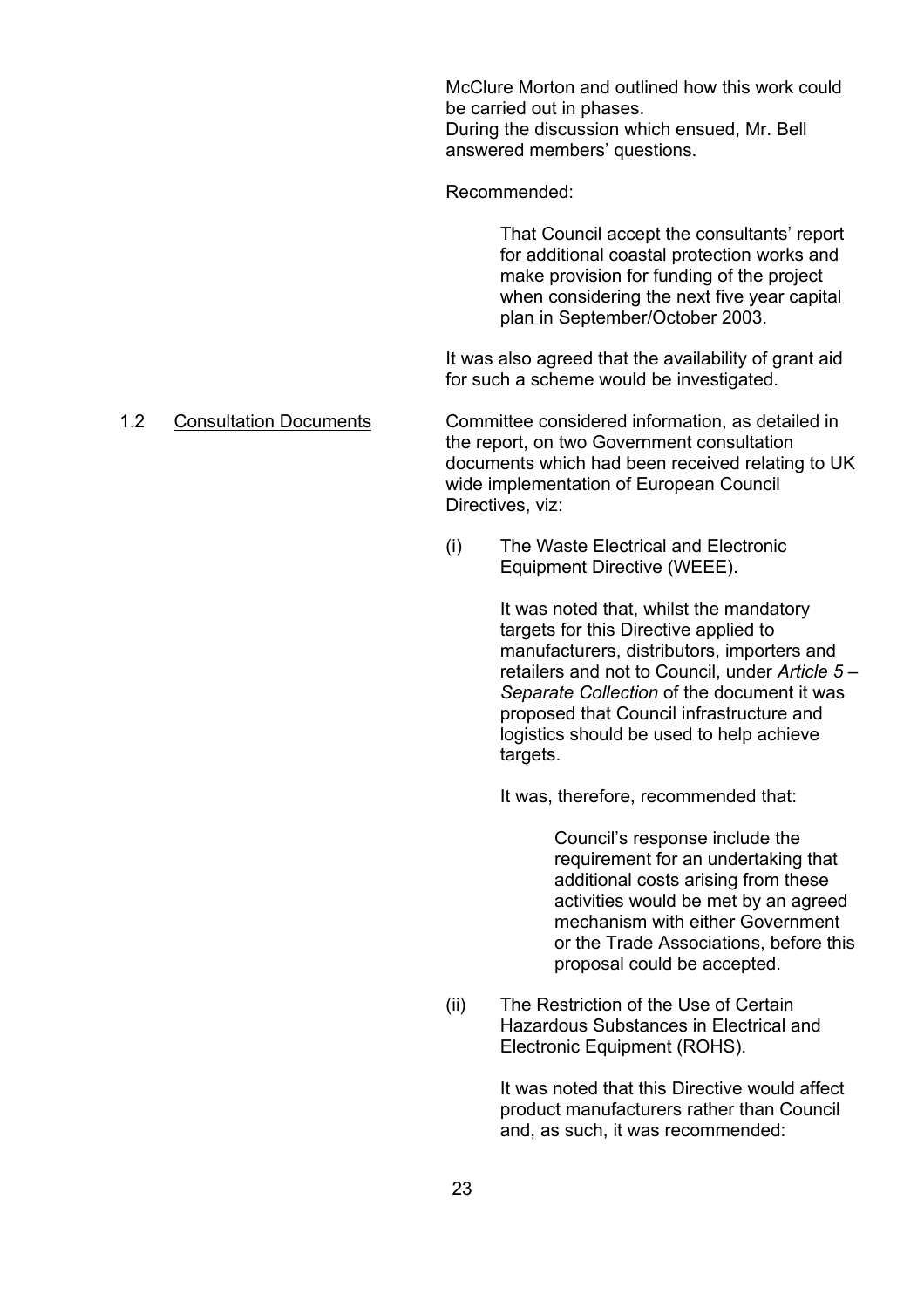That Council make no response under this heading.

#### 1.3 Entertainments Licences

Portrush

1.3.1 The Londonderry Hotel An application had been received from Mr. S. Ross, 39-41 Main Street 25 Mosside Gardens, Ballymoney for:

(a) Transfer of licence

 Council is recommended to grant such transfer of licence.

(b) Variation of licence

 Council is recommended to agree such variation of licence, subject to:

Atlantic Bar - the condition that the type and nature of entertainment shall only be provided by nonamplified music, remain in the licence.

Retro Bar  $-$  the condition that the dance floor be covered and no dancing activities take place in any area of the premises, be removed from the licence subject to the necessary insurance being in place.

1.3.2 Moneydig Equestrian An application had been received for an Centre, Moneydig Road, occasional licence from Mr. J. Neely, c/o Garvagh Aghadowey Pre-School Playgroup, 32 Mullaghinch Road, Coleraine.

> Council is recommended to grant such licence subject to no representations, no PSNI objections, compliance with Fire Authority recommendations and any other requirements requested by Council's Licensing Department.

- 1.4 Building Control
	-
- Capacity 2003-2007 the report, viz:

1.4.1 Approvals Approval had been given for forty-nine applications.

1.5 Interim Needs for Landfill Consideration was given to this topic, as detailed in

A Waste Management Strategy had now been prepared to address the need for the development of further landfill in order to ensure sufficient capacity until 2007. The report had taken account of the need for interim landfill capacity, avoidance of conflict with the outcomes of three sub-regional Waste Management Plans and the impact of the Landfill Directive, the main impact of which was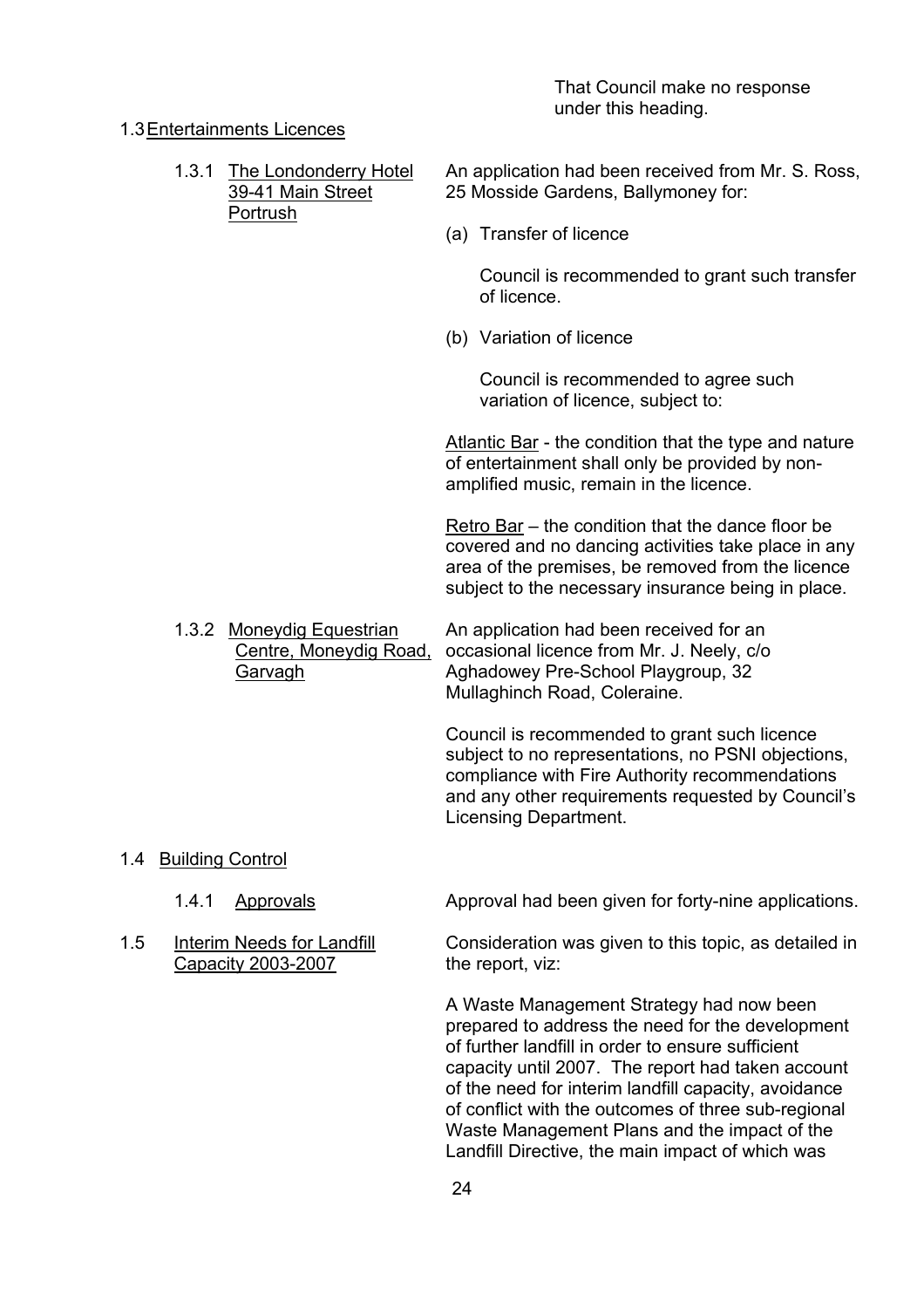likely to be the closure of older, less wellengineered landfill sites. It was likely that this would result in the closure of sites at Culmore in Londonderry, Drumaduff in Limavady and Crosstagherty in Ballymoney.

Members noted that the NW Regional Group would now be seeking to identify future possible disposal sites with the purpose of developing a new Group facility.

Following the discussion which ensued it was proposed by Alderman Leonard, seconded by Councillor Bradley and recommended:

 That Council write and request the North West Waste Management Group to urgently consider the implications of Interim Needs for Landfill Capacity Report and actively lobby Central Government with a view to introducing legislation requiring the manufacturers to reduce packaging.

1.6 Fly Tipping Campaign Committee noted information on Tidy Northern Ireland's campaign to tackle fly tipping in both rural and urban areas, as contained in the report.

> Members referred to problems with fly tipping in the Borough, particularly in the Harpur's Hill/Ballycastle Road and Mayboy Road areas. The potential benefit of further publicising Council's bulky goods collection service was noted.

# **2.0 LEISURE SERVICES REPORT**

The report of the Director of Leisure Services was considered (previously supplied).

Matters arising:

Works Tender viz:

2.1 Christie Park Jetty Ground Four tenders had been received for this scheme,

- (i) S. Gillan & Co, Maghera  $\qquad \qquad -$  £113,237.80
- $(iii)$  T.D. McKane & Co., Castlederg £172,652.60
- $(iii)$  John Graham Ltd., Dromore  $\overline{229.039.00}$
- (iv) Seastructure Ltd., Glasgow £249,424.50

 Council is recommended to accept the lowest tender from S. Gillan & Co., Maghera for £113,237.80.

2.2 Anderson Park, Phase III Consideration was given to information on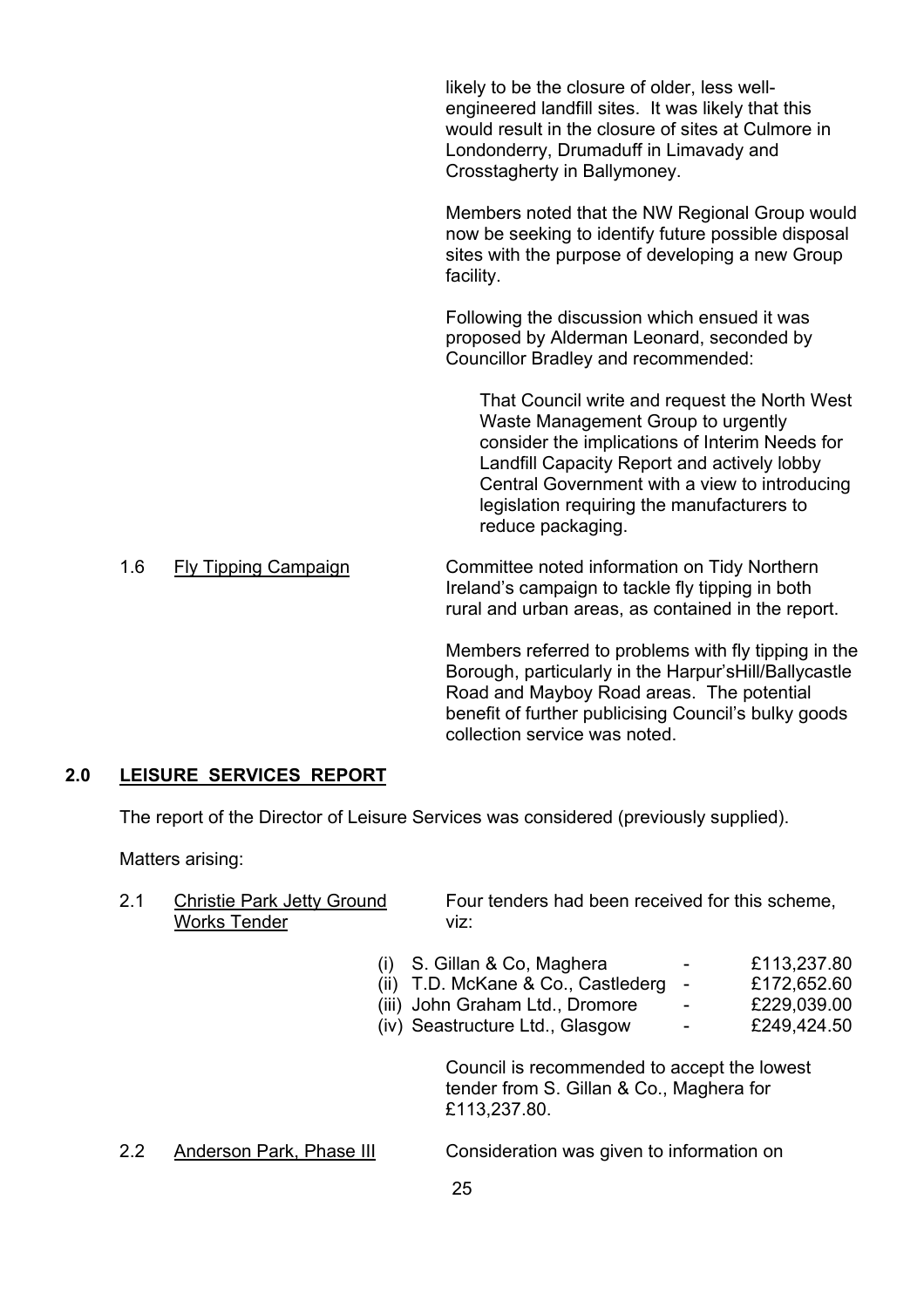|     |                                  | applications to be included on a select list for this<br>scheme, as contained in the report.<br>Following advice received from Council's con-<br>sultants, MWA Partnership, it was recommended:                                                      |
|-----|----------------------------------|------------------------------------------------------------------------------------------------------------------------------------------------------------------------------------------------------------------------------------------------------|
|     |                                  | That the following companies be invited to<br>submit tenders:                                                                                                                                                                                        |
|     |                                  | W.H. Alexander Ltd.<br><b>Graham Construction</b><br>$\bullet$<br><b>Crawford Contracts</b><br>$\bullet$<br>R.J. Maxwell & Son Ltd.<br>$\bullet$<br>Newtownstewart Construction Ltd.<br>$\bullet$<br>Whitemountain Quarries Ltd.                     |
| 2.3 | <b>Talks and Tours</b>           | Recommended:                                                                                                                                                                                                                                         |
|     |                                  | That Council contribute £700.00 towards the<br>Talks and Tours 2003 programme.                                                                                                                                                                       |
| 2.4 | <b>The Crescent, Portstewart</b> | Council is recommended to employ seasonal<br>staff at The Crescent, Portstewart to manage the<br>paddling pool area.                                                                                                                                 |
| 2.5 | <b>Skateboard Park</b>           | Committee noted information on this topic, as<br>contained in the report.                                                                                                                                                                            |
| 2.6 | <b>Community Groups</b>          | Council is recommended to offer community<br>groups, which are affiliated to Council through<br>registration with the Community Development<br>Officer, the opportunity to use Council facilities for<br>half the normal price.                      |
| 2.7 | <b>Ulster Way</b>                | Members noted that the Countryside and Activities<br>Network had included the five recommendations<br>made by Council in their published report on the<br>future of the Ulster Way, a copy of which would be<br>made available in the Members' Room. |
| 2.8 | Events                           | Members noted information on the following<br>events, which would be promoted in the Borough<br>during the month of May 2003:                                                                                                                        |
|     |                                  | North West '200' Festival $5^{\text{th}} - 10^{\text{th}}$ May<br>Community and Arts Festival $12^{th}$ – 19 <sup>th</sup> May<br>N. Ireland Air Spectacular 2003 – 31 <sup>st</sup> May and<br>1st June.                                            |

# **3.0 ENVIRONMENTAL HEALTH REPORT**

The report of the Director of Environmental Health was considered (previously supplied).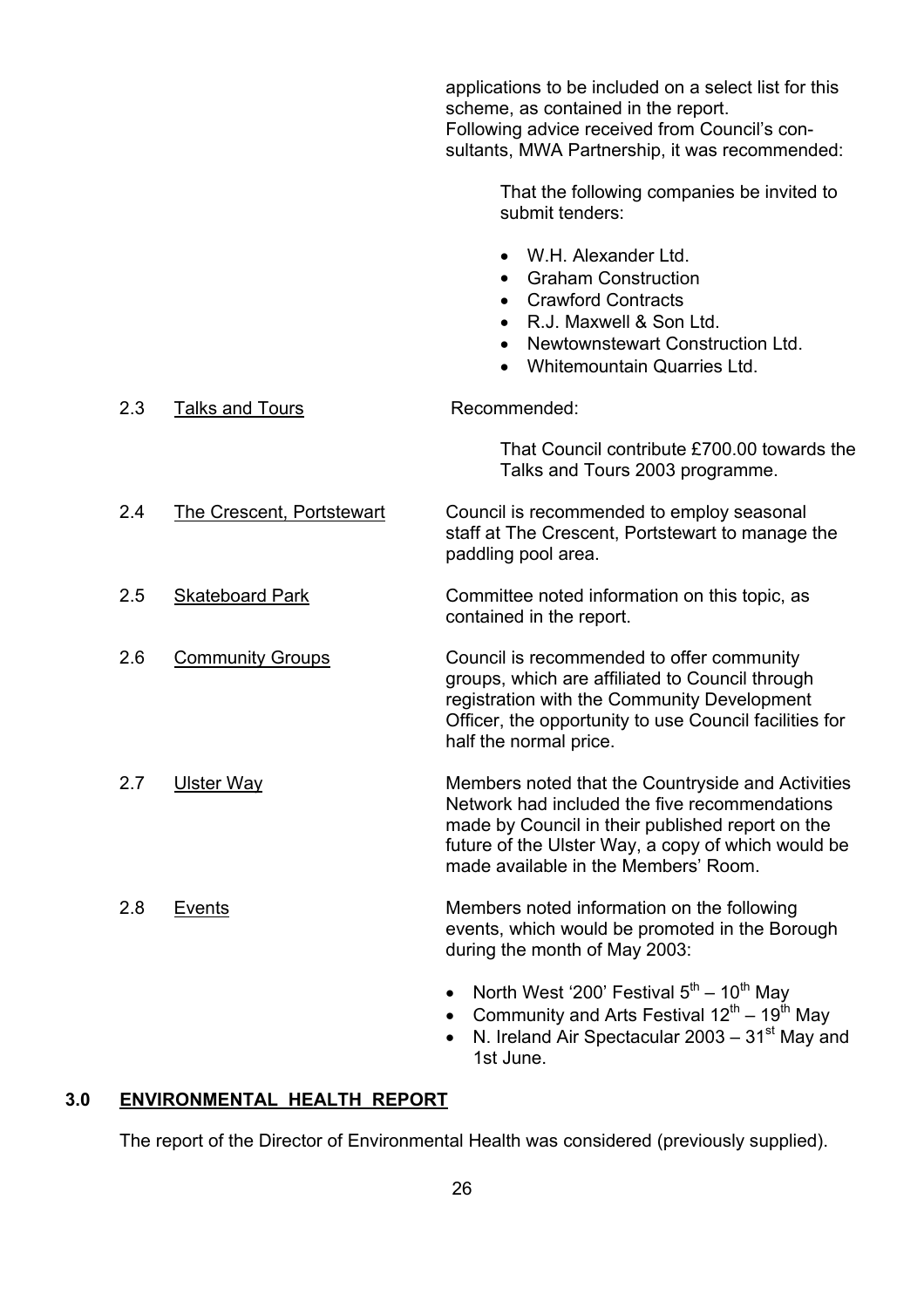3.1 The Betting, Gaming, Lotteries Consideration was given to information, as and Amusements (NI) Order contained in the report, on prior applications for in 1985 – Mr. Ian Haughey and provisional grant of Amusement Permit at provisional grant of Amusement Permit at Mr. Esmond Doherty 2 Limavady Road/54 Main Street, Garvagh.

Committee noted that:

- Mr. Esmond Doherty was convicted at Coleraine Magistrates Court on 7<sup>th</sup> March, 2003 for offences under The Betting, Gaming, Lotteries and Amusements (NI) Order 1985.
- Planning approval for premises at 2 Limavady Road had been refused.

It was, therefore, recommended:

That both applications for a provisional grant of amusement permit for premises at 2 Limavady Road/54 Main Street, Garvagh be refused.

 3.2 Consultation Paper on Nitrates The Department of the Environment and the and the Protection of Ground- Department of Agriculture and Rural Development waters in Northern Ireland had issued a consultation document on the proposal to introduce four new Nitrate Vulnerable Zones in Northern Ireland, details on which were contained in the report.

> Members noted that the consequences of designation of an area as a Nitrate Vulnerable Zone would be largely borne by the farmers within the designated area, as no grant aid was available. Estimation of the costs of implementing these proposals had been identified by the Department of Agriculture to be in the order of £100,000 with recurring annual costs which had not yet been quantified.

Recommended:

- (i) That Council welcome the proposals contained within the document;
- (ii) That Council make representation to both government departments requiring adequate grant aid to be provided to farmers to alleviate the significant cost implications.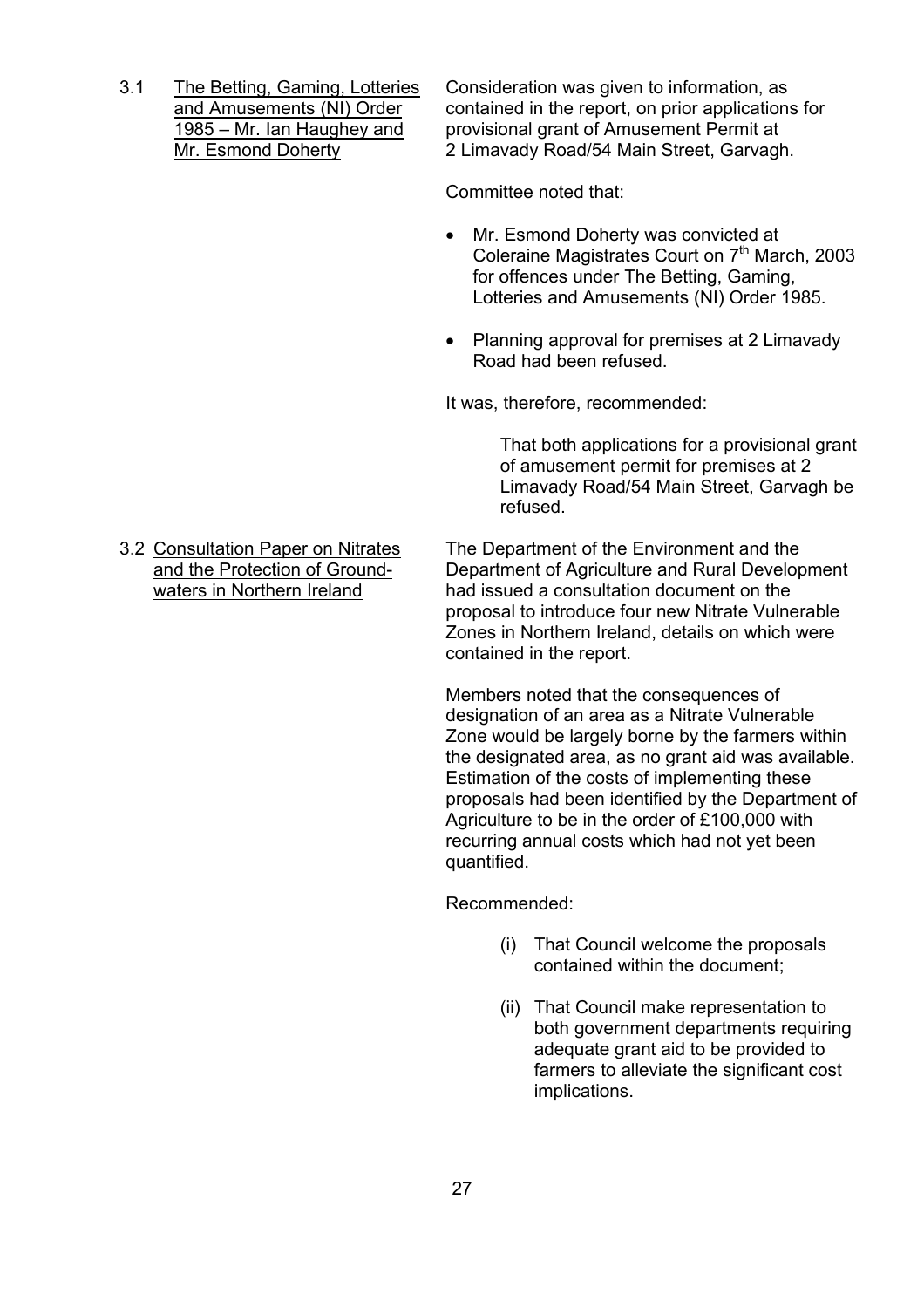3.3 Northern Investing for Health Consideration was given to information on the Partnership - Health Investing for Health Strategy, as detailed in the Improvement Plan 2003-2008 report, which was based on partnership working amongst Departments, Public Bodies, Local Communities, Voluntary Bodies, District Councils and Social Partners.

> Discussion ensued following which it was recommended:

> > That Council endorse the strategy and commit to the partnership approach advocated therein.

 3.4 Consumption of Intoxicating Consideration was given to information on the Liquor in Designated Places - review of bye-laws, as contained in the report, and Review of Bye-Laws members noted that a problem of public drinking had been identified in a number of areas not currently designated.

> An amended schedule to the bye-law had, therefore, been drawn up which the PSNI had indicated as being acceptable.

Discussion ensued during which members' suggestions were noted by the Senior Environmental Health Officer for inclusion in the schedule.

Recommended:

 That Council approve the advertising of the bye-law for public scrutiny before submitting it to the Department for Social Development.

# **4.0 ENVIRONMENT AND HERITAGE SERVICE**

Read letter from the Environment and Heritage Service in response to Councilís request for a presentation on historic buildings matters. Members noted that representatives from the Environment and Heritage Service would attend the next meeting of the Leisure and Environment Committee on 3rd June, 2003.

# **5.0 PROPOSED OPEN-CAST LIGNITE MINE**

Members noted that the Special Meeting of Council to hear a presentation from the "Just Say No" Campaign Group to the proposed lignite mine, would be convened on Thursday,  $15<sup>th</sup>$  May, 2003.

# **6.0 DEPARTMENT FOR REGIONAL DEVELOPMENT**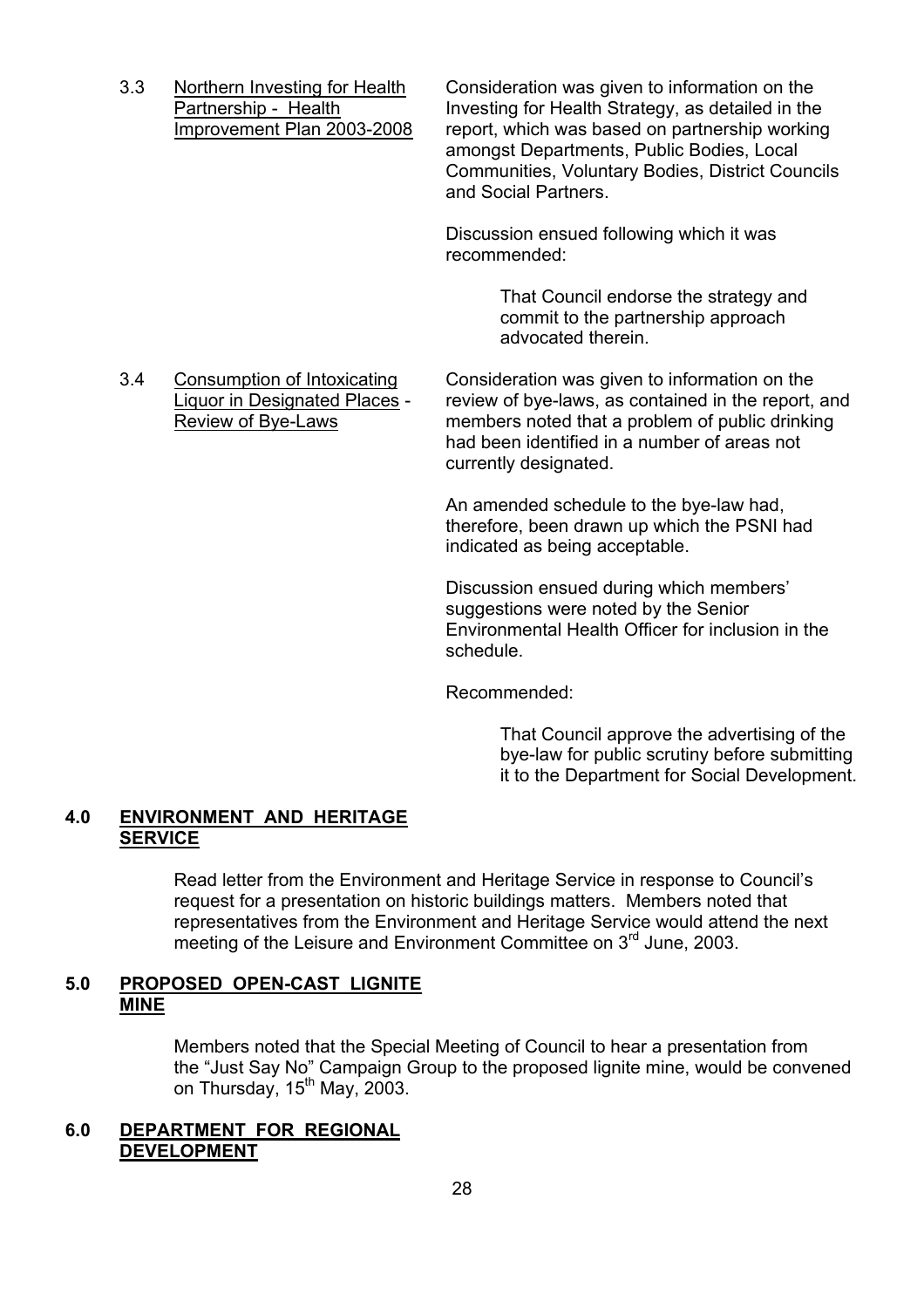Read letter from DRD Water Service Strategic Policy Branch regarding appointments to the Northern Ireland Water Council.

 Members were advised that a copy of the appointee list was available from the Principal Administrative Officer.

# **7.0 NILGA**

 Read letter from NILGA advising of a seminar to consider the Reform of Water and Sewage Services in Northern Ireland to be held at Larne Leisure Centre on 6<sup>th</sup> June, 2003.

Interested members were requested to contact the Principal Administrative Officer.

#### **8.0 POSTCOMM**

 Read letter from Postcomm advising of a public meeting to consider the future of postal services, to be held at the City Hotel, Queen's Quay, Londonderry on 28<sup>th</sup> May, 2003.

Interested members were requested to contact the Principal Administrative Officer.

#### **9.0 LíESTRANGE AND BRETT, SOLICITORS**

Read letter from L'Estrange and Brett, Solicitors advising notice of an application for the provisional grant of licence at Unit 4 Hillcrest Centre, Coleraine Road, Portrush.

Noted.

#### **10.0 NORTHERN IRELAND HOSPICE**

 Read letter from the Bushmills Hospice Support Group thanking Council for the opportunity to raise money through the Colne Valley Concert on Sunday 30<sup>th</sup> March, 2003.

Noted.

#### **11.0 MR. MICHAEL SMITH - SNAPPERS RESTAURANT**

 Read letter from Mr. Michael Smith requesting permission to hold a charity barbecue in the car park of Snappers Restaurant at 21 Ballyreagh Road, Portrush on Saturday, 10<sup>th</sup> May, 2003. Proceeds would be in aid of the local Gateway Club.

Council is recommended to agree to this request.

# **12.0 LAND TO REAR OF ENTERPRISE PARADE, PORTSTEWART**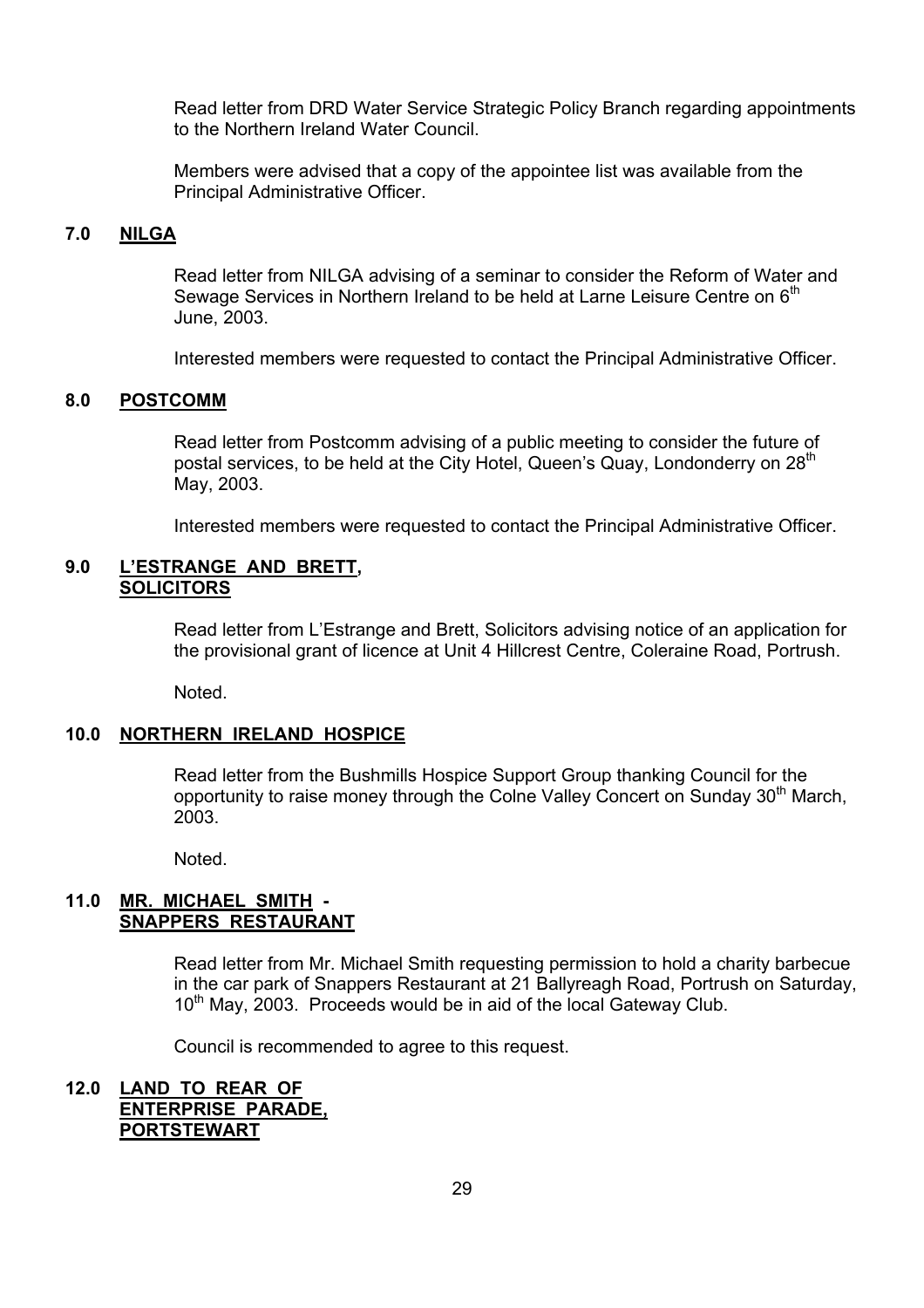In response to a request from a member, the Principal Administrative Officer would make enquiries as to the owner of this piece of land.

#### **13.0 CLOSURE OF DESMONDíS FACTORY IN SWATRAGH**

Members referred to the recent news on the closure of Desmond's factory and the resultant job losses and commented on Council's ongoing responsibility to work with other bodies to try to create jobs in the Borough.

 The Principal Administrative Officer would advise the Head of Development Services of members' comments.

# **14.0 COLERAINE TOWN HALL**

 In response to a query from a member, the Principal Administrative Officer advised that block bookings for meetings in the Town Hall did attract a reduced booking fee.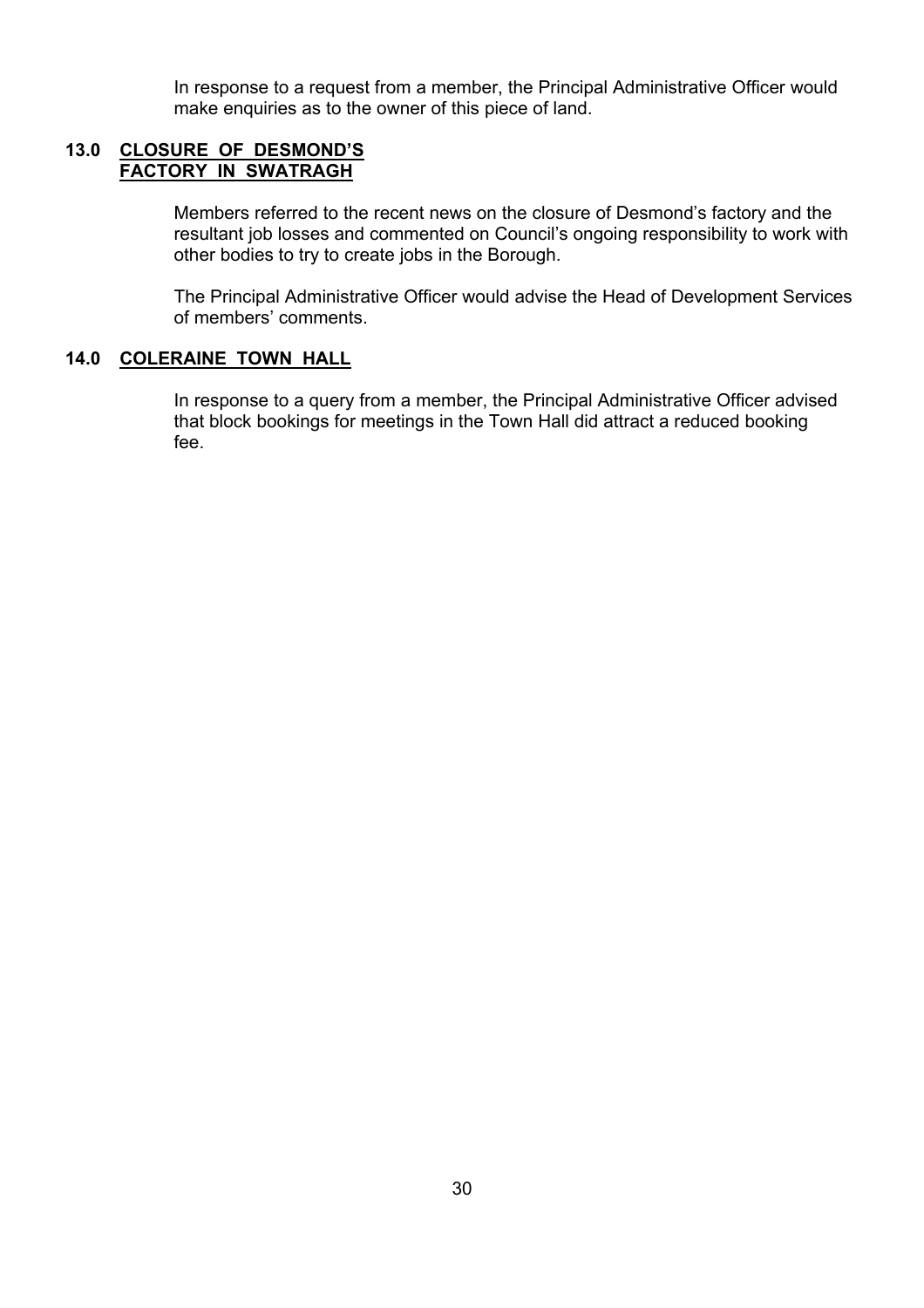# **PLANNING COMMITTEE**

# **13th May, 2003.**

| <b>Present:</b>                   | Councillor W. J. Watt in the Chair                                                                                                                         |                                                                                                                              |  |
|-----------------------------------|------------------------------------------------------------------------------------------------------------------------------------------------------------|------------------------------------------------------------------------------------------------------------------------------|--|
|                                   | The Mayor, Councillor O. M. Church (Mrs.)                                                                                                                  |                                                                                                                              |  |
|                                   | The Deputy Mayor, Councillor G. L. McLaughlin<br>(Items 1.0 - 4.38)                                                                                        |                                                                                                                              |  |
|                                   | <b>Aldermen</b>                                                                                                                                            |                                                                                                                              |  |
|                                   | E. T. Black (Mrs.)<br>W. T. Creelman                                                                                                                       | <b>B.</b> Leonard<br>W. J. McClure                                                                                           |  |
|                                   | <b>Councillors</b>                                                                                                                                         |                                                                                                                              |  |
|                                   | C. S. Alexander (Ms.)<br>J. M. Bradley<br>J. J. Dallat<br>(Items 1.0 - 4.38)<br>T. J. Deans<br>(Items 1.0 - 4.38)<br>E. P. Fielding (Mrs.)<br>N. F. Hillis | E. A. Johnston (Mrs.)<br>W. A. King<br>D. McClarty<br>R. A. McPherson<br>A. McQuillan<br>E. M. Mullan<br>(Items 4.18 - 12.0) |  |
| Also in<br>Attendance:            | Representatives from the Planning Service -<br>Mr. D. Blackwood and Mr. P. Duffy                                                                           |                                                                                                                              |  |
| Officers in<br><b>Attendance:</b> | Town Clerk and Chief Executive, Administrative<br><b>Officer and Administrative Assistant</b>                                                              |                                                                                                                              |  |
| Apologies:                        | Alderman Mrs. Armitage, Councillors Barbour and<br><b>Stewart</b>                                                                                          |                                                                                                                              |  |
| 1.0<br>"VISION PORTSTEWART"       |                                                                                                                                                            |                                                                                                                              |  |

# **1.0 "VISIC**

The Chairman welcomed Mrs. Y. Hamilton and Mr. B. McLain, two concerned residents of Portstewart, who were in attendance to address Committee on "Vision Portstewart".

Mr. McLain addressed Committee on the problems affecting Portstewart primarily caused by the proliferation of second homes and student houses.

Members were sympathetic to the problems raised and supported the representatives in their efforts to make Portstewart a socially and economically thriving community and tourist destination.

The Chairman thanked the representatives for attending after which they withdrew.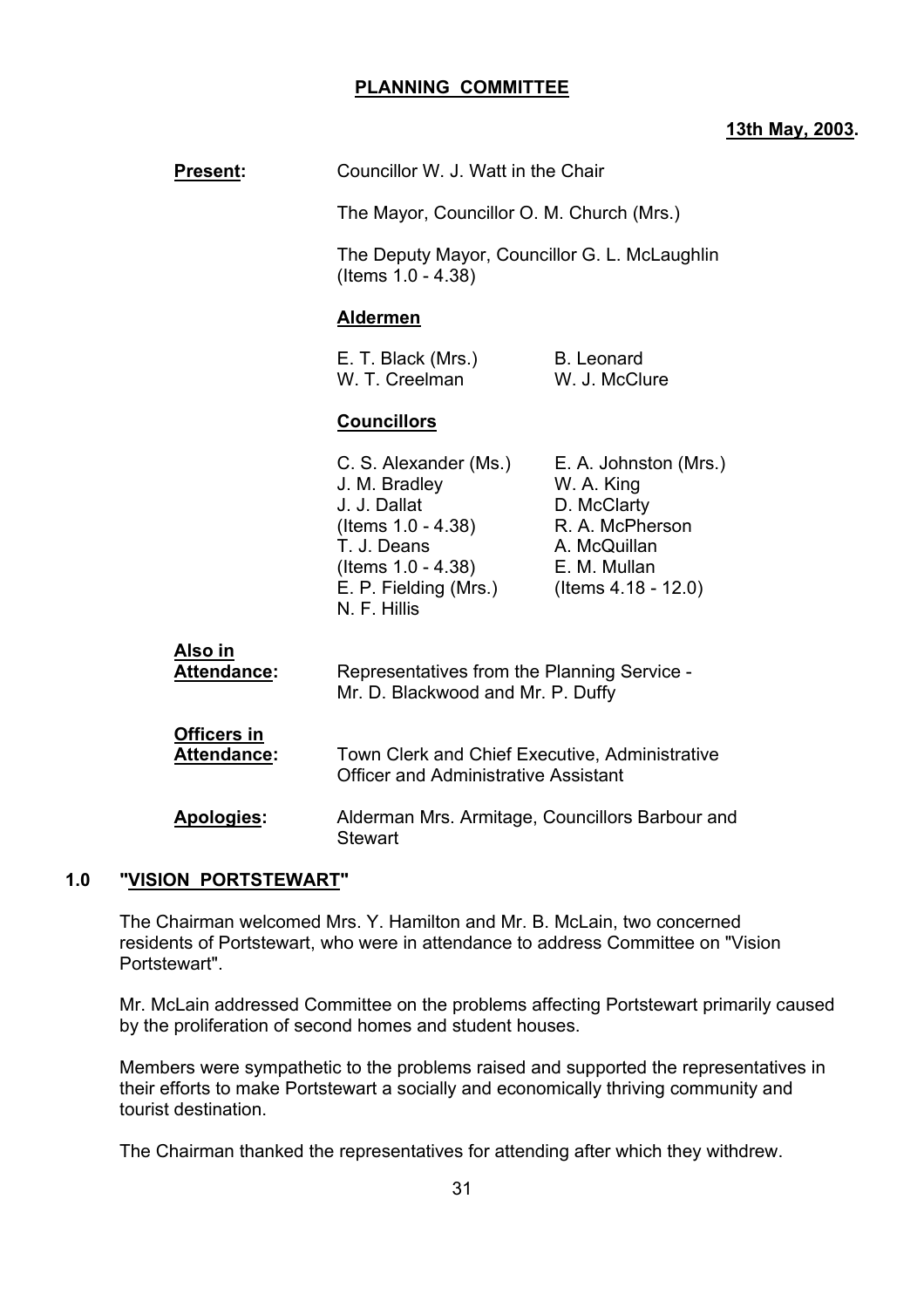# **2.0 CHAIRMAN**

 At this stage in the proceedings Councillor Watt vacated the Chair and Councillor Bradley chaired the remainder of the meeting.

# **3.0 PRINCIPAL PLANNING OFFICER**

 The Chairman welcomed Mr. D. Blackwood, Principal Planning Officer, to his first meeting of Committee.

#### **4.0 PLANNING APPLICATIONS**

A list of ninety-four applications was considered (previously supplied).

#### **Applications Deferred from Previous Meeting**

- 4.1 Application No. 1 C/2002/0540/F Proposed 2 no. semi-detached dwelling houses at 10 Portrush Road, Portstewart for Rev. P. McConnell
- 4.2 Application No. 2 C/2002/0542/O Site for replacement dwelling and garage at 68 Shinny Road, Coleraine for Mr. R. Steen
- 4.3 Application No. 3 C/2002/0768/O Site for 8 no. semi-detached holiday cottages at rear of No. 27 Ballyhome Road, Portrush for Mr. R. Dorrans
- 4.4 Application No. 4 C/2002/0830/F Demolition of garage and rear addition containing utility and bathroom of 6 Mountsandel Road and construction of new dwelling on lands fronting on to Mount Street, Coleraine for Mr. A. McIntosh
- 4.5 Application No. 5 C/2002/1029/F Construction of infill residential development comprising of three

The opinion of the Planning Service was to refuse.

It was agreed that the application be refused.

The opinion of the Planning Service was to refuse.

It was agreed that the application be deferred for one week to facilitate withdrawal. If the application was not withdrawn it would be refused.

The opinion of the Planning Service was to refuse.

It was agreed that the application be deferred for one month to facilitate further discussions with the agent.

The opinion of the Planning Service was to refuse.

It was agreed that the application be refused.

The opinion of the Planning Service was to approve.

Following discussion it was proposed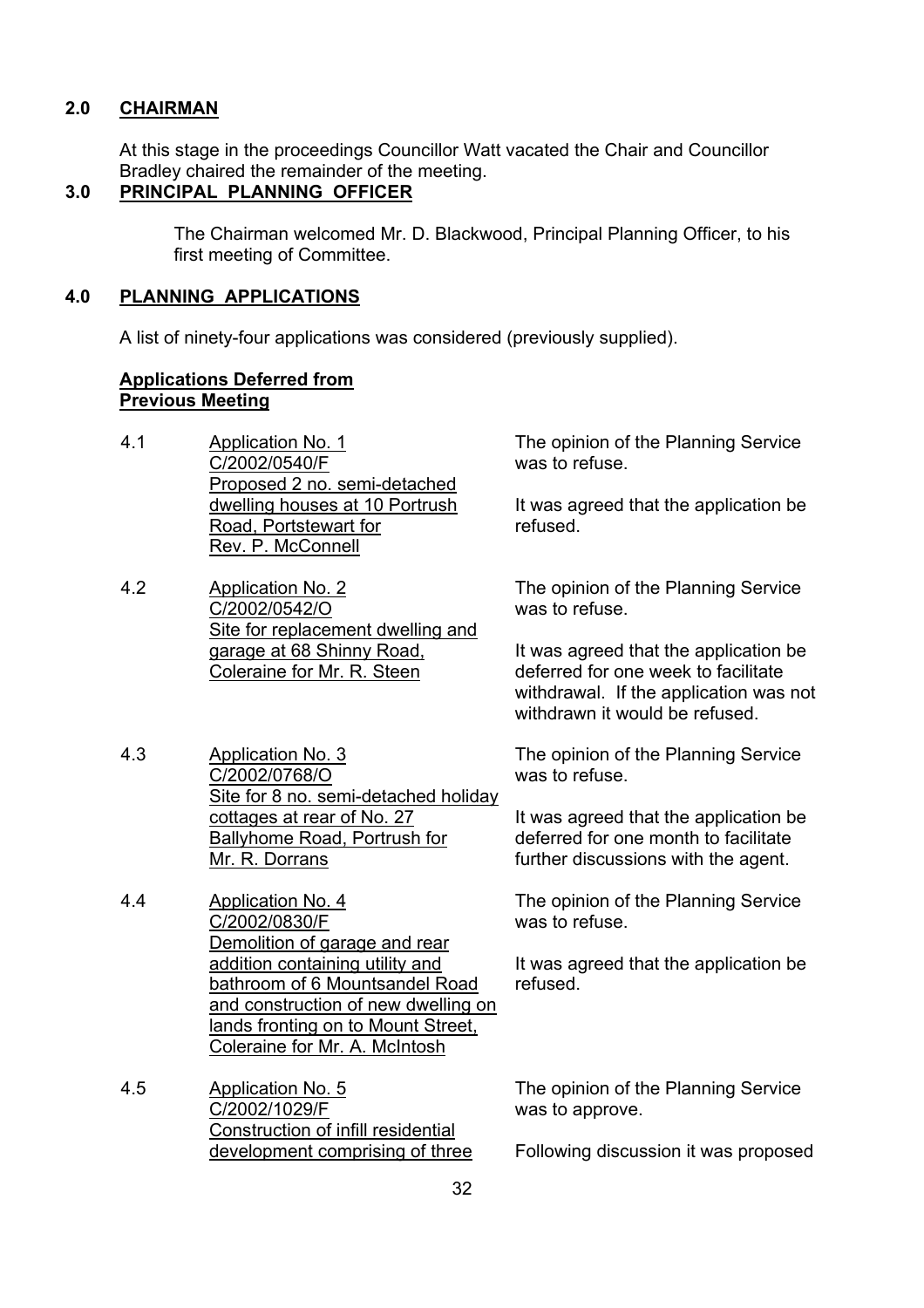townhouses, two cottages and a single apartment. Demolition of existing buildings at 17 Lever Road, Portstewart. Minor alterations and demolition of lean-to garage at 15 Lever Road, Portstewart for MAM **Developments** 

4.6 Application No. 6 C/2002/1056/F Amendments to previously approved scheme for four apartments (C/2000/0105/F) comprising alterations to the roof and increase height of building to provide sun room and roof terrace at 12 Ramore Avenue, Portrush for O'Kane & Devine Construction

by Councillor Ms. Alexander, seconded by Councillor McClarty and unanimously agreed:

> That the application be referred to the Planning Management Board with

 a recommendation to refuse.

The opinion of the Planning Service was to approve.

Following discussion it was proposed by Councillor Ms. Alexander, seconded by Councillor Hillis and unanimously agreed:

> That the application be referred to the Planning Management Board, together with Councillor Ms. Alexander's correspondence, with a recommendation to refuse.

The opinion of the Planning Service was to refuse.

It was agreed that the application be refused.

The opinion of the Planning Service was to refuse.

It was agreed that the application be deferred for two weeks to facilitate an office meeting.

The opinion of the Planning Service was to refuse.

It was agreed that the application be deferred for two weeks to facilitate an office meeting.

The opinion of the Planning Service was to refuse.

It was agreed that the application be

- 4.7 Application No. 7 C/2003/0013/O Site for single storey cottage and garage opposite No. 31 Ballinteer Road, Farranseer Td., Macosquin for Mrs. M. P. Hamilton
- 4.8 Application No. 8 C/2003/0044/O Site for replacement dwelling adjacent to 25 Islandtasserty Road, Portrush for Mr. A. Owen
- 4.9 Application No. 9 C/2003/0077/O Site for dwelling and garage at Dunboe Road, Castlerock for Mr. Tanner
- 4.10 Application No. 10 C/2003/0080/O Site for dwelling 400m south of No. 36 Gortycavan Road, Coleraine for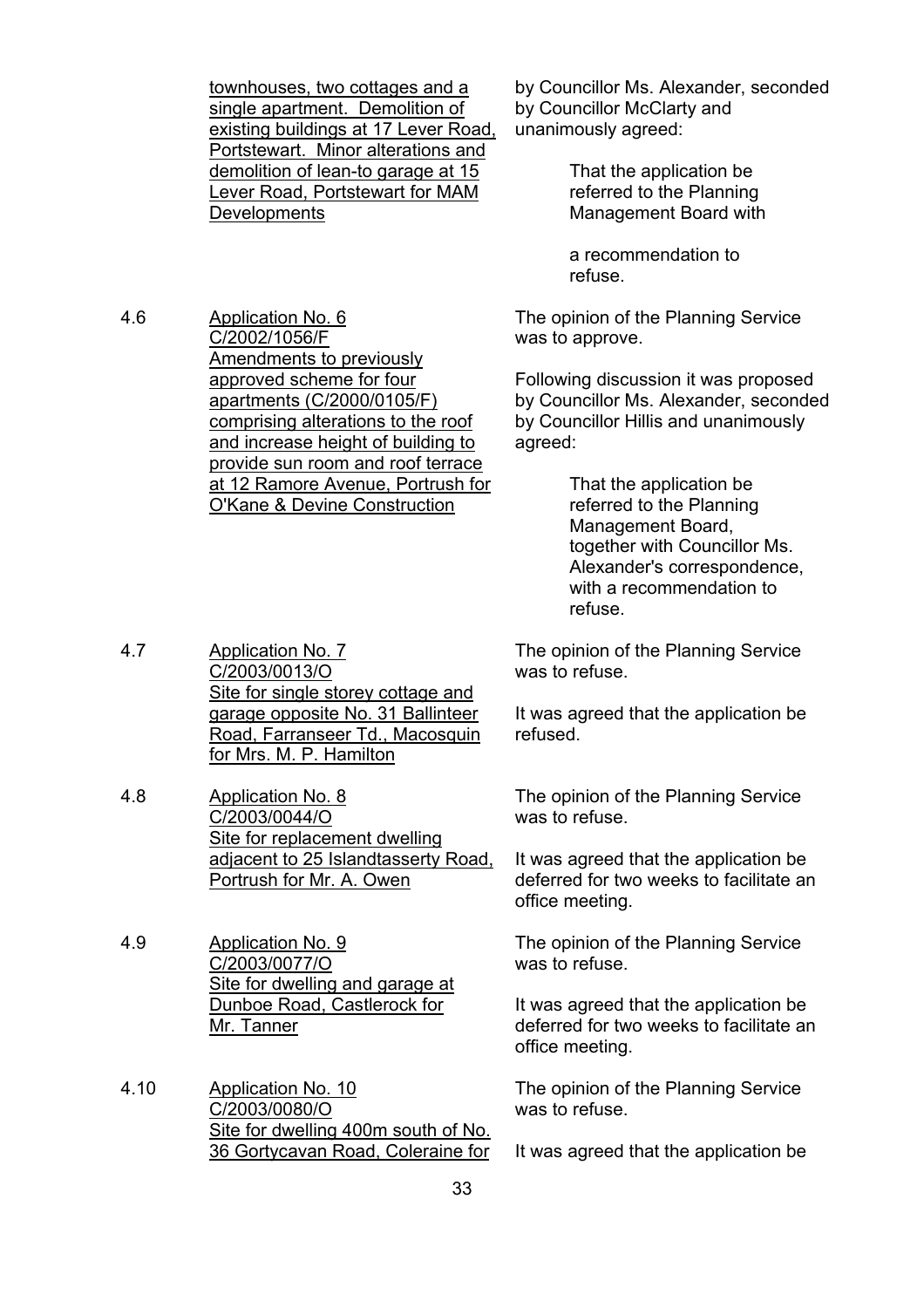- 4.11 Application No. 11 C/2003/0102/O Site for dwelling opposite No. 47 Plantation Road, Gortnamoyagh, Garvagh for Mr. S. Kelly
- 4.12 Application No. 12 C/2003/0112/O Site for two-storey dwelling with detached garage off Dunboe Road, 250m south-east of Sconce Road/Dunboe Road junction, Coleraine for Mr. D. Norris
- 4.13 Application No. 13 C/2003/0118/O Traditional 'cottage style' bungalow with detached garage/store opposite 69 Cashel Road, (The Mill House), Macosquin, Coleraine for Mr. K. Johnston
- 4.14 Application No. 14 C/2003/0135/O Site for dwelling and garage northeast of 55 Glebe Road, Articlave for Mr. H. Doherty
- 4.15 Application No. 15 C/2003/0137/O New domestic dwelling and garage at Ballylagan Lane, Curragh Road, Coleraine for Mr. M. Mellet
- 4.16 Application No. 16 C/2003/0151/O Site for dwelling and garage at rear of 51 Priestland Road, Bushmills for Mr. J. McCaw
- 4.17 Application No. 17 C/2003/0159/O Residential dwelling and detached garage 60m west of 208 Windyhill

Mr. S. McCaughey deferred for one week to facilitate withdrawal. If the application was not withdrawn it would be refused.

> The opinion of the Planning Service was to refuse.

It was agreed that the application be refused.

The opinion of the Planning Service was to refuse.

It was agreed that the application be deferred for two weeks to facilitate an office meeting.

The opinion of the Planning Service was to refuse.

It was agreed that the application be deferred for two weeks to facilitate an office meeting.

The opinion of the Planning Service was to refuse.

It was agreed that the application be deferred for two weeks to facilitate an office meeting.

The opinion of the Planning Service was to refuse.

It was agreed that the application be deferred for one week to facilitate withdrawal. If the application was not withdrawn it would be refused.

The opinion of the Planning Service was to approve.

It was agreed that the application be approved.

The opinion of the Planning Service was to refuse.

Following discussion it was proposed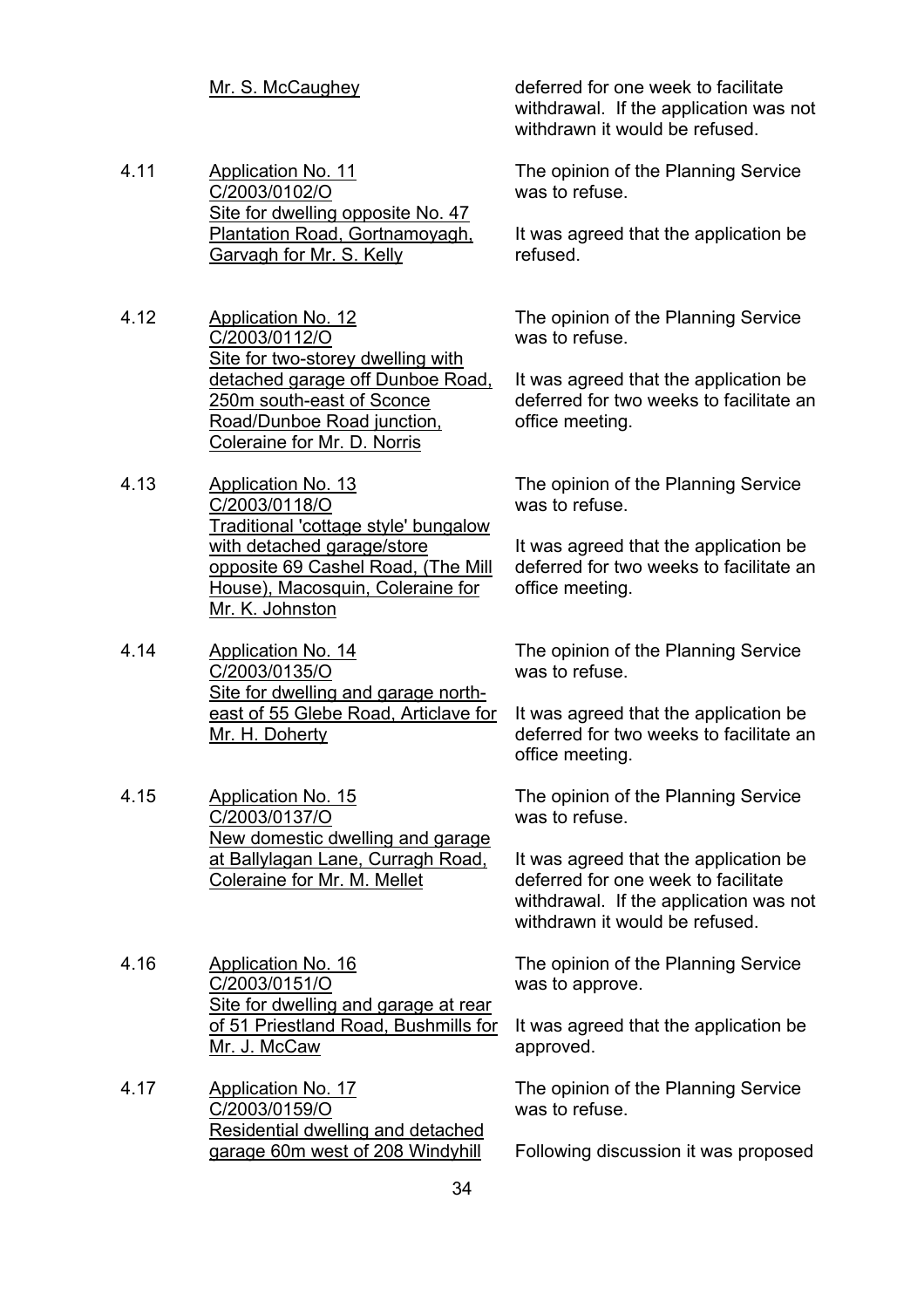#### Road, Coleraine for Ms. J. Hegarty by Councillor Watt, seconded by

Councillor King and unanimously agreed:

> That the application be approved.

The opinion of the Planning Service was to refuse.

It was agreed that the application be deferred for one month to facilitate an office meeting.

The opinion of the Planning Service was to refuse.

It was agreed that the application be deferred for two weeks to facilitate further discussions with the applicant.

The opinion of the Planning Service was to refuse.

The application had now been withdrawn.

**NEW APPLICATIONS**

4.18 Application No. 18

4.19 Application No. 19

4.20 Application No. 20

C/2003/0174/O

C/2003/0199/O

Mr. C. McNichol

C/2003/0202/O

Site for dwelling and garage opposite 18 and 20 Craigmore Road, Blackhill, Coleraine for Mr. and Mrs. E. Hegarty

Site for 2 no. dwellings with

Site for dwelling and garage adjacent to 49 Moneygran Road,

detached garages adjacent to 15 Drumeil Road, Aghadowey for

4.21 Application No. 10 C/2003/0124/O Site for dwelling with detached garage/store between 75 and 81a Cashel Road, Macosquin, Coleraine for Mr. K. Johnston

Kilrea for Mr. B. Knipe

- 4.22 Application No. 17 C/2003/0203/O Site for dwelling and garage 100m south-west of 2 Drumard Road, Drumagarner, Kilrea for Mr. J. M. McEldowney
- 4.23 Application No. 20 C/2003/0231/O Site for dwelling and garage adjacent to 86 Mettican Road, Garvagh for E. McKay
- 4.24 Application No. 21 C/2003/0232/O

The opinion of the Planning Service was to refuse.

It was agreed that the application be deferred for one month to facilitate a Council site visit.

The opinion of the Planning Service was to refuse.

It was agreed that the application be deferred for one month to facilitate a Council site visit.

The opinion of the Planning Service was to refuse.

It was agreed that the application be deferred for one month to facilitate a Council site visit.

The opinion of the Planning Service was to refuse.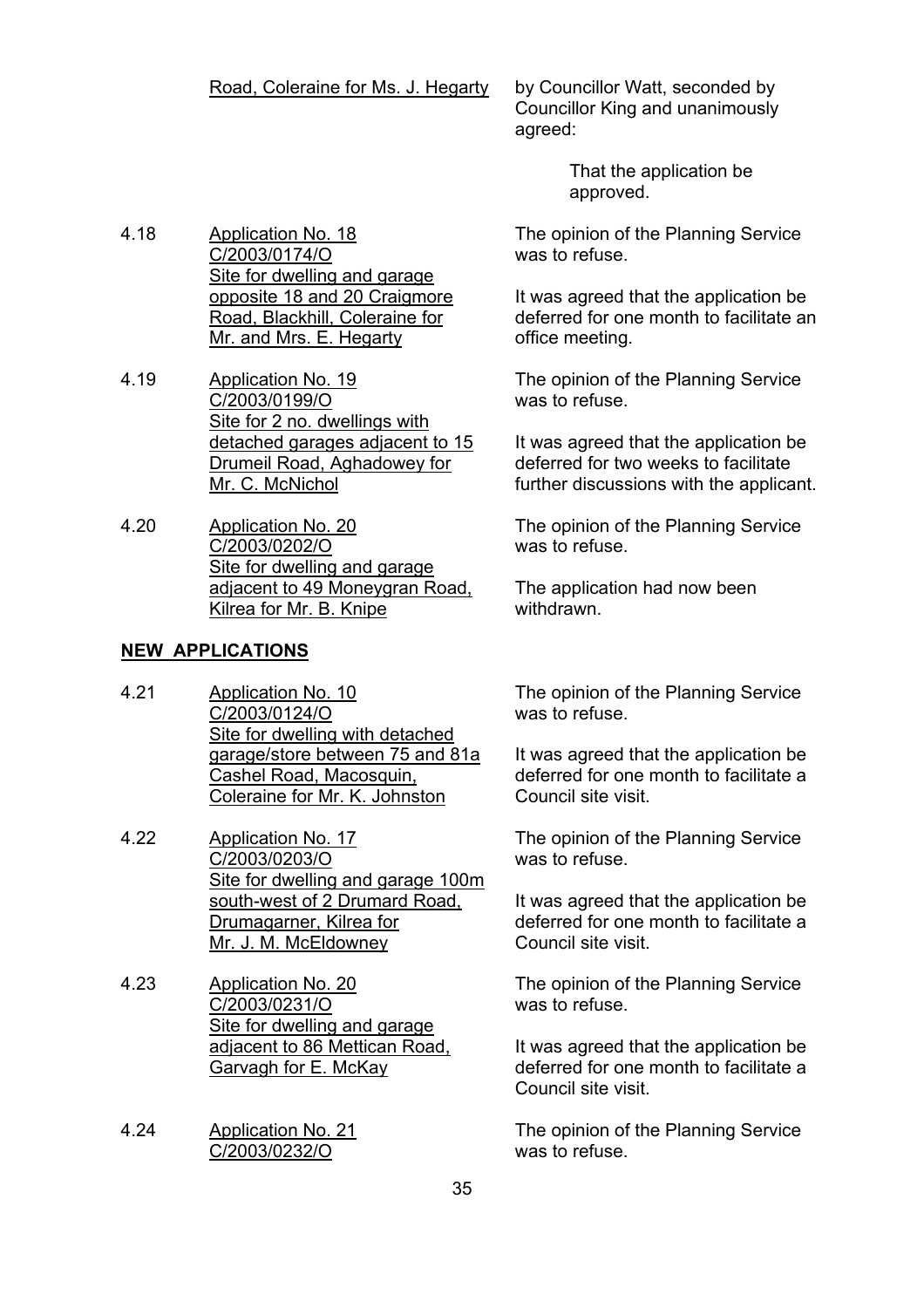Site for dwelling and garage 170m west of 120 Edenbane Road, Kilrea for Mr. A. Patterson

- 4.25 Application No. 23 C/2003/0238/F Single storey extensions to dwelling at 16 Warren Crescent, Portstewart for Mr. E. Howie
- 4.26 Application No. 24 C/2003/0239/O Site for earth sheltered dwelling built into hillside with grass roof south-east of 36 Ballyhackett Road, Castlerock for Mr. and Mrs. R. Smyth
- 4.27 Application No. 26 C/2003/0242/F Erection of 6 no. apartments and associated site works at 1 Ramore Avenue, Portrush for S & T Clarke
- 4.28 Application No. 27 C/2003/0243/O Site for new dwelling and garage 110m east of Tamneyrankin Road, Swatragh for Mr. D. McGuckin
- 4.29 Application No. 29 C/2003/0248/F Two storey rear extension to existing dwelling at 10 Ardenlee Terrace, Preistland Road, Bushmills for Mr. D. Elliott
- 4.30 Application No. 30 C/2003/0249/O Erection of dwelling house at 13 Cam Road, Macosquin, Coleraine for D. O'Kane
- 4.31 Application No. 32 C/2003/0252/O Erection of two-storey house opposite 32 Tirkeeran Road,

It was agreed that the application be deferred for one month to facilitate a Council site visit.

The opinion of the Planning Service was to approve.

It was agreed that the application be deferred for one month to facilitate a Council site visit.

The opinion of the Planning Service was to refuse.

It was agreed that the application be deferred for one month to facilitate a Council site visit.

The opinion of the Planning Service was to refuse.

It was agreed that the application be deferred for one month to facilitate an office meeting.

The opinion of the Planning Service was to refuse.

It was agreed that the application be deferred for one month to facilitate a Council site visit.

The opinion of the Planning Service was to approve.

It was agreed that the application be deferred for one month to facilitate a Council site visit.

The opinion of the Planning Service was to refuse.

It was agreed that the application be deferred for one month to facilitate a Council site visit.

The opinion of the Planning Service was to refuse.

It was agreed that the application be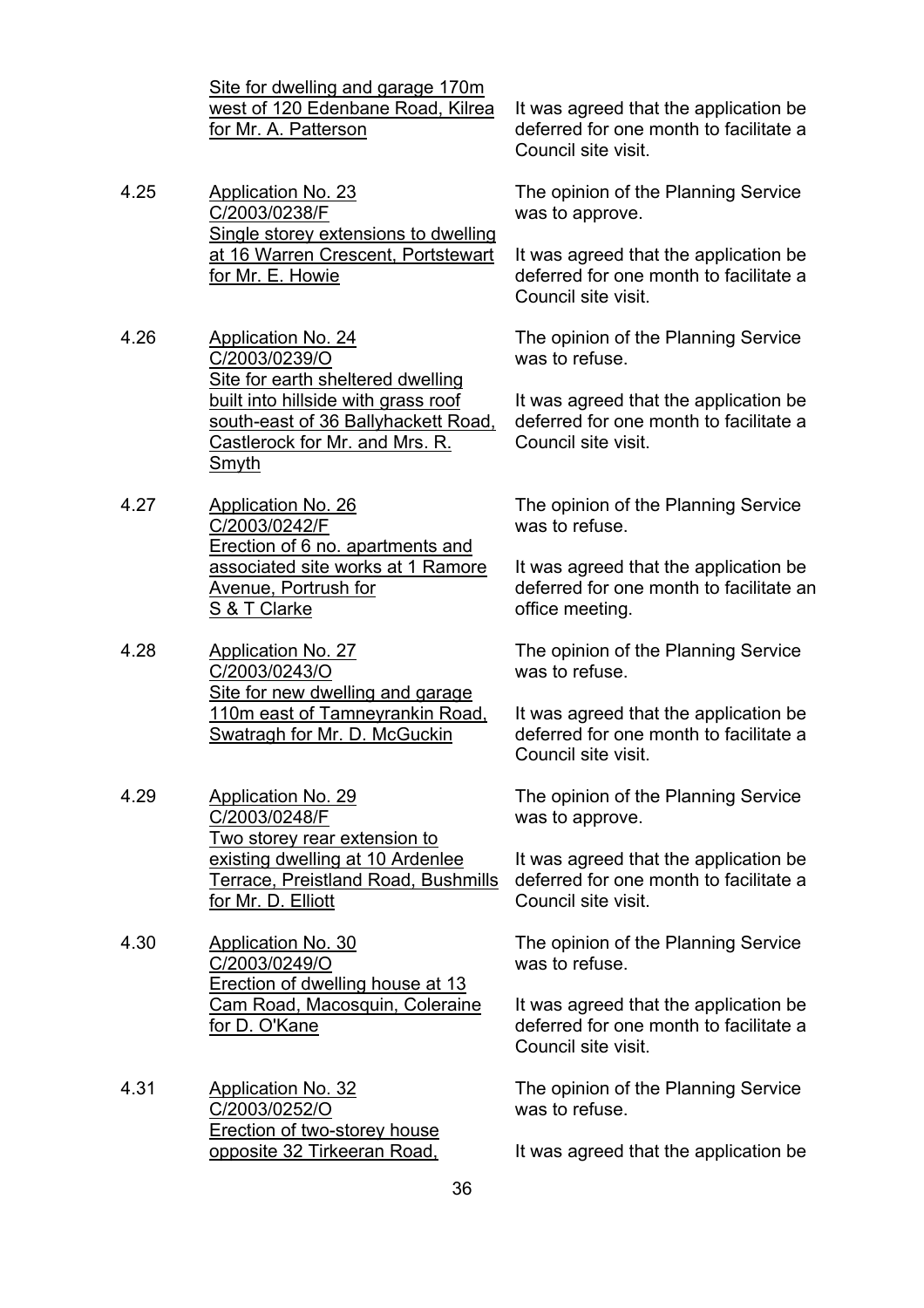4.32 Application No. 48 C/2003/0296/O Site for dwelling at Old Carhill Road, Garvagh for Mr. P. White

> Application No. 50 C/2003/0298/O Site for dwelling at Old Carhill Road, Garvagh (south of No. 84) for Mr. P. White

- 4.33 Application No. 49 C/2003/0297/O Site for dwelling west of 64 Edenbane Road, Garvagh for Mr. S. Clyde
- 4.34 Application No. 51 C/2003/0300/O Site for dwelling and garage adjacent to 18 Craigmore Road, Blackhill, Coleraine for Mr. P. Carton
- 4.35 Application No. 52 C/2003/0303/O Dwelling house to rear of Ballyhackett Primary School, Altikeeragh Road, Castlerock for Mr. J. Glenn
- 4.36 Application No. 59 C/2003/0327/F Two dwellings with integral garages adjacent to 11 Exorna Park, Articlave, Coleraine for Mr. J. Dixon
- 4.37 Application No. 68 C/2003/0353/O Site for dwelling 200m south-east of No. 8 Gortmacrane Road, Kilrea for Mr. J. McFadden
- 

Garvagh for Mr. T. Close deferred for one month to facilitate a Council site visit.

> The opinion of the Planning Service was to refuse both applications.

It was agreed that the applications be deferred for one month to facilitate Council site visits.

The opinion of the Planning Service was to refuse.

It was agreed that the application be deferred for one month to facilitate a Council site visit. The opinion of the Planning Service was to refuse.

It was agreed that the application be deferred for one month to facilitate a Council site visit.

The opinion of the Planning Service was to refuse.

It was agreed that the application be deferred for one month to facilitate a Council site visit.

The opinion of the Planning Service was to refuse.

It was agreed that the application be deferred for one month to facilitate an office meeting.

The opinion of the Planning Service was to refuse.

It was agreed that the application be deferred for one month to facilitate a Council site visit.

- 4.38 General Matters (a) Vegetation/Tree planting;
	- (b) Update Rock Castle;
	- (c) Planning Service opinion Inconsistencies;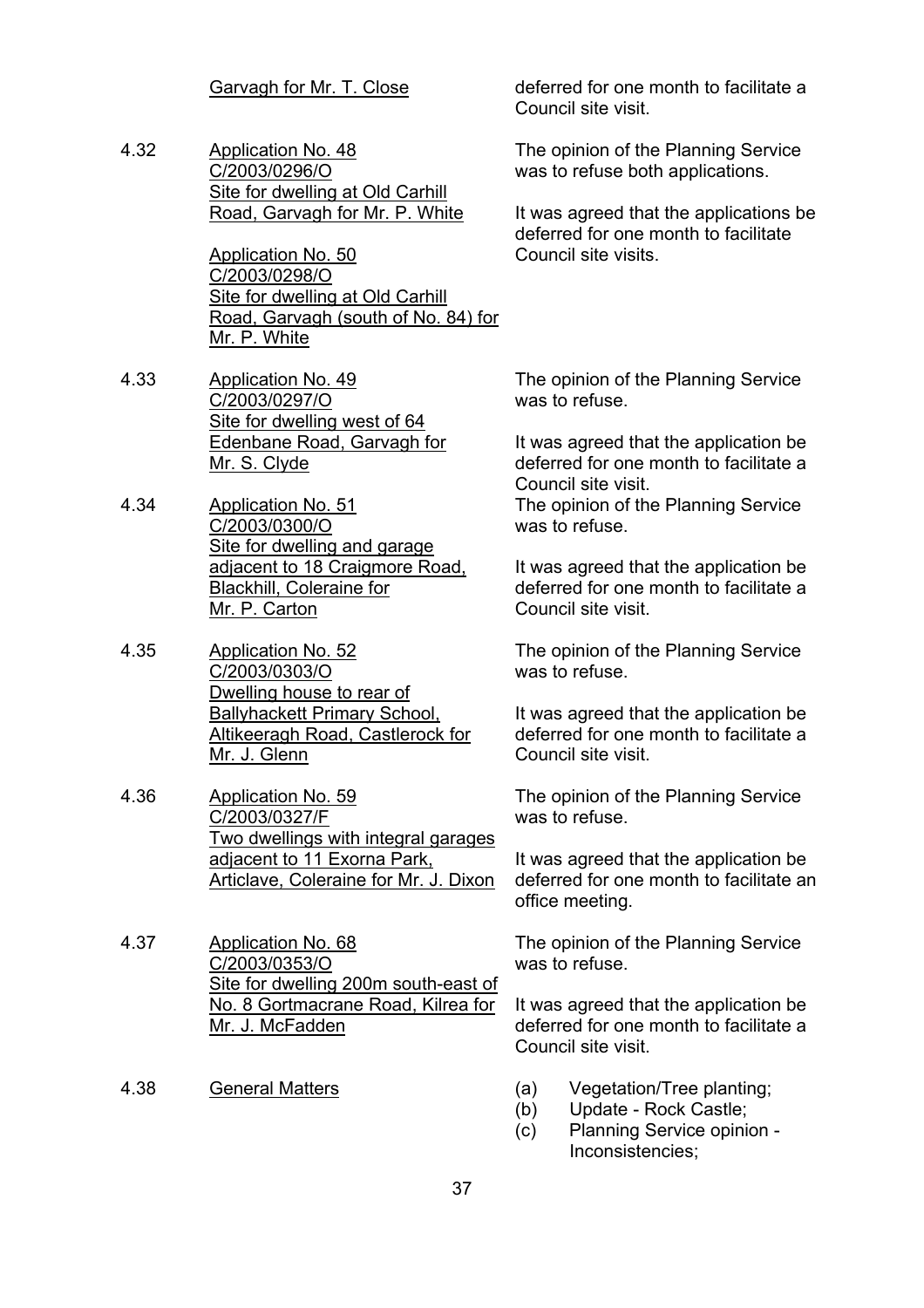(d) Three, Four Ltd., Travel Lodge, Ballyreagh Road, Portrush - Enforcement.

#### **5.0 APPLICATION NO. C/2003/0089/O RESIDENTIAL DEVELOPMENT AND ASSOCIATED WORKS TO THE SOUTH OF NEWMILLS ROAD, COLERAINE**

 Reported that Planning Service had received notification of a non-determination appeal as provided for under Article 33 of the Planning (NI) Order 1991 and jurisdiction in this matter had now been passed to the Planning Appeals Commission. Council's view was sought in this case.

Planning Service had presented eight draft reasons for refusal (circulated to each member).

Following discussion it was proposed by Councillor McClarty, seconded by Councillor Watt and unanimously agreed:

 That Council support the opinion of the Planning Service to refuse the application.

# **6.0 BDP PLANNING**

 6.1 Planning Policy Statement 4 - Consideration was given to the Draft Response Industry, Business and Note prepared by BDP Planning on the Draft Distribution **Planning Policy Statement 4 - Industry,** Business and Distribution (previously supplied).

> It was proposed by Councillor McClarty, seconded by Councillor Mrs. Johnston and agreed:

> > That Council's response be based on BDP Planning's Response Note.

6.2 Planning Application No. Consideration was given to the BDP Planning C/2002/0764 Note prepared to address the matter of Proposed Development at whether there was merit in referring the Cushowen for Coleraine application to the Planning Management Board. Harbour Commissioners Following discussion it was agreed that this

matter be deferred to the May meeting of Council to allow the Town Clerk and Chief Executive to establish when the meeting with the Minister for Regional Development would take place.

# **7.0 COUNCIL WORKSHOPS**

It was agreed that Council Workshops be held as follows: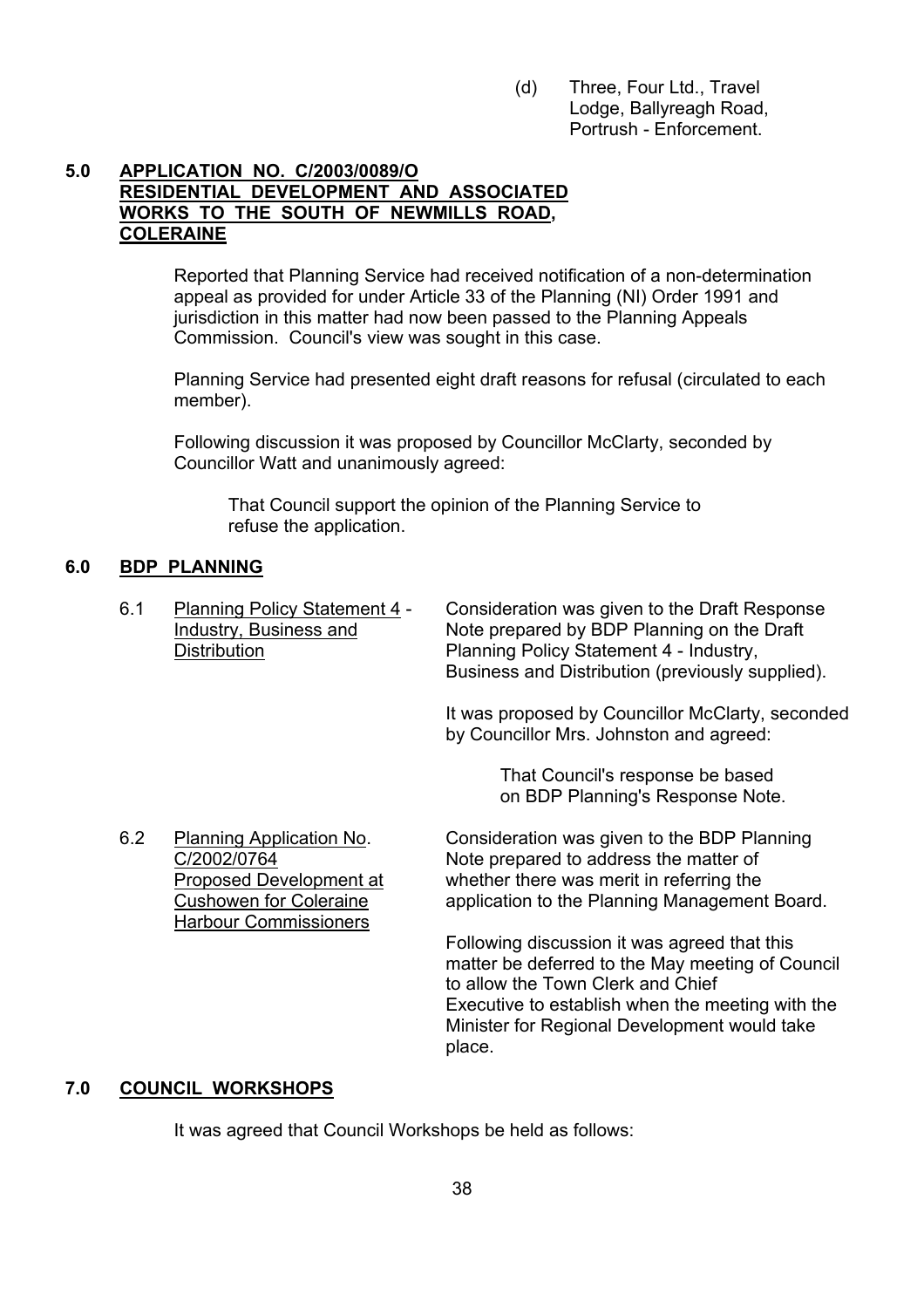- (a) Regional Tourism Strategies Wednesday,  $28<sup>th</sup>$  May, 2003 7.30 p.m.
- (b) Windfarm Campaign Wednesday,  $21<sup>st</sup>$  May,  $2003 5.30$  p.m.

#### **8.0 PLANNING SERVICE - RESOURCES**

Read letter from the Planning Service regarding Council's concern about the lack of resources allocated to enforce planning regulations in the Coleraine area.

The Department's enforcement team in Coleraine Divisional Planning Office consisted of one PTO, one part-time AO and one HPTO between Londonderry and Coleraine offices.

Planning Service accepted that improvements were needed and a number of measures had been included in the Planning (Amendment) NI Order 2003. In addition the Modernising Planning Processes, Implementation Plan, which was launched in February 2003, gave an undertaking by the Agency to review resources and procedures by March 2004.

It was agreed that the Chief Executive of the Planning Service be invited to a future meeting to address members.

#### **9.0 PLANNING (AMENDMENT) (2003 ORDER) (COMMENCEMENT NO. 1) ORDER (NORTHERN IRELAND) 2003 NO. 188 (C.13)**

Read letter from the Planning Service advising members that the Department had made the above named Statutory Rule which would come into operation on 22<sup>nd</sup> April, 2003.

Noted.

#### **10.0 WATER REFORM**

 Reported that NILGA had organised a seminar to consider the Reform of Water and Sewage Services in Northern Ireland to be held at Larne Leisure Centre on  $6<sup>th</sup>$  June, 2003 from 9.30 a.m. - 1.30 p.m.

Agreed:

That Councillors Hillis, King, McQuillan and Watt attend.

#### **11.0 PLANNING DEVELOPMENT SUB-COMMITTEE**

 Members of the Planning Development Sub-Committee were asked to wait behind to arrange a Meeting.

# **12.0 LETTERS - PROPERTY SALES**

 Reference was made to letters being circulated by Estate Agents asking house owners if they would be interested in selling their property. **Noted**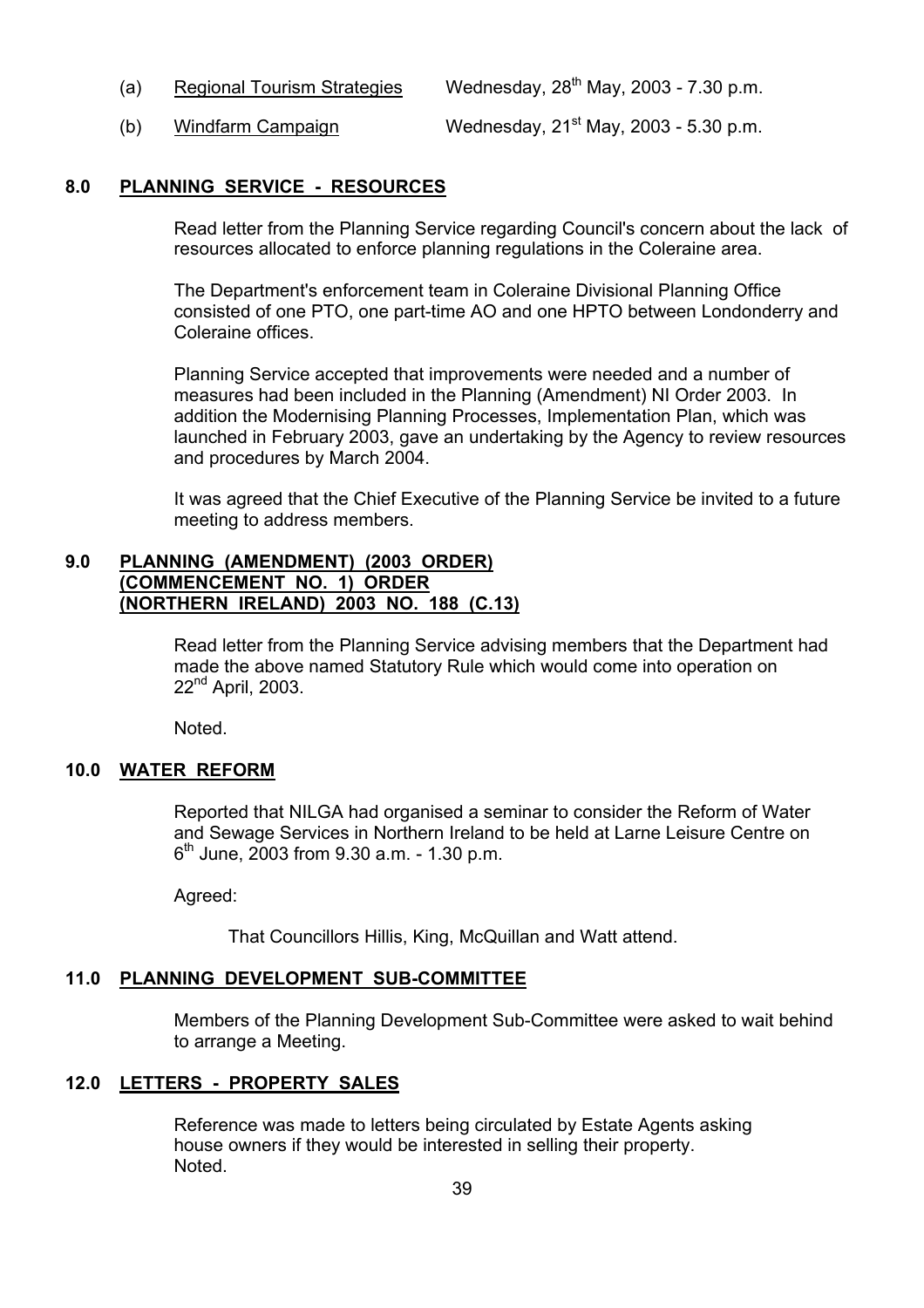#### **POLICY AND DEVELOPMENT COMMITTEE**

# **20th May, 2003.**

**Present:** Councillor N. F. Hillis, in the Chair

The Mayor, Councillor O. M. Church (Mrs.)

 The Deputy Mayor, Councillor G. L. McLaughlin  $($  Items  $1.0 - 6.4)$ 

Aldermen

P. E. A. Armitage (Mrs.) B. Leonard E. T. Black (Mrs.) (Items  $1.0 - 6.4$ )<br>(Items  $1.0 - 7.0$ ) W. J. McClure  $($  Items  $1.0 - 7.0$ ) W. T. Creelman

#### **Councillors**

C. S. Alexander (Ms.)  $($  Items  $1.0 - 6.4)$ D. D. Barbour J. M. Bradley J. J. Dallat  $($  ltems  $1.0 - 6.4)$ T. J. Deans E. P. Fielding (Mrs.) E. A. Johnston (Mrs.)

 W. A. King D. McClarty R. A. McPherson B. McQuillan E. M. Mullan  $($  ltems  $2.4 - 6.4)$ R. D. Stewart W. J. Watt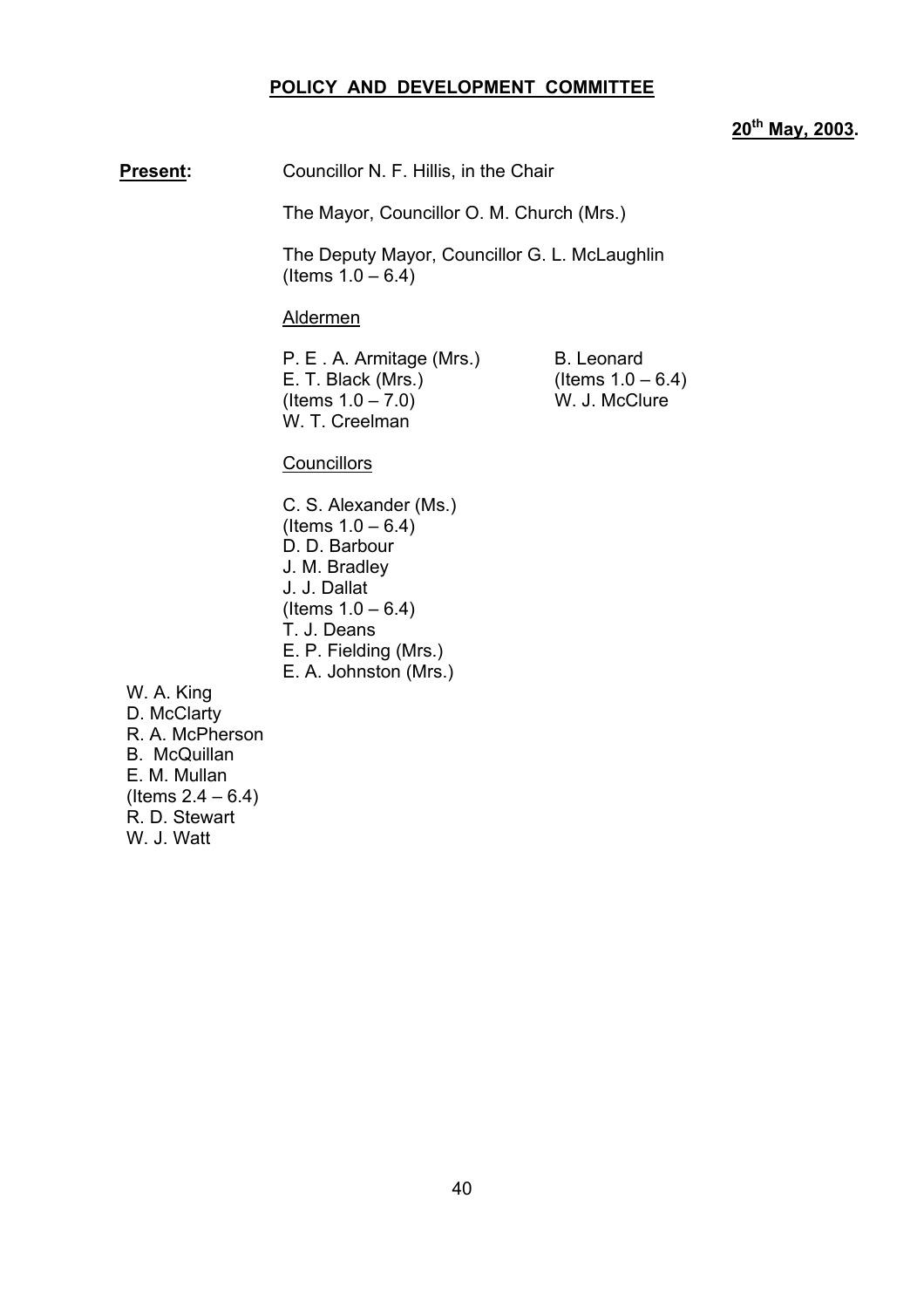# **Officers in**

Attendance: Town Clerk and Chief Executive, Director of Corporate Services, Head of Development Services, Personnel Officer, Finance Officer, Administrative Officer (Items  $1.0 - 4.6$ ) and Administrative Assistant

# **2.0 THANKS**

 The Town Clerk and Chief Executive thanked members for their expressions of sympathy following the recent death of his mother.

# **3.0 CORPORATE SERVICES REPORT**

The report of the Director of Corporate Services was considered (previously supplied).

|  | 2.1 Policy Paper – Industrial<br>Derating and Vacant<br>Property | A Policy Paper had been issued by the Department of<br>Finance & Personnel in relation to its overall review of<br>Rating Policy, a copy of which would be available in the<br>Members' Room. |
|--|------------------------------------------------------------------|-----------------------------------------------------------------------------------------------------------------------------------------------------------------------------------------------|
|--|------------------------------------------------------------------|-----------------------------------------------------------------------------------------------------------------------------------------------------------------------------------------------|

2.2 Members' Travel and Members noted information on the revised maximum Subsistence **rates and allowances payable in respect of travel and** subsistence, viz:

# **Travel**

| Cars 999cc – 1199cc   | 40.2p per mile |
|-----------------------|----------------|
| Cars 1200cc and above | 49.9p per mile |

# **Subsistence**

The following were  $maximum$  rates  $-$  the allowance paid would equate to the expenditure necessarily incurred.

| £135.25 |
|---------|
| £118.80 |
| £ 9.00  |
| £10.60  |
| £ 3.70  |
| £16.45  |
|         |

2.3 Financial Support to Other Consideration was given to the letter from the Department Bodies of the Environment on this topic (previously supplied).

> Members noted that a review of financial and legal arrangements was currently underway and that a report would be brought to Committee in due course.

- 2.4 Local Government The report of the Local Government Auditor was Auditor's Report considered (previously supplied) and the contents of the 2001/02 report noted.
- 2.5 Accounts Committee noted that creditorsí payments for April,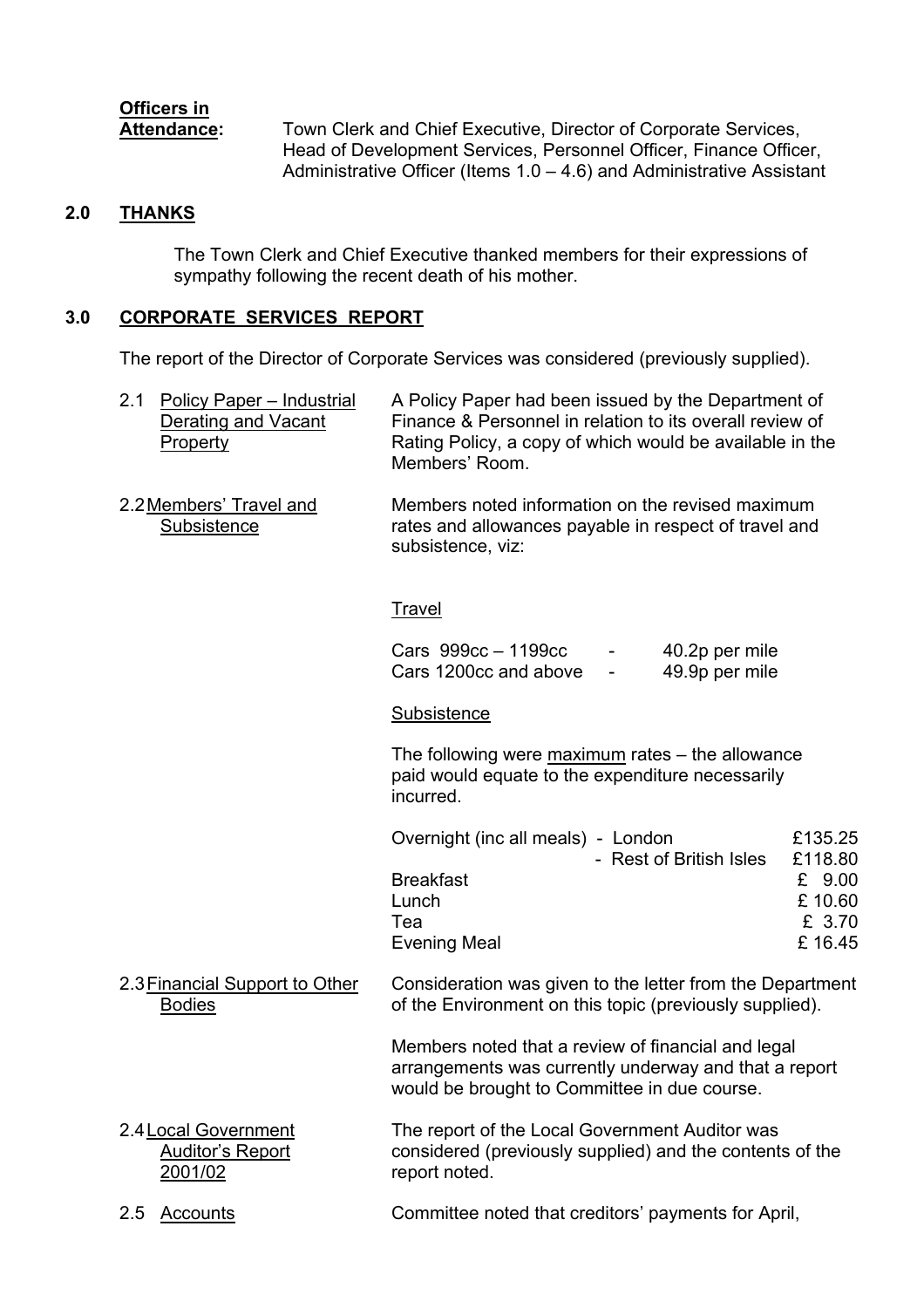as per lists circulated, had been issued as follows:

| Revenue A/C (i) | $\overline{\phantom{0}}$ | £306,269.30 |
|-----------------|--------------------------|-------------|
| (ii)            | $\sim$                   | £168,257.86 |
| Capital A/C     |                          | £616,738.31 |
| Petty Cash A/C  |                          | £196,331.59 |

 2.6 New Appointments The following appointments had been made in accordance with the Local Government Staff Commission's Code of Procedures on Recruitment and Selection:

#### **Chief Executive's Department**

 District Policing Partnership Manager (New Post) - Miss S. R. Crozier

 Caretaker/Attendant (Replacements): 2 posts - Mr. W. A. Gibson Mr. D. McVeigh

#### Environmental Health Department

Environmental Health Officer (Replacement) – Miss R. E. Morrison

2.7 Boston College Local Members noted that the Director of Corporate Services Government Programme had been selected to participate in the Boston College Transnational Management Programme for local government, scheduled to take place in June 2003.

# **4.0 DEVELOPMENT SERVICES REPORT**

The report of the Head of Development Services was considered (previously supplied).

3.1 A Shared Future - A consultation event had been arranged by the Consultation Community Relations Unit (OFMDFM) to take place in the Bushtown House Hotel, Coleraine on Thursday 19<sup>th</sup> June, 2003 at 10.00am.

Recommended:

That the following nominees attend the meeting:

 The Community Development Sub-Group, viz: The Deputy Mayor Alderman Mrs. Black Councillors Bradley, McPherson and McQuillan

3.2 Request for Assistance  $-$  Council is recommended to contribute £500 to the Friendship Force Friendship Force to assist with transport to key Northern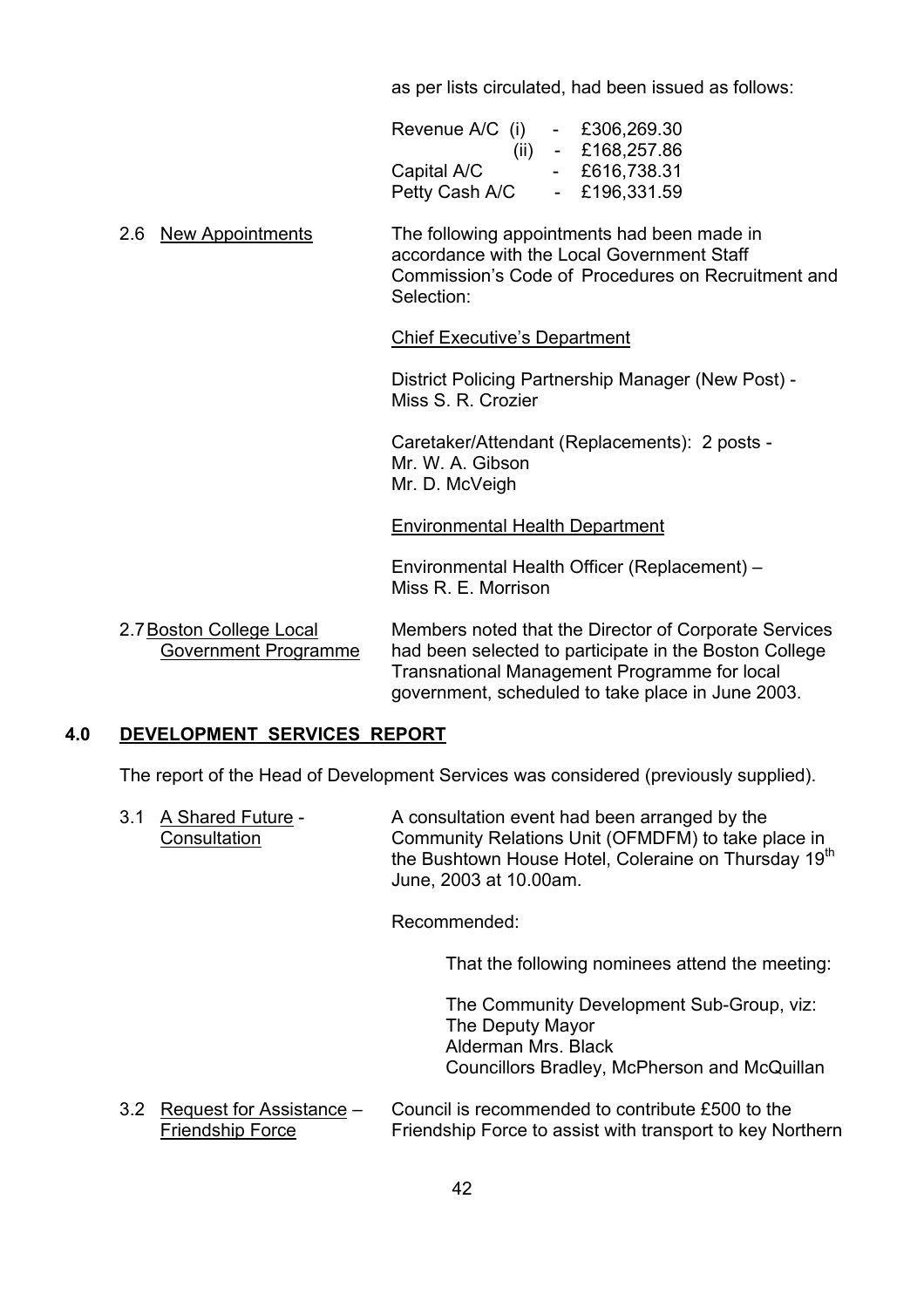Ireland attractions and sites.

- 3.3 Link Members noted information on the Link magazine, as contained in the report.
- 3.4 Mountsandel Historic Consideration was given to a draft letter from Council to  $\frac{\text{Site} - \text{Public}}{\text{Consultation}}$  the Planning Service (previously supplied) following the public consultation session held on 14<sup>th</sup> May, 2003.

 Following discussion it was proposed by Councillor Ms. Alexander, seconded by Alderman Mrs. Armitage and recommended:

- (i) That Council send the letter, as drafted, to the Planning Service.
- (ii) That legal advice be sought on Council's position regarding ownership of this land.
- 3.5 Kennedy Group Committee extended thanks to the Kennedy Group for its International North West sponsorship of the North West '200' and to all involved in ë200í 2003 organising and clearing up after the event.

A letter of thanks would be sent to the Kennedy Group.

3.6 Railway Road, Coleraine Members noted information on the current position of developments at Railway Road, Coleraine, as detailed in the report.

> Discussion ensued during which members' comments were noted by the Head of Development Services, who agreed to provide an update on developments with the traffic system at Railway Road to a future meeting of **Committee**

3.7 Exhibition on Flight - Members noted an invitation to an activity workshop to be Activity Workshop for held in Ballysally Community Centre on Thursday 22<sup>nd</sup> Children May, 2003.

> Interested members were requested to contact Ms. Helen Perry, Museums Officer.

# **4.0 NOTICE OF MOTION SUBMITTED BY COUNCILLOR T. J. DEANS**

 The undernoted Notice of Motion was proposed by Councillor Deans and seconded by Councillor Mrs. Felding:

ìWe the members of Coleraine Borough Council are opposed to the proposal of an Open Cast Lignite Mine located at the lands to the North and East of A26 at Ballymoney and would call for a public inquiry."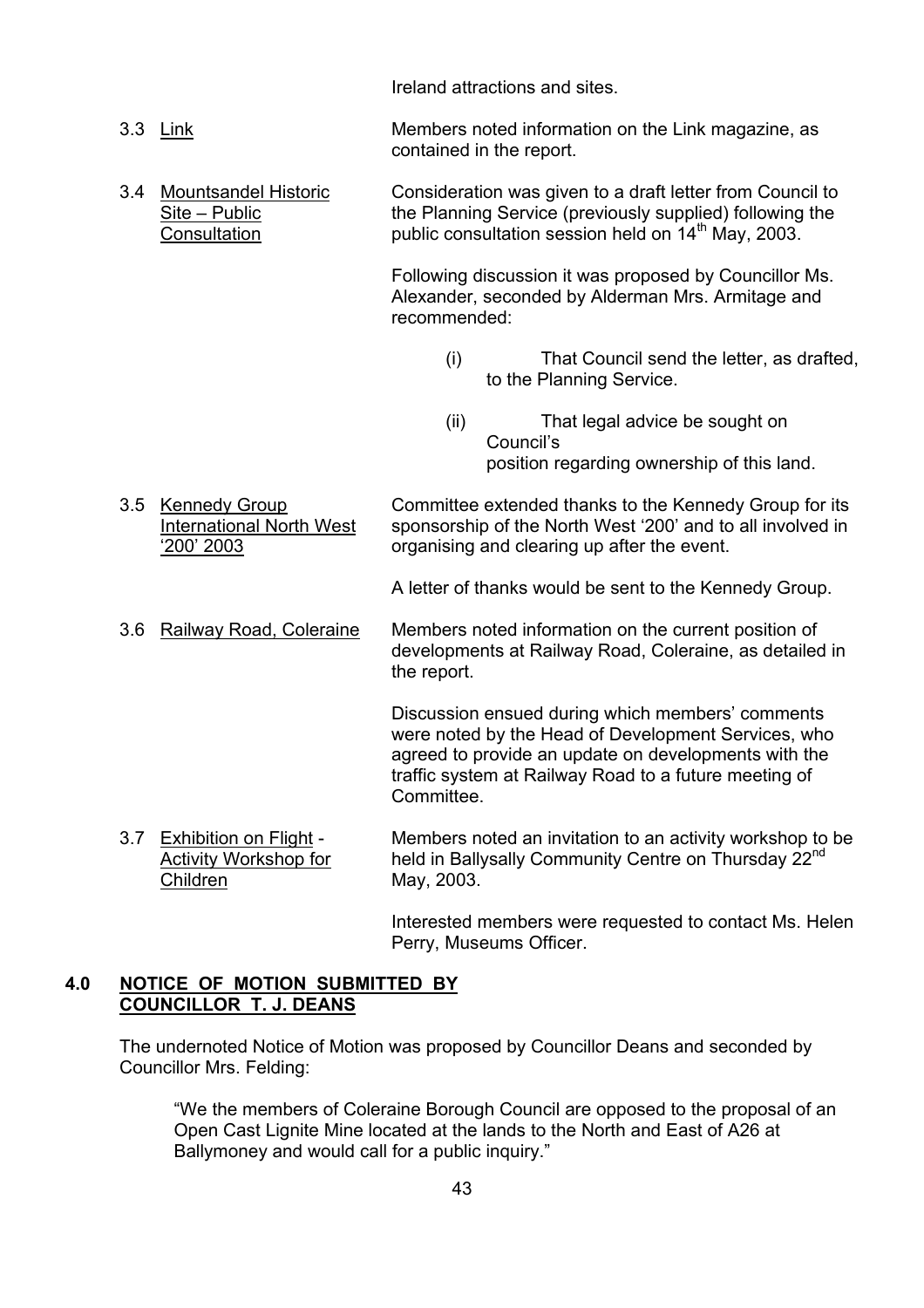On being put to the Meeting following a period of discussion, the proposal was carried unanimously and was, therefore, recommended to Council for approval.

## **5.0 NOTICE OF MOTION SUBMITTED BY ALDERMAN B. LEONARD**

 The undernoted Notice of Motion was proposed by Alderman Leonard and seconded by Councillor Dallat:

ìCouncil agrees to immediately and comprehensively address within the ëWorking Together' framework, the equality issues linked to the flying of flags and the display of emblems at Coleraine Borough Council properties."

 On being put to the Meeting the proposal was lost with five votes for and seventeen votes against.

# **6.0 COLERAINE HARBOUR**

Consideration was given to the report of the Town Clerk and Chief Executive on Coleraine Harbour (previously supplied) and information on the twelve posts for Commissioners of the new Board contained therein, viz:

6.1 Harbour Master of Recommended: Coleraine Harbour

> That Captain McKeegan be appointed a Commissioner to remain so long as he holds the qualifying office by virtue of which he was appointed.

- 6.2 Non-Members of Council Council is recommended to approve:
	- (a) Appointment of the six persons recommended by the Appointments Panel under the procedures of the Public Appointments Code, viz:
		- (i) Mr Robert Anderson, Coleraine
		- (ii) Mr. Declan Boyle, Belfast
		- (iii) Mr. Ian Dickie, Belfast
		- (iv) Mr. Ian Donaghey, Coleraine
		- (v) Mr. Victor Hamill, Coleraine
		- (vi) Mrs. Sharon Scott, Coleraine
	- (b) That these appointments be for a four year period from  $30<sup>th</sup>$  June, 2003.
- 6.3 Representatives of Three nominations had been received from the list of Harbour Users **Harbour Users identified by the Harbour Master, for the two**  posts which were available:
	- Mr Dennis Monaghan Director of T-MET Ltd.
	- Mr. William Oliver Oliver Transport Services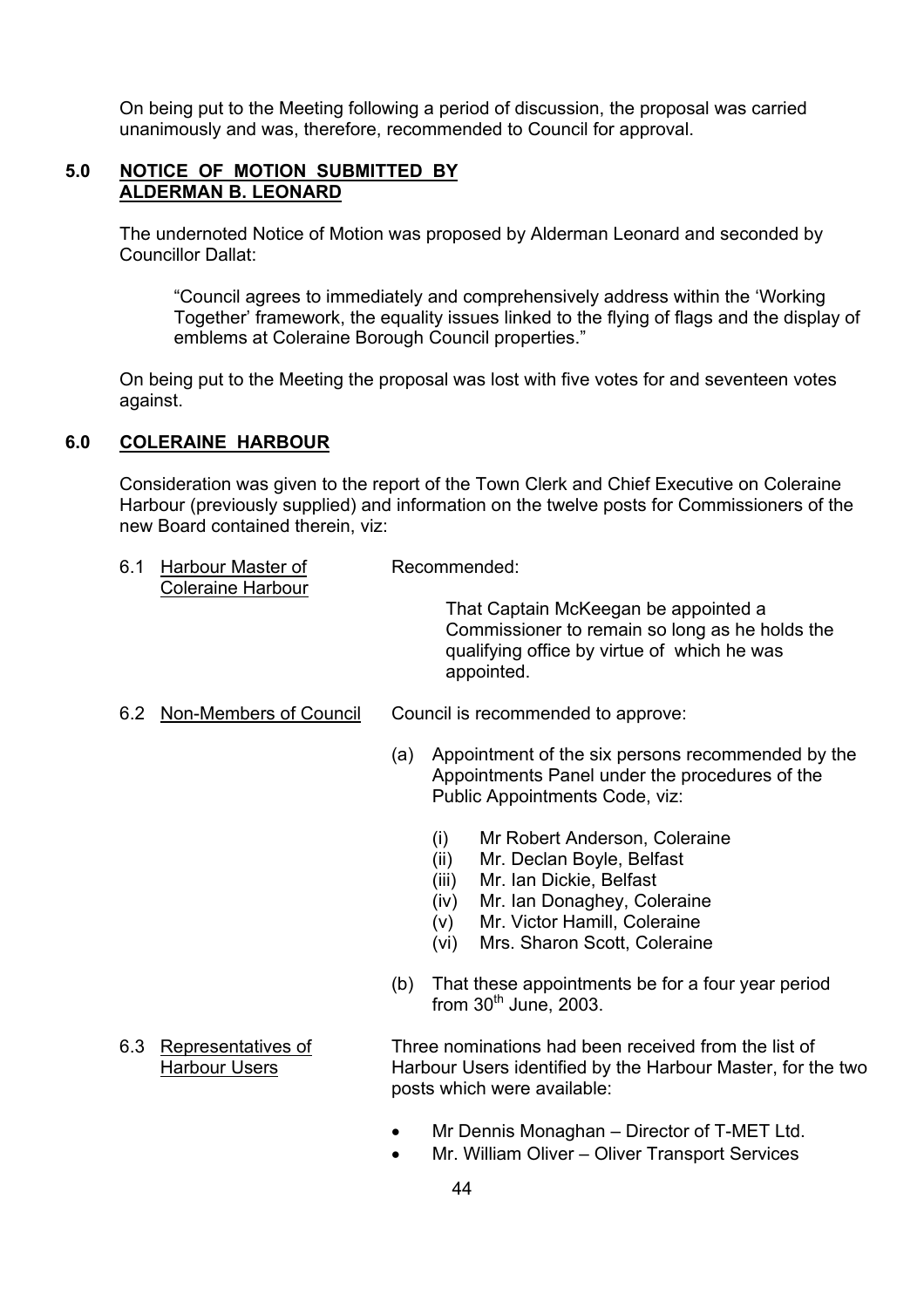Mr. Trevor Kane – J. W. Jacob (Timber)

 It was proposed by Councillor Watt, seconded by Councillor Dallat and recommended:

 That Council approve the appointment of Messrs. Monaghan and Oliver to the Board for a four year period from 30<sup>th</sup> June, 2003.

 6.4 Members of Council Four nominations were received for the three posts of Harbour Commissioner available for members of Council:

- (i) Councillor King was proposed by Councillor McPherson and seconded by Councillor McClarty.
- (ii) Alderman Leonard was proposed by the Deputy Mayor and seconded by Councillor Ms. Alexander.
- (iii) Councillor Stewart was proposed by Alderman McClure and seconded by Councillor Deans.
- (iv) Councillor Watt was proposed by Alderman Mrs. Black and seconded by Councillor Mrs. Johnston.

A full discussion ensued during which it was proposed as an amendment by Councillor Ms. Alexander and seconded by Councillor Mullan:

 That each political party nominate one representative for the post of Harbour Commissioner.

On being put to the Meeting the amendment was lost by five votes for and sixteen votes against.

A further proposal was then made by Councillor Dallat and seconded by Councillor Mullan:

 That Councillors nominated for the post of Harbour Commissioner agree to be interviewed via the independent selection procedure.

 On a request for a recorded vote, the proposal was put to the Meeting and members voted thus:

- **For:** The Deputy Mayor Alderman Leonard Councillors Ms. Alexander, Dallat and Mullan (5)
- **Against:** The Mayor Aldermen Mrs. Armitage, Mrs. Black, Creelman and McClure Councillors Barbour, Bradley, Deans, Mrs. Fielding, Hillis, Mrs. Johnston, King, McClarty, McPherson, McQuillan, Stewart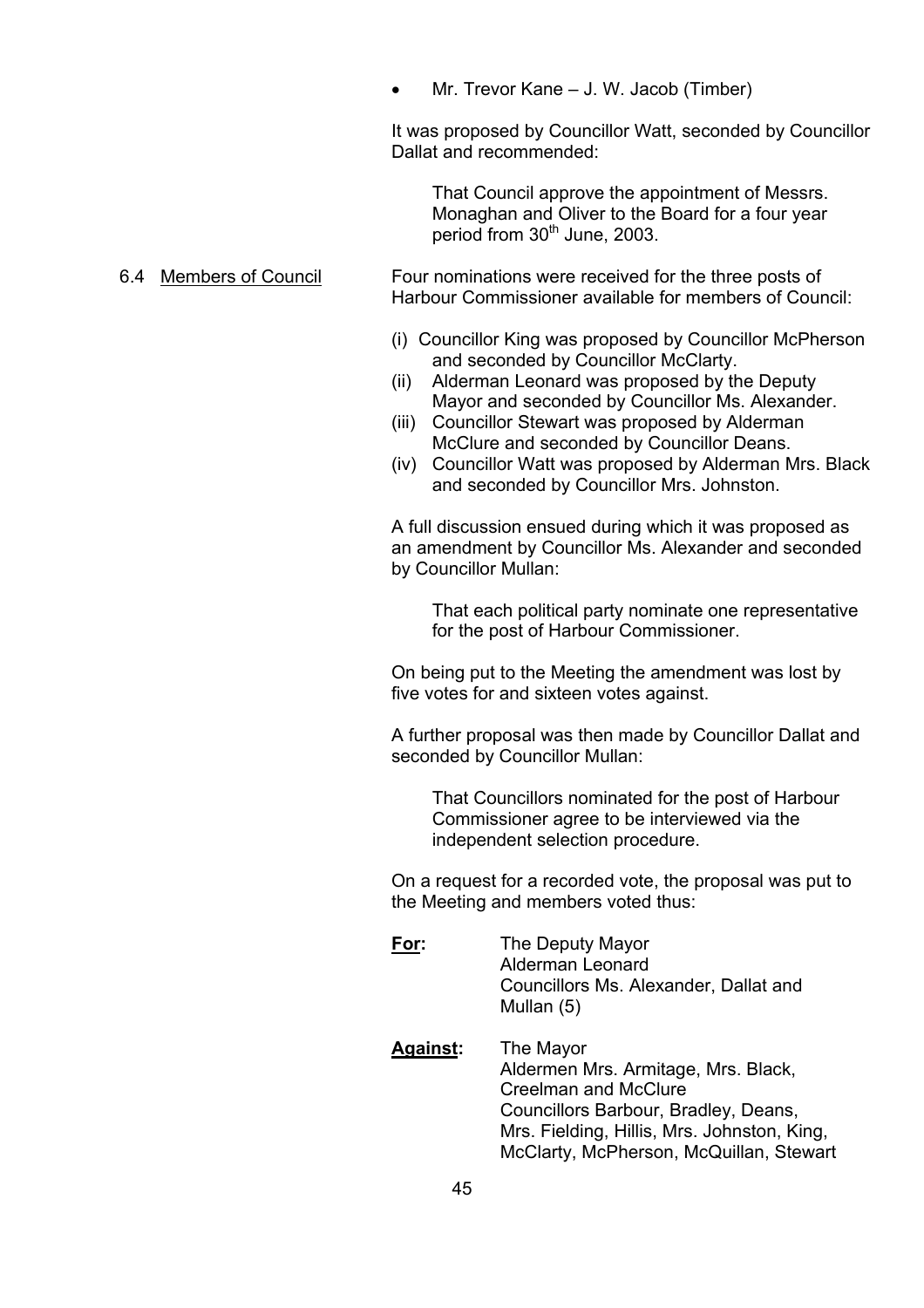# and Watt (17)

 The proposal was, therefore, lost by five votes for and seventeen votes against.

 The original proposal for four nominations was then put to the Meeting.

After a paper voting process, it was recommended:

 That the following Councillors be appointed to the Board of Coleraine Harbour Commissioners for a four year period, subject to the provision of 3(3)b of the Order that such an appointment would terminate upon the member concerned ceasing to be a member of Council:

Councillors King, Stewart and Watt

 6.5 Designation of Chairman/ It was proposed by Councillor Bradley, seconded by Vice-Chairman Councillor Barbour and recommended:

> That Mr. R. Anderson be appointed as Chairman of the Board of Coleraine Harbour Commissioners and that the post be subject to annual re designation.

 It was further proposed by Councillor Watt, seconded by Councillor Mrs. Johnston and recommended:

> That Mr. V. Hamill be appointed as Vice-Chairman of the Board of Coleraine Harbour Commissioners and that the post be subject to annual re designation.

## **7.0 THE REFORM OF WATER AND SEWERAGE SERVICES IN NORTHERN IRELAND**

Recommended:

 That Council invite representatives from the Water Service to address a Special Meeting of Council on this consultation document.

# **8.0 CONSULTATION PAPER**

The following consultation paper had been received and was available for members who wished to consider making a response:

 (i) Department of Health, Social Services and Public Safety - "Making It Better - A Strategy For Pharmacy In The Community"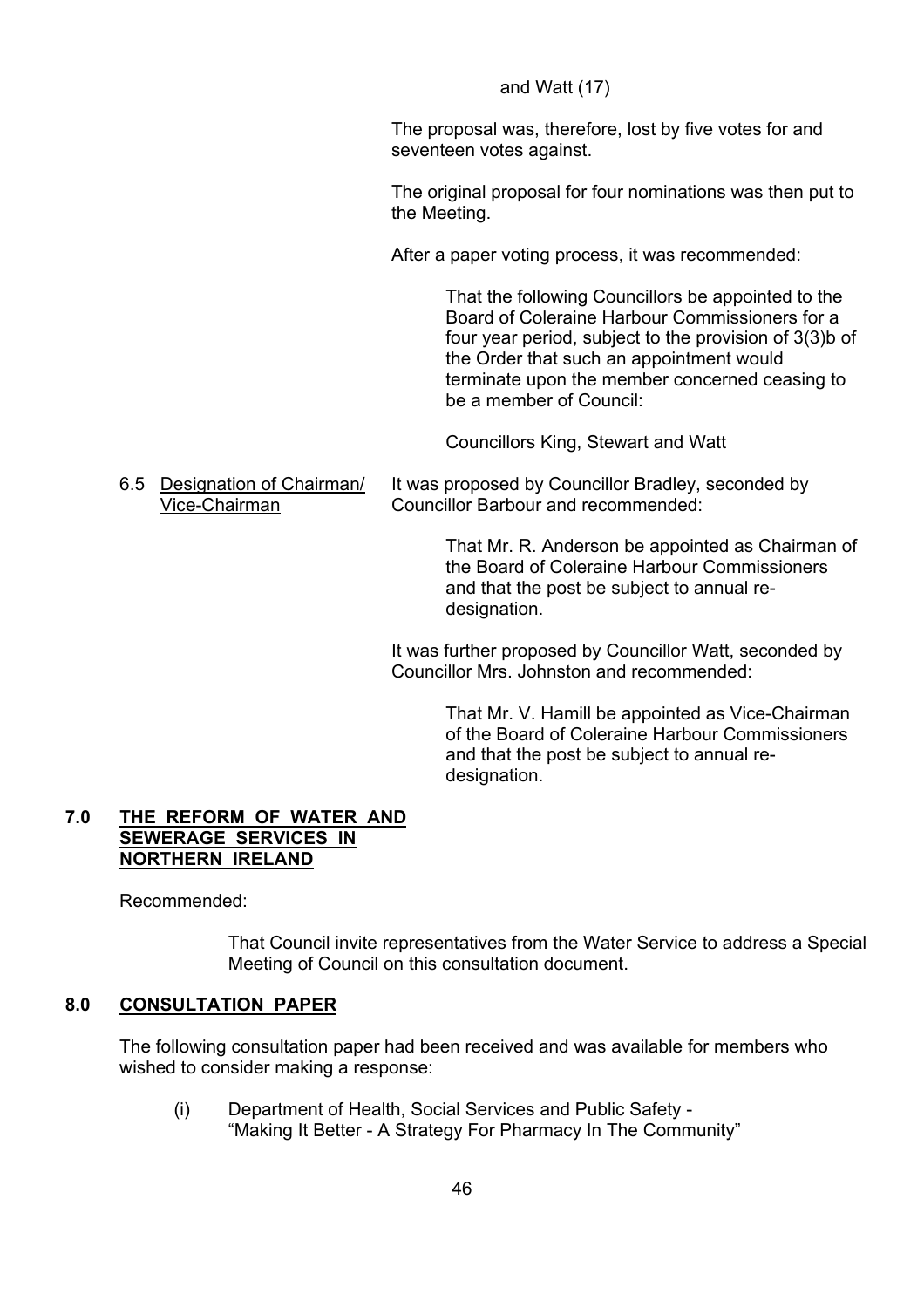Comments due by: 12<sup>th</sup> September, 2003

#### **9.0 NILGA**

Members noted the contents of the "Consultation on NI Local Government Conference 2002 – Summary of Responses" document (previously supplied).

#### **10.0 BOUNDARY COMMISSION FOR NORTHERN IRELAND**

 Read letter from the Commission advising their intention to begin a general review of the number and boundaries of the Parliamentary constituencies in Northern Ireland.

Noted.

# **11.0 LOCAL GOVERNMENT IN NORTHERN IRELAND CONFERENCE**

Members noted information on a one-day conference on "Enhanced Services, New Approaches: The Opportunity to Excel" organised by BMF Business Services, to be held in the Lagan Valley Island Centre, Lisburn on Thursday 26<sup>th</sup> June, 2003.

#### **12.0 CONFEDERATION OF EUROPEAN COUNCILLORS - NORTHERN IRELAND REGION**

 Members noted information on the Annual Conference to be held in Prague, Czech Republic from  $9<sup>th</sup> - 12<sup>th</sup>$  October, 2003.

 Members interested in attending this conference as part of their annual conference allocation were requested to inform the Town Clerk and Chief Executive as soon as possible.

#### **13.0 ULSTER TOURIST DEVELOPMENT ASSOCIATION LIMITED**

 Read letter and press release advising that the Association was to close down after eighty years and thanking Council for their support over the years.

Noted.

## **14.0 DOCUMENTS TABLED**

- (i) Probation Board for Northern Ireland Annual Report 2001-2002 and Business Plan 2003-2004
- (ii) The Local Government Staff Commission for Northern Ireland – Corporate Plan 2003-06 and Business Plan 2003-04